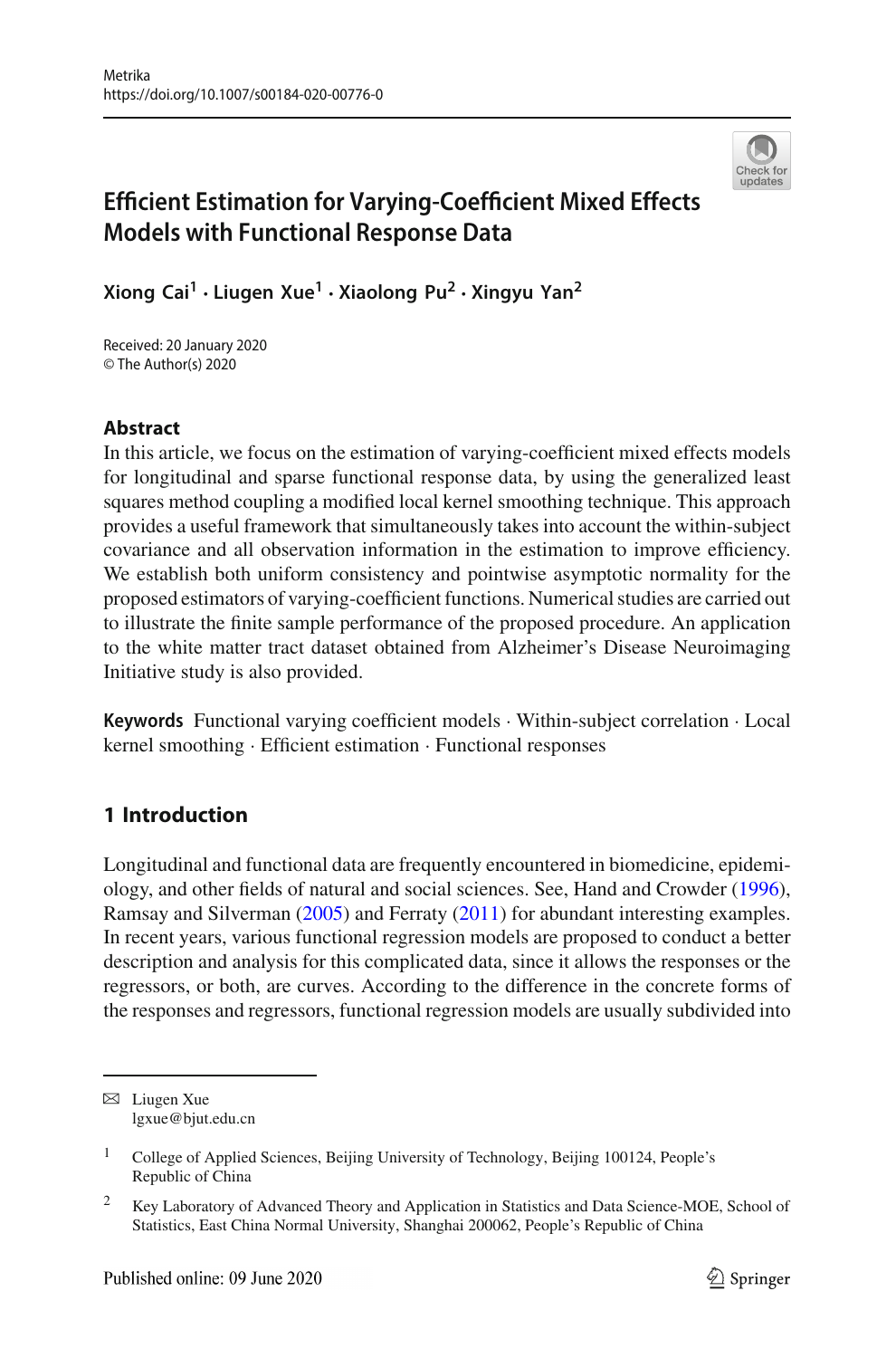three categories, including scalar-on-function regression (see, e.g., Cai and Hal[l](#page-26-0) [2006](#page-26-0); Chen, Hall and Mülle[r](#page-26-1) [2011;](#page-26-1) Sang et al[.](#page-27-3) [2018](#page-27-3)), function-on-function regression (Yao et al[.](#page-27-4) [2005a;](#page-27-4) He et al[.](#page-27-5) [2010;](#page-27-5) Wang et al[.](#page-27-6) [2018\)](#page-27-6) and function-on-scalar regression (Wu et al[.](#page-27-7) [2013;](#page-27-7) Zhang and Wan[g](#page-27-8) [2015\)](#page-27-8). For more details about the functional regression models and its applications, one can see Morri[s](#page-27-9) [\(2015](#page-27-9)), Wang et al[.](#page-27-10) [\(2016\)](#page-27-10) and Reiss et al[.](#page-27-11) [\(2017\)](#page-27-11) for an overview.

Motivated by the regression analysis of imaging (or functional) data, such as diffusion tensor imaging (DTI) and positron emission tomography (PET) (Zhu et al[.](#page-28-0) [2007](#page-28-0); Fristo[n](#page-27-12) [2009](#page-27-12)), many nonparametric and semi-parametric regressions for functional responses have been proposed, see, for example, Luo et al[.](#page-27-13) [\(2016](#page-27-13)) and Li et al[.](#page-27-14) [\(2017](#page-27-14)). A functional varying-coefficient mixed effects model, which can be used for modeling the dynamic impacts of the covariates of interest on the response, is one of the most powerful tools in addressing these scientific problems for imaging data. Let  $Y_i(t)$  be the functional response variable for subject *i*,  $i = 1, ..., n$ , and  $\mathbf{x}_i = (x_{i1}, ..., x_{in})^T$  be the associated *p*-dimensional covariate vector, then the functional varying-coefficient mixed effects model takes the form

<span id="page-1-0"></span>
$$
Y_i(t) = \mathbf{x}_i^T \boldsymbol{\alpha}(t) + \eta_i(t) + \varepsilon_i(t),
$$
\n(1)

where  $\alpha(t) = (\alpha_1(t), \dots, \alpha_p(t))^T$  is the *p*-dimensional unknown but smooth coefficient function vector,  $\varepsilon_i(t)$  are measurement errors, and  $\eta_i(t)$  is the random effect function that characterizes individual curve variation (subject-effect) from  $\mathbf{x}_i^T \boldsymbol{\alpha}(t)$ . Without loss of generality, throughout this paper we assume that  $t \in \mathcal{T} = [0, 1]$ . Moreover,  $\{\eta_i(t) : t \in \mathcal{T}\}\$ is a stochastic process indexed by  $t \in \mathcal{T}$  that captures the within-curve dependence. We assume that  $\eta_i(t)$  are independent copies of  $\eta(t) \sim SP(0, \Sigma)$ , where  $SP(\mu, \Sigma)$  denotes a stochastic process with mean function  $\mu(t)$  and covariance function  $\Sigma(s, t)$ .

Model [\(1\)](#page-1-0), as a classical function-on-scalar regression has been widely applied for functional data analysis and extensively studied in the existing literature. For instance, for model [\(1\)](#page-1-0) without involving the random effect item, Wu and Chian[g](#page-27-15) [\(2000\)](#page-27-15) proposed two kernel estimators based on componentwise local least-squares criteria to estimate the varying-coefficient functions; Chiang et al[.](#page-27-16) [\(2001\)](#page-27-16) employed a componentwise smoothing spline method to estimate the time-varying coefficients and studied the corresponding asymptotic properties. Zhang and Che[n](#page-27-17) [\(2007](#page-27-17)) adopted the idea of "smoothing first, then estimation" to construct the local polynomial kernel reconstruction-based estimator for mean, covariance and error variance functions for model  $(1)$  and derived their asymptotics[.](#page-27-18) Zhu et al.  $(2012)$  $(2012)$  extended model  $(1)$  to a multivariate case and systematically studied the theoretical properties of the resulting estimators obtained by local linear smoother. Zhu et al[.](#page-27-19) [\(2014](#page-27-19)) further proposed a spatially varying coefficient model (SVCM) for neuroimaging study and investigated the asymptotic properties of the parameter estimators. Other more studies on varying-coefficient models and mixed effects models for longitudinal and functional data, readers may refer to Fan and Zhan[g](#page-27-20) [\(2008\)](#page-27-20) and Chen and Wan[g](#page-26-2) [\(2011](#page-26-2)) for comprehensive discussions.

However, these aforementioned estimation approaches for model [\(1\)](#page-1-0) are mainly based on kernel smoothing and smoothing spline, both of which ignore the within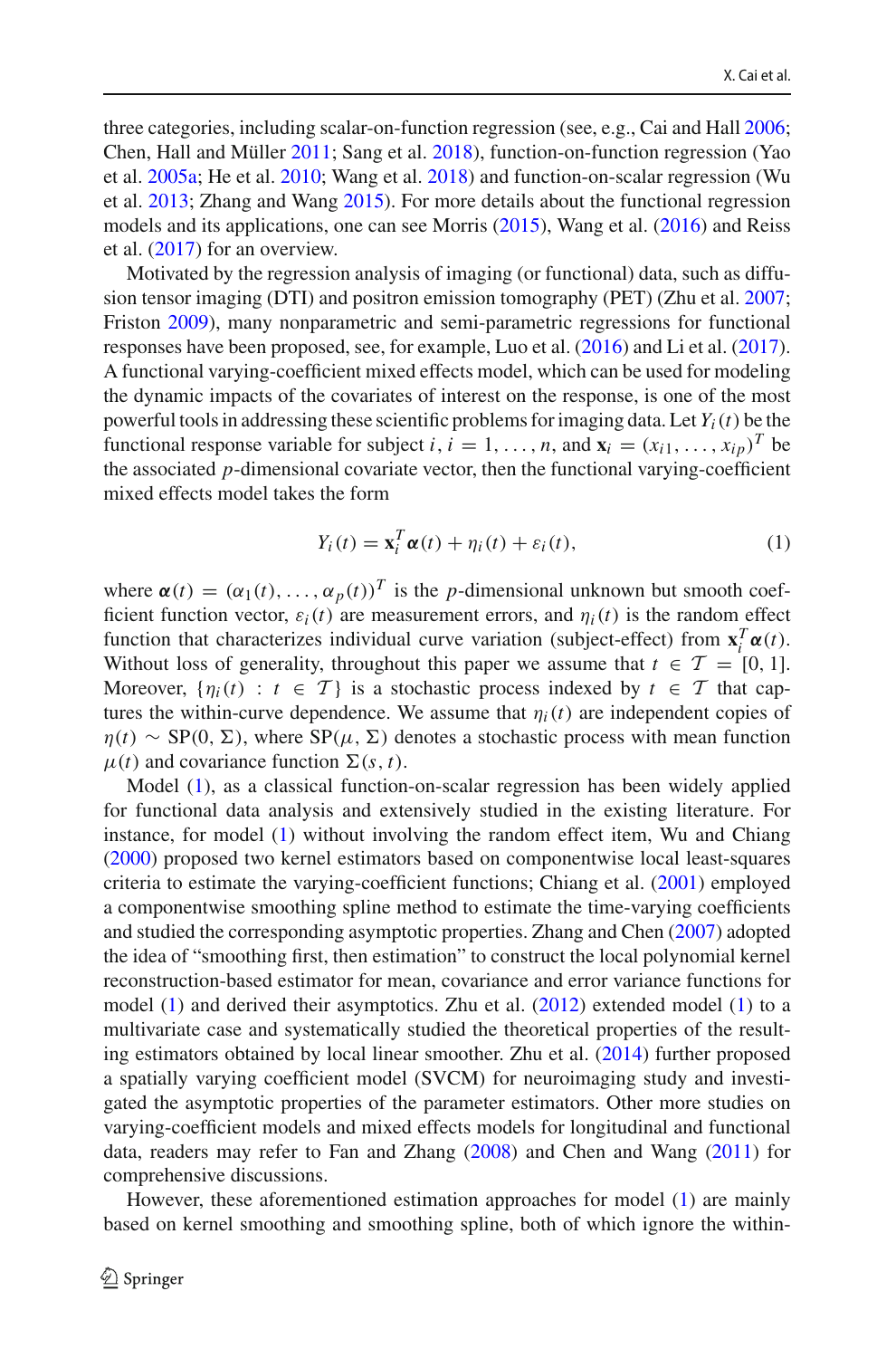subject correlation information in the estimation procedures. For longitudinal and functional data, it is well known that there exists a high correlation between the observations on the grid of each datum. As a result, these existing methods might lead to a loss of efficiency. Additionally, the kernel smoothing method utilizes only observations in the neighborhood of the target point for estimation. It is noticeable that these neighborhoods usually contain only a few observations in longitudinal studies, and the within-subject correlation may causes observations out of the neighborhoods carrying significant information. In view of this, the local kernel method might result in inefficient estimators. Therefore, some new techniques improving the efficiency of the conventional local kernel method are highly desirable in longitudinal and functional data analysis. Chen et al[.](#page-26-3) [\(2010](#page-26-3)) proposed a global partial likelihood method to study the nonparametric proportional hazards model. The main idea of their global approach is to use all observations instead of only local observations near the target point for estimation to improve the efficiency. Zhou et al[.](#page-27-21) [\(2018\)](#page-27-21) employed that global smoothing idea combining with the full quasi-likelihood method to conduct the estimation of mean and covariance functions for sparse functional data. Motivated by the idea of global smoothing, we present an efficient estimation procedure for estimating the varying-coefficient functions in model [\(1\)](#page-1-0) for longitudinal and sparse functional response data. This procedure combines the generalized least squares method and a modified local kernel smoothing criterion which uses the observations on the whole grid of each subject in estimation. An iterative but simple algorithm is proposed to compute the estimator.

The proposed method overcomes the potential drawbacks of existing local kernel methods and improves the efficiency of the resulting estimators. Specifically, there are several advantages for the new method: (i) the proposed estimation procedure involves the global smoothing idea that not only absorbs the advantages of the local linear smoother by using the observations near the target point for estimation, but also utilizes the information available at data outside the neighborhood, which is not used in the local kernel smoothing principle; (ii) the within-subject covariance structure is also incorporated into the estimation procedure to improve the estimators; and (iii) the iterative procedure is easy to implement so that it can be applied to solve various application problems. We derive both uniform consistency and asymptotic normality for the estimated varying coefficient functions. Simulation studies are conducted to compare the performances of our method and the local linear method in terms of root mean squared error, and the results reveal that the proposed method has a smaller root mean squared error than its competitor. This discovery further indicates that the results obtained by our method can more accurately characterize the dynamic relationship between a set of covariates and the functional response variable in application problems. Finally, a real data example is presented to illustrate the newly proposed approach.

The rest of this article is organized as follows. Section [2](#page-3-0) introduces the estimation procedure. The theoretical properties including consistency and asymptotic normality of the estimators are established in Sect. [3.](#page-7-0) Section [4](#page-8-0) presents the simulation studies which are performed to evaluate the performance of the method. Section [5](#page-12-0) is devoted to applying this method to analyze the white matter tract dataset obtained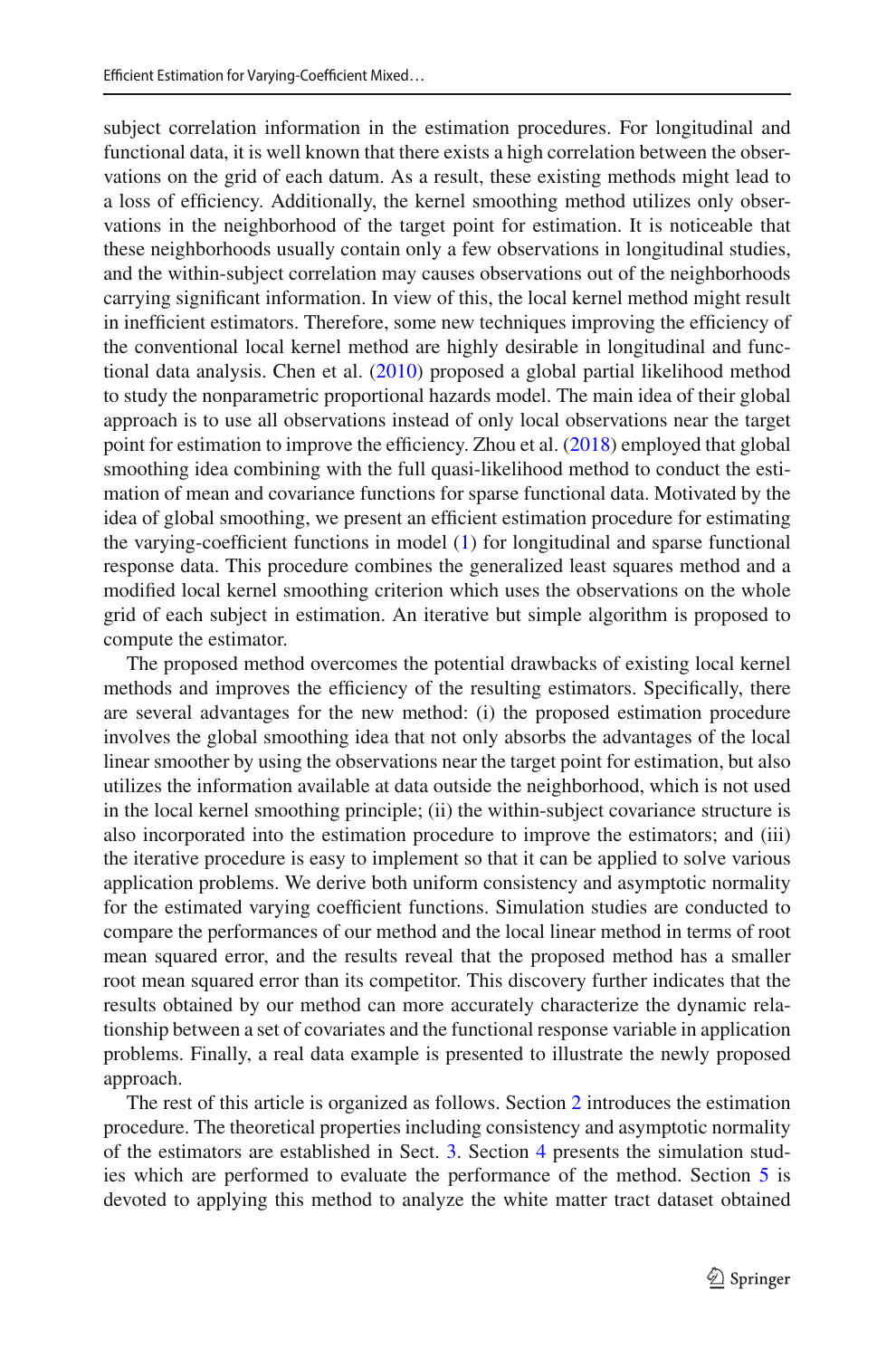from Alzheimer's Disease Neuroimaging Initiative (ADNI). Section [6](#page-14-0) concludes the paper and discusses future work. Technical proofs are given in the "Appendix".

#### <span id="page-3-0"></span>**2 Methods**

In this paper, we focus on sparse data situations. Suppose that we observe the random functions  $Y_i$  at discrete points  $t_{ij}$ , that is,

<span id="page-3-3"></span>
$$
Y_{ij} = \mathbf{x}_i^T \alpha(t_{ij}) + \eta_i(t_{ij}) + \varepsilon_{ij}, \ \ j = 1, ..., m_i, \ i = 1, ..., n,
$$
 (2)

where the observation locations  $t_{ij}$  are independent and identically distributed random variables with density function  $f(.)$ . Throughout this paper, we shall assume that  $\mathbf{x}_i$ ,  $t_{ij}$ ,  $\eta(\cdot)$  and  $\varepsilon(\cdot)$  are all independent and the noise terms,  $\varepsilon_{ij}$ , are independent and identically distributed random errors with mean zero and variance  $\sigma^2$ . Suppose that  $2 \le m_i \le M$ , for some finite constant M, for all  $i = 1, \ldots, n$ . Our proposed estimation procedure contains two key steps: (I) calculate the initial estimate  $\tilde{\alpha}(t)$  of  $\alpha(t)$  and construct the nonparametric covariance estimation for  $\Sigma(s, t)$ ; (II) use the estimated covariance function and the initial estimate  $\tilde{\alpha}(t)$  to develop a refined estimate for  $\alpha(t)$ , denoted by  $\hat{\alpha}(t)$ . covariance function and the initial estimate  $\tilde{\alpha}(t)$  to develop a refined estimate for  $\alpha(t)$ , *denoted by*  $\hat{\alpha}(t)$ .

#### <span id="page-3-2"></span>**2.1 Initial estimation**

We adopt the local linear [s](#page-27-22)catter-plot smoother (Fan and Gijbels [1996\)](#page-27-22) to estimate the varying coefficient function  $\alpha(t)$  and the covariance function  $\Sigma(s, t)$ . For any *T* in a small neighborhood of *t*, applying the Taylor's expansion, we have  $\alpha_k(T) \approx$  $\alpha_k(t) + \dot{\alpha}_k(t)$   $(T - t) \equiv a_k + b_k(T - t)$  for  $k = 1, \ldots, p$ , where  $\dot{\alpha}_k(t) = d\alpha_k(t)/dt$ . Denote  $\mathcal{A}_0 = (a_1, \ldots, a_p)^T$  and  $\mathcal{A} = (a_1, \ldots, a_p, b_1, \ldots, b_p)^T$ . Let  $K(\cdot)$  be a kernel function and  $K_h(\cdot) = h^{-1}K(\cdot/h)$  be a scaled kernel with bandwidth *h*. Then  $\alpha_k(t) + \alpha_k(t)(T - t) \equiv a_k + b_k(T - t)$  for  $k = 1, ..., p$ , where  $\alpha_k(t) = d\alpha_k(t)/dt$ .<br>Denote  $\mathcal{A}_0 = (a_1, ..., a_p)^T$  and  $\mathcal{A} = (a_1, ..., a_p, b_1, ..., b_p)^T$ . Let  $K(\cdot)$  be kernel function and  $K_h(\cdot) = h^{-1}K(\cdot/h)$  be a scaled kernel with bandwidth *h*. Th stimate of the regression coefficients,  $\alpha(t)$ , is simply  $\alpha(t) = A_0$ where

<span id="page-3-1"></span>ere  
\n
$$
\hat{\mathcal{A}} = \arg \min_{\mathcal{A}} \left\{ \sum_{i=1}^{n} \sum_{j=1}^{m_i} \left[ Y_{ij} - \sum_{k=1}^{p} \left[ a_k + b_k (t_{ij} - t) \right] x_{ik} \right]^2 K_{h_\alpha} (t_{ij} - t) \right\},
$$
\n(3)

Let  $C_{ijl} = (Y_{ij} - \mathbf{x}_i^T \tilde{\boldsymbol{\alpha}}(t_{ij})) (Y_{il} - \mathbf{x}_i^T \tilde{\boldsymbol{\alpha}}(t_{il}))$  be the "raw" covariances, where  $\tilde{\alpha}(\cdot)$  is the estimated varying coefficient function obtained from [\(3\)](#page-3-1). Note that  $E(C_{ijl}|\mathbf{x}_i, t_{ij}, t_{il}) \approx \Sigma(t_{ij}, t_{il}) + \sigma^2 I(t_{ij} = t_{il})$ , where  $I(\cdot)$  is an indicator function. Therefore the local linear surface smoother for covariance function  $\Sigma(s, t)$  can be achieved by the raw covariances with their diagonal elements being removed, and  $E(C_{ijl}|\mathbf{x}_i, t_{ij}, t_{il}) \approx \Sigma(t_{ij}, t_{il}) + \sigma^2$ <br>tion. Therefore the local linear surface<br>be achieved by the raw covariances withis yields that  $\hat{\Sigma}(s, t) = \hat{\beta}_0$ , where  $\hat{\beta}$  $\widehat{\Sigma}(s,t) = \widehat{\beta}_0$ , where  $\widehat{\boldsymbol{\beta}} = (\widehat{\beta}_0, \widehat{\beta}_1, \widehat{\beta}_2)^T$  and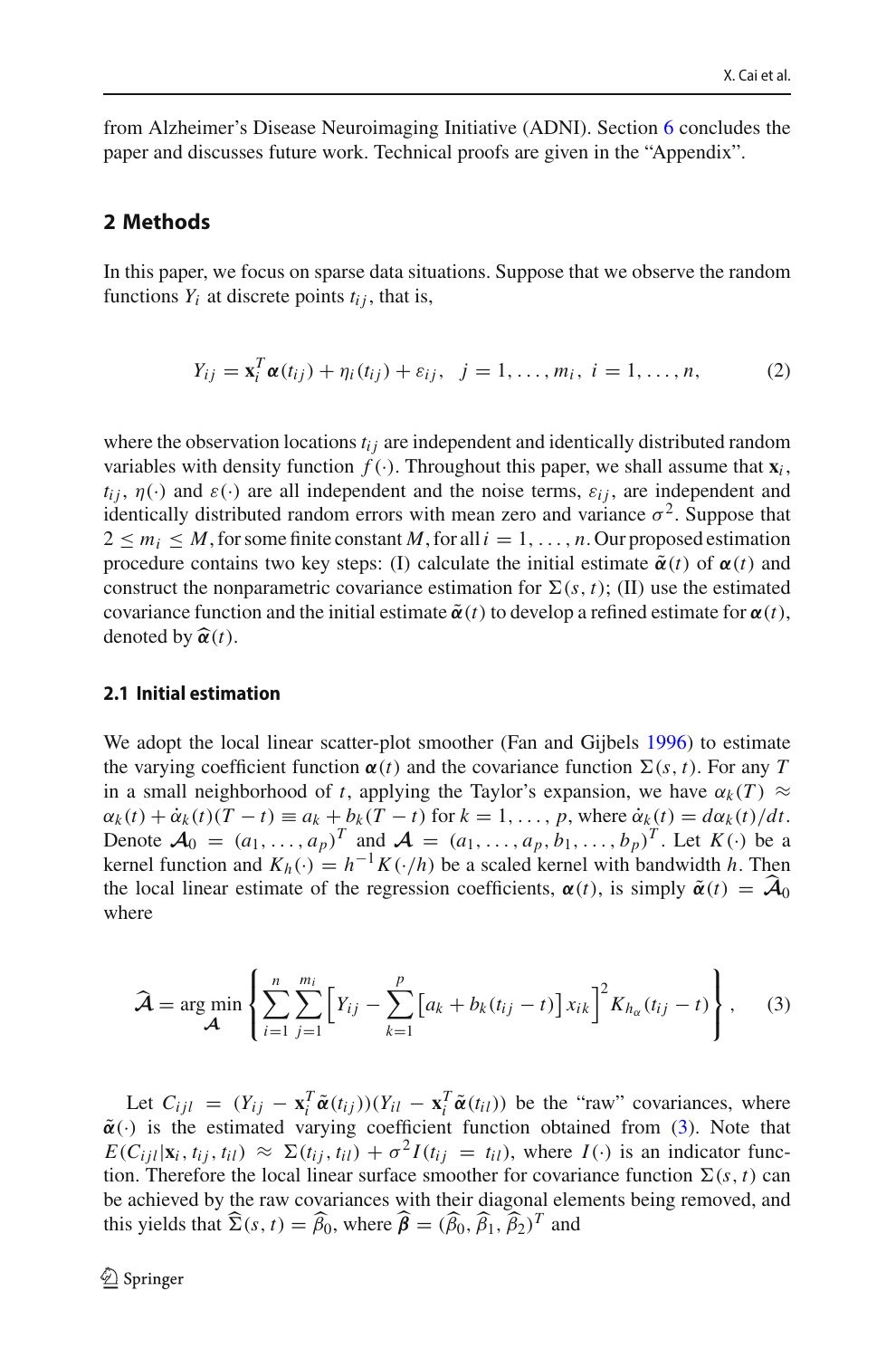$$
\widehat{\beta} = \arg \min_{\beta} \left\{ \sum_{i=1}^{n} \sum_{1 \le j \ne l \le m_i} K_{h_C}(t_{ij} - s) K_{h_C}(t_{il} - t) \right. \times [C_{ijl} - \beta_0 - \beta_1(t_{ij} - s) - \beta_2(t_{il} - t)]^2 \bigg\}.
$$
\n(4)

In order to estimate  $\sigma^2$ , we first estimate the variance  $R(t) = \Sigma(t, t) + \sigma^2$  of  $Y(t)$ . In order to estimate  $\sigma^2$ , we first estimate the variance  $R(t) = \Sigma(t, t) + \sigma^2$  of  $Y(t)$ <br>Let  $\hat{R}(t)$  be the local linear smoother of  $R(t)$ , then  $\hat{R}(t) = \hat{\beta}_0$ , where  $\hat{\beta} = (\hat{\beta}_0, \hat{\beta}_1)^T$ and  $\sigma$ <sup> $\sim$ </sup> ⎫ $^+$ 

<span id="page-4-1"></span>
$$
\widehat{\beta} = \underset{\beta}{\arg \min} \left\{ \sum_{i=1}^{n} \sum_{j=1}^{m_i} [C_{ijj} - \beta_0 - \beta_1(t_{ij} - t)]^2 K_{h_V}(t_{ij} - t) \right\}.
$$
 (5)

The estimate for the variance  $\sigma^2$  is then,

<span id="page-4-2"></span><span id="page-4-0"></span>riance 
$$
\sigma^2
$$
 is then,  
\n
$$
\widehat{\sigma}^2 = \frac{1}{|T|} \int_T \{\widehat{R}(t) - \widehat{\Sigma}(t, t)\} dt,
$$
\n(6)

where the notation  $|T|$  denotes the length of the interval T. The more detailed process for the estimation of mean and covariance functions for longitudinal and sparse functional data, one can refer to Yao et al[.](#page-27-23) [\(2005b](#page-27-23)) and Li and Hsin[g](#page-27-24) [\(2010\)](#page-27-24).

#### **2.2 Refined estimation for varying-coefficient functions**

We know that the local kernel smoothing uses only local observations near the target point for estimation. However, the within-subject correlation, presented in the longitudinal and functional data, may result in observations outside the neighborhood of the target point carrying relevant information. Therefore, the local linear method used in Sect. [2.1](#page-3-2) for estimating the varying-coefficient functions may reduce to loss of efficiency. In this subsection, we employ the generalized least squares method incorporating a modification of local linear smoothing to conduct a refined estimator for  $\alpha(\cdot)$ . This new method not only adopts the idea that uses all observations instead of the local observations near the target point for estimation but also incorporates the estimated covariance structure which can be used to account for the within-subject correlation into the estimation process to improve the resulting estimators.

Write  $Y_i = (Y_{i1}, \ldots, Y_{i,m_i})^T$ ,  $t_i = (t_{i1}, \ldots, t_{i,m_i})^T$ ,  $\alpha(t_i) = (\alpha_1(t_i), \ldots, \alpha_p(t_i))^T$  $\alpha_j(t_i) = (\alpha_j(t_{i1}), \dots, \alpha_j(t_{i,m_i}))$ <sup>T</sup> for  $j = 1, \dots, p$ . Note that  $E(Y_i|\mathbf{x}_i, t_i) =$  $\alpha^T(t_i)$ **x**<sub>i</sub> and cov( $Y_i$ |**x**<sub>i</sub>,  $t_i$ ) =  $\Sigma_i + \sigma^2 I_{m_i}$ , where  $\Sigma_i = {\Sigma(t_{ij}, t_{il})}_{j,l=1}^{m_i}$  is the covariance matrix of  $\eta_i(t_i) = (\eta_i(t_{i1}), \dots, \eta_i(t_{i,m_i}))^T$  and  $I_{m_i}$  is the identity matrix of order *m<sub>i</sub>* for  $i = 1, ..., n$ . For convenience, let  $V_i = \Sigma_i + \sigma^2 I_m$ . Then the generalized

<span id="page-4-3"></span>least squares estimator of 
$$
\boldsymbol{\alpha}(t)
$$
 is obtained by minimizing the follow objective function  
\n
$$
Q(\boldsymbol{\alpha}) = \sum_{i=1}^{n} \{Y_i - \boldsymbol{\alpha}^T(t_i)\mathbf{x}_i\}^T V_i^{-1} \{Y_i - \boldsymbol{\alpha}^T(t_i)\mathbf{x}_i\}.
$$
\n(7)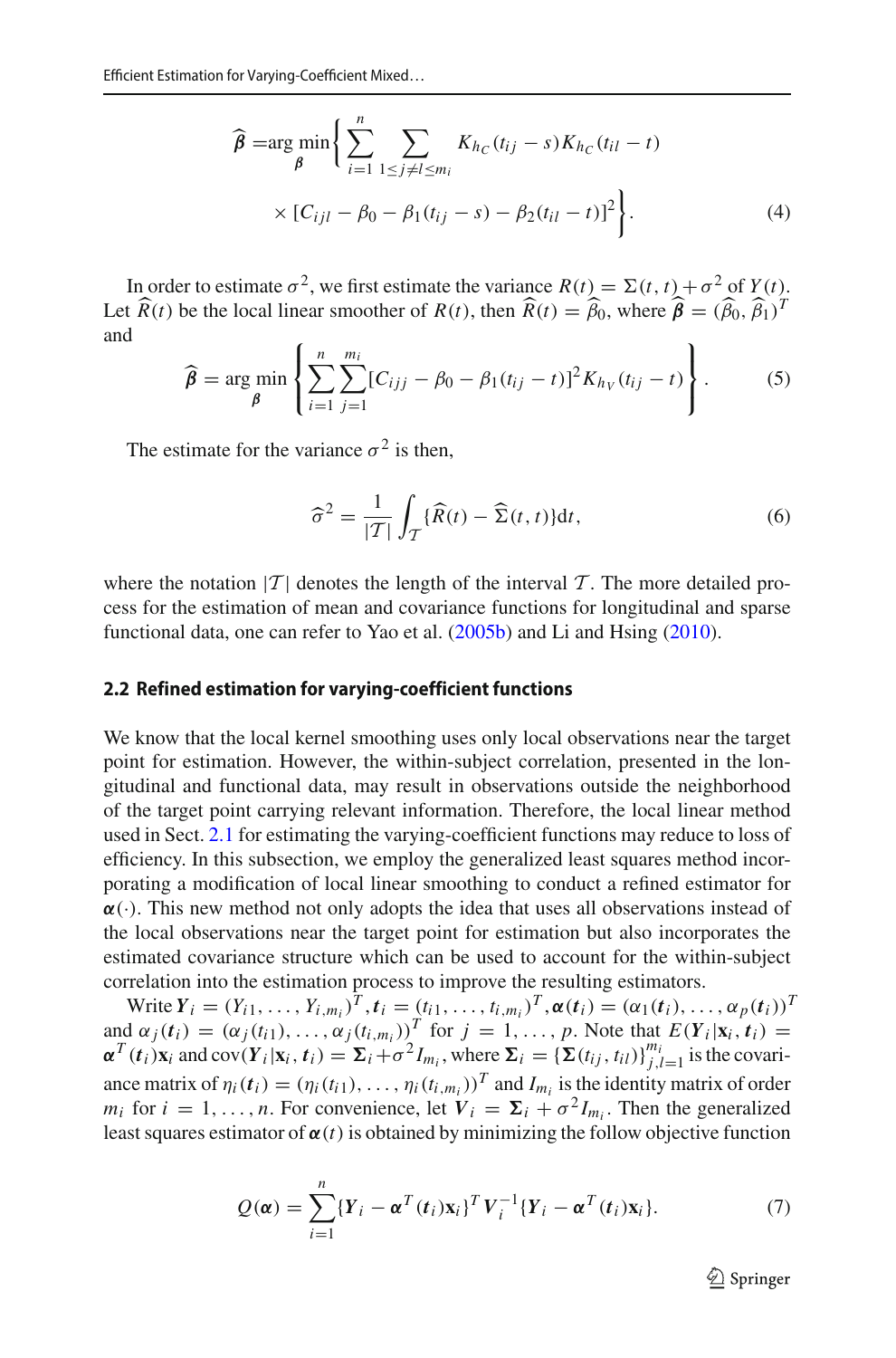Firstly, we replace *V<sup>i</sup>* with its estimates. Since we do not assume any structure on the covariance function of  $Y(t)$  other than that it is a smooth function, the local linear estimates presented in Sect. [2.1](#page-3-2) is recommended. Let  $\Sigma_i$  be the estimated covariance the covariance function of  $\Sigma_i$  and  $\hat{\sigma}$ matrix of  $\Sigma_i$  and  $\hat{\sigma}^2$  be the estimated variance of measurement errors obtained from estimates presented in Sect. 2.1 is recommended. Let  $\hat{\Sigma}_i$  be the matrix of  $\Sigma_i$  and  $\hat{\sigma}^2$  be the estimated variance of measureme [\(4\)](#page-4-0), [\(5\)](#page-4-1) and [\(6\)](#page-4-2). Then  $V_i$  is substituted by  $\hat{V}_i = \hat{\Sigma}_i + \hat{\sigma}^2 I_{m_i}$ .

Secondly, we adopt a similar strategy in Chen et al[.](#page-26-3) [\(2010\)](#page-26-3) and Zhou et al[.](#page-27-21) [\(2018\)](#page-27-21) to approximate  $\alpha(t)$ . Specifically, let  $B_n(t)$  be a neighborhood of *t*, it is easy to see that

<span id="page-5-0"></span>
$$
\boldsymbol{\alpha}(t_{ij}) = \boldsymbol{\alpha}(t_{ij}) I(t_{ij} \in B_n(t)) + \boldsymbol{\alpha}(t_{ij}) \{1 - I(t_{ij} \in B_n(t))\}.
$$
 (8)

Based on the idea of local linear smoother, we use linear function  $\zeta + \zeta(t_{ij} - t)$  to approximate  $\alpha(t_{ij})$  in the first term of [\(8\)](#page-5-0) and replace  $I(t_{ij} \in B_n(t))$  with a kernel function  $K\{(t_{ij} - t)/h\}$ . Then for  $t_{ij}$  in a neighborhood of *t*, we have

$$
\boldsymbol{\alpha}(t_{ij}) \approx \{\boldsymbol{\zeta} + \boldsymbol{\dot{\zeta}}(t_{ij}-t)\}hK_h(t_{ij}-t) + \boldsymbol{\alpha}(t_{ij})\{1-hK_h(t_{ij}-t)\},\
$$

where  $\zeta = (\zeta_1, \ldots, \zeta_p)^T$ ,  $\dot{\zeta} = (\dot{\zeta}_1, \ldots, \dot{\zeta}_p)^T$  and  $K_h(\cdot) = h^{-1}K(\cdot/h)$  is a scaled kernel function with bandwidth *h*. This expansion is of great use in longitudinal and functional data analysis by the reason of it not only absorbs the advantage of local linear smoother but also utilizes the information available at data outside the neighborhood region  $B_n(t)$ . Substituting this approximation and the estimated covariance matrix into [\(7\)](#page-4-3), we can obtain the refined estimator for  $\mathbf{\hat{v}} = (\zeta^T, \dot{\zeta}^T)^T$  by solving the following equation<br>  $\frac{\partial Q(\mathbf{\hat{v}}; \alpha)}{\partial \mathbf{\hat{v}}} = \sum_{i=1}^n \mathbf{\Theta}_i^T \mathbf{K}_{i,h} \hat{\mathbf{V}}_i^{-1} \left\{ \mathbf{Y}_i - h \mathbf{K}_{i,h} \mathbf{\Theta}_i \mathbf{\hat{v}} - (I_{m_i}$ equation timator for  $\mathbf{\hat{v}} = (\xi^T, \dot{\xi}^T)^T$  by solving the fol-

$$
\frac{\partial Q(\boldsymbol{\vartheta}; \boldsymbol{\alpha})}{\partial \boldsymbol{\vartheta}} = \sum_{i=1}^{n} \boldsymbol{\Theta}_{i}^{T} \boldsymbol{K}_{i,h} \widehat{\boldsymbol{V}}_{i}^{-1} \left\{ \boldsymbol{Y}_{i} - h \boldsymbol{K}_{i,h} \boldsymbol{\Theta}_{i} \boldsymbol{\vartheta} - (I_{m_{i}} - h \boldsymbol{K}_{i,h}) \boldsymbol{\alpha}^{T}(t_{i}) \boldsymbol{x}_{i} \right\} = 0,
$$
\n(9)

where  $K_{i,h} = \text{diag}(K_h(t_{i1} - t), \dots, K_h(t_{i,m_i} - t))$  and

<span id="page-5-1"></span>
$$
\mathbf{\Theta}_i = \begin{pmatrix} x_{i1} \cdots x_{ip} & x_{i1}(t_{i1} - t) & \cdots & x_{ip}(t_{i1} - t) \\ \vdots & \ddots & \vdots & \ddots & \vdots \\ x_{i1} \cdots x_{ip} & x_{i1}(t_{i,m_i} - t) & \cdots & x_{ip}(t_{i,m_i} - t) \end{pmatrix}.
$$

Note that the refined estimator can not be directly obtained by solving the the Eq. [\(9\)](#page-5-1) as there still exists an unknown function vector  $\alpha(t_i)$ . Therefore, we present an iterative procedure by substituting  $\alpha(t_i)$  with its previous estimator to address this problem. Let  $t_1 < t_2 < \cdots < t_M$  be the distinct points of  $t_{ij}$  for  $i = 1, \ldots, n$  and  $j = 1, \ldots, m_i$ . The iterative algorithm is described as follows.

- *Step 0* Taking the estimator fulfilled by [\(3\)](#page-3-1) as the initial values of  $\alpha(t)$ , denoted by  $\alpha_{[0]}(t) = \tilde{\alpha}(t)$  for  $t = t_1, \ldots, t_M$ .
- *Step 1* For each  $t = t_1, \ldots, t_M$ , solve the Eq. [\(9\)](#page-5-1) in which  $\alpha(t)$  is replaced by its previous estimator, that is,

<span id="page-5-2"></span>
$$
\sum_{i=1}^{n} \mathbf{\Theta}_{i}^{T} \mathbf{K}_{i,h} \widehat{\mathbf{V}}_{i}^{-1} \{ Y_{i} - h \mathbf{K}_{i,h} \mathbf{\Theta}_{i} \boldsymbol{\vartheta} - (I_{m_{i}} - h \mathbf{K}_{i,h}) \boldsymbol{\alpha}_{[s-1]}^{T} (t_{i}) \mathbf{x}_{i} \} = 0, \quad (10)
$$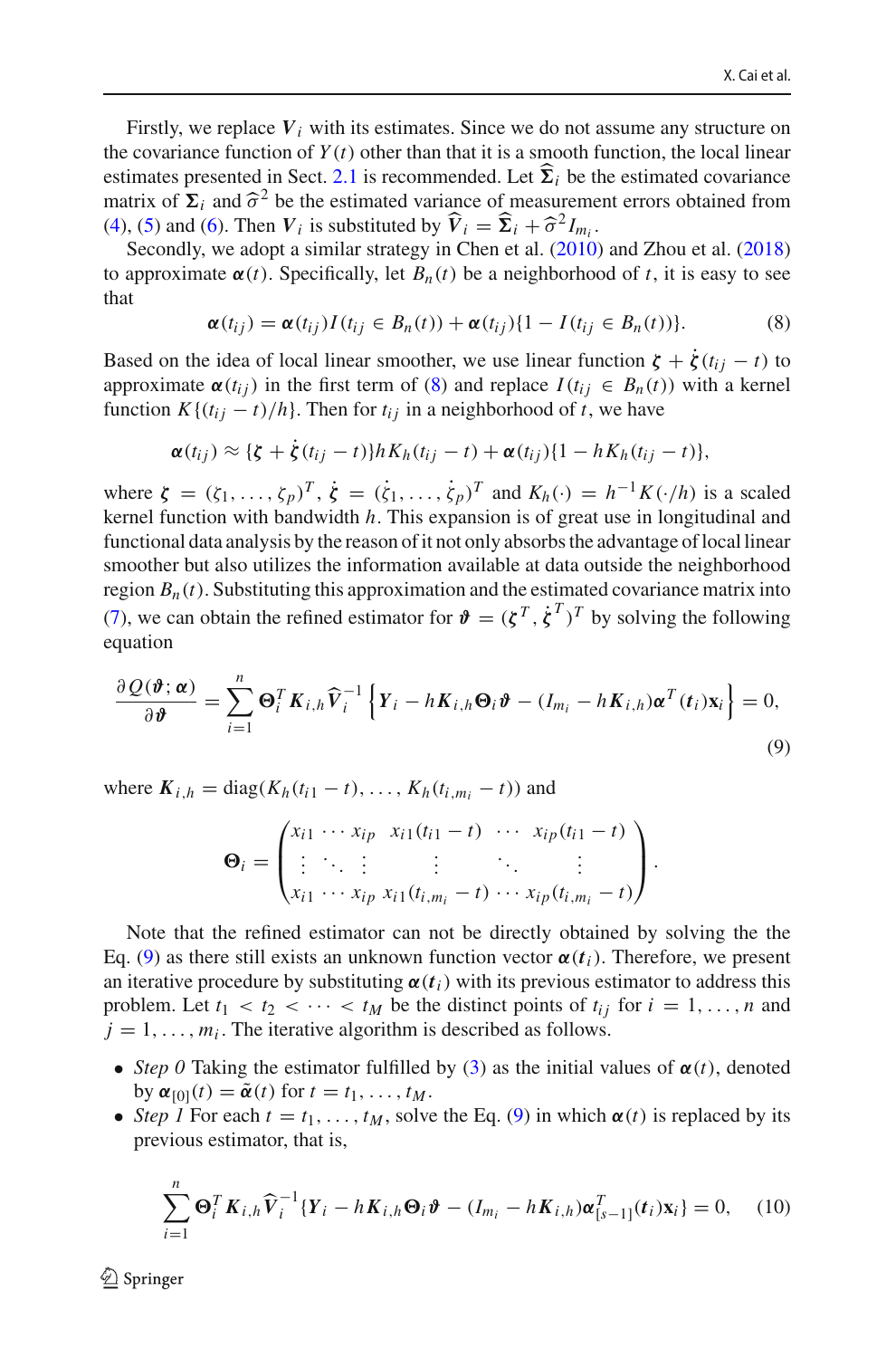where  $\alpha_{s-1}^T(t_i)$  is the  $(s-1)$ th iterative estimator of  $\alpha^T(t_i)$ . [\(10\)](#page-5-2) yields the where  $\alpha_{[s-1]}^T(t_i)$  is the  $(s-1)$ th iterative estimator  $\hat{\boldsymbol{\theta}}(t)$ , given by timator  $\mathbf{\hat{v}}(t)$ , given by

$$
\widehat{\boldsymbol{\vartheta}}(t) = \left(\sum_{i=1}^{\widehat{\boldsymbol{\zeta}}(t)}\right) = \left\{\sum_{i=1}^{n} \boldsymbol{\Theta}_{i}^{T} \boldsymbol{K}_{i,h} \widehat{\boldsymbol{V}}_{i}^{-1} h \boldsymbol{K}_{i,h} \boldsymbol{\Theta}_{i}\right\}^{-1}
$$
\n
$$
\times \sum_{i=1}^{n} \boldsymbol{\Theta}_{i}^{T} \boldsymbol{K}_{i,h} \widehat{\boldsymbol{V}}_{i}^{-1} \{\boldsymbol{Y}_{i} - (\boldsymbol{I}_{m_{i}} - h \boldsymbol{K}_{i,h}) \boldsymbol{\alpha}_{[s-1]}^{T}(t_{i}) \boldsymbol{x}_{i}\}. \quad (11)
$$
\nHence,  $\boldsymbol{\alpha}_{[s]}(t) = \widehat{\boldsymbol{\zeta}}(t).$ 

• *Step 2* Repeat Step 1 until convergence.

The selection of the bandwidth *h* for the estimation procedure presented above is achieved by the leave-one-curve-out cross-validation (Rice and Silverma[n](#page-27-25) [1991](#page-27-25)). The selection of the bandwidth *h* for the estimation procedure presented above<br>is achieved by the leave-one-curve-out cross-validation (Rice and Silverman 1991).<br>Specifically, let  $\hat{\alpha}^{(-i)}(\cdot)$  be the estimated varyingremoving the *i*th subject from the data. Then the optimal bandwidth *h* can be chosen by minimizing the cross-validation score based on the squared prediction error given by

$$
PE(h) = \frac{1}{n} \sum_{i=1}^{n} \frac{1}{m_i} \sum_{j=1}^{m_i} \{Y_i(t_{ij}) - \mathbf{x}_i^T \widehat{\boldsymbol{\alpha}}(t_{ij})^{(-i)}\}^2.
$$

*Remark 1* The proposed iterative estimation procedure can be readily implemented as there is a closed-form at each step. Compared to the local linear method used in Zhu et al[.](#page-27-18)  $(2012)$  $(2012)$ , the newly presented estimation approach may be more efficient since it takes the within-subject correlation structure and the observations on the whole grid of each subject into consideration, two of which are significantly important in longitudinal and functional data analysis. It is not hard to see that the estimation in [\(3\)](#page-3-1) is, in essence, a local marginal estimation, assuming that the within-subject covariance matrices are identities. This leads to a working independence estimator for  $\alpha(t)$  which ignores the correlation among the observations on the grid of each subject, and further causes a loss of efficiency.

*Remark 2* Replacing  $\alpha(t)$  with its estimate to model [\(1\)](#page-1-0), we also can conduct the estimation of each random effect function  $\eta_i(t)$ . Many existing non-parametric methods such as the local linear regression have been developed to directly estimate all individual functions  $\eta_i(t)$ ,  $i = 1, \ldots, n$ , (see, e[.](#page-27-14)g., Zhu et al. [2012;](#page-27-18) Li et al. [2017](#page-27-14)). However, these non-parametric methods may be not suitable for our sparse data situations when the number of observation points for each subject is small. Functional principle component analysis (FPCA) as a key technique in characterizing the features of unknown functions in functional data analysis, is another feasible method for the estimation of  $\eta_i(t)$ [.](#page-27-23) We recommend using the version of FPCA developed by Yao et al. [\(2005b\)](#page-27-23) which they refer to as principal components analysis through conditional expectation (PACE) for longitudinal data to estimate each random effect function  $\eta_i(t)$ . The PACE approach is appealing since it is implemented mainly based on the estimated population covariance function of  $\eta_i(t)$ , which utilizes the whole sample information and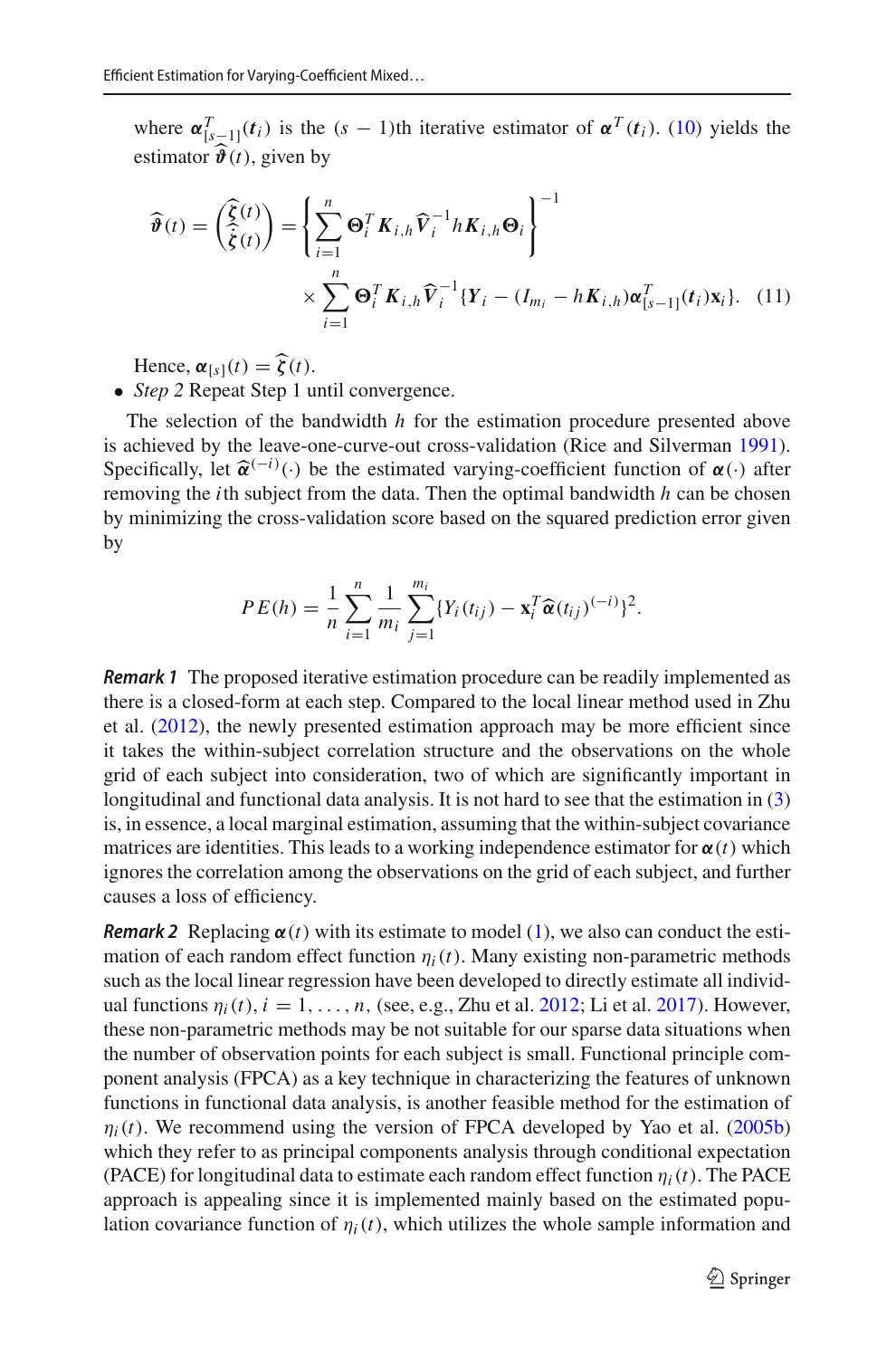can be easily obtained by using the method presented in Sect. [2.1.](#page-3-2) Comprehensive surveys on FPCA for longitudinal or sparse functional data were developed in Yao et al[.](#page-27-23) [\(2005b\)](#page-27-23) and Hall et al[.](#page-27-26) [\(2006](#page-27-26)).

## <span id="page-7-0"></span>**3 Asymptotic properties**

In this section, we study the asymptotic properties of our estimators. Some regularity conditions needed for the theoretical developments are stated in "Appendix A.1". All these conditions are very mild and most of these are also adopted by Chen et al[.](#page-26-3) [\(2010\)](#page-26-3) and Zhou et al[.](#page-27-21) [\(2018\)](#page-27-21). The detailed proofs for the following theorems are given in "Appendix A.2–A.3". and Zhou et al. (2018). The detailed proofs for the following theorems are given in "Appendix A.2–A.3".<br>To start with, we give some notations which will be used in the theorems. Let  $v_r = \int u^r K(u) du$  and  $v_r = \int u^r K^2(u) du$  for

To start with, we give some notations which will be used in the theorems. Let tor of functions  $\alpha(t)$  of *t*, denote  $\dot{\alpha}(t) = d\alpha(t)/dt$  and  $\ddot{\alpha}(t) = d^2\alpha(t)/dt^2$ , which are the componentwise derivatives. Let  $V_{i,j,k}$  be the  $(j, k)$ th element of *v<sub>r</sub>* =  $\int u^r K(u) du$  and  $v_r = \int u^r K^2(u) du$  for notational simplicity. For a vector of functions  $\alpha(t)$  of t, denote  $\dot{\alpha}(t) = d\alpha(t)/dt$  and  $\ddot{\alpha}(t) = d^2\alpha(t)/dt^2$ , which are the componentwise derivatives. Let  $\mathcal{V}_{i,jk}$  be t which are the componentwise derivatives. Let  $V_{i,jk}$  be the  $(j, k)$ th element of  $V_i^{-1} = (\Sigma_i + \sigma^2 I_{m_i})^{-1}$ . Denote  $\gamma_1(s) = \lim_{n \to \infty} n^{-1} \sum_{i=1}^n \sum_{j=1}^{m_i} E[V_{i,jk}|t_{ij} = s]$ ,  $\gamma_2(s_1, s_2) = \lim_{n \to \infty} n^{-1} \sum_{i=1}^n \sum_{j \neq k}^{m$  $V_i$  –  $(2i + 0 \tImes I_{m_i})$ . Denote  $\gamma_1(s) = \lim_{n \to \infty} \alpha$   $\sum_{i=1}^n \sum_{j=1}^n E[V_{i,jk}|t_{ij}] = s_1,$ <br>  $\gamma_2(s_1, s_2) = \lim_{n \to \infty} n^{-1} \sum_{i=1}^n \sum_{j \neq k}^m E[V_{i,jk}|t_{ij}] = s_1, t_{ik} = s_2]$  and  $\Omega_X = E[\mathbf{x} \mathbf{x}^T]$ .<br>
Let *T* be the identity op  $\int_z \gamma_2(t, z)/\gamma_1(t)H(z)f(z)dz$  for any function *H*.

<span id="page-7-1"></span>**Theorem 1** *Under the regularity Conditions (C1)–(C8) in "Appendix A.1", when*  $n \rightarrow$ ∞*, we have*  $\frac{1}{\alpha}$ 

$$
\sup_{t\in[0,1]}|\widehat{\alpha}_j(t)-\alpha_j(t)|\to 0, \ \ j=1,\ldots,p,
$$

*in probability.*

<span id="page-7-2"></span>**Theorem 2** *Suppose that conditions of Theorem [1](#page-7-1) hold. Then, for any t*  $\in (0, 1)$ *, we have*

$$
\begin{aligned} (E + \mathcal{A})(\widehat{\alpha} - \alpha)(t) &= (nh)^{-1/2} \Gamma(t)^{1/2} \varphi + \frac{1}{2} v_2 h^2 \ddot{\alpha}(t) + o_p \{h^2 + (nh)^{-1/2}\}, \end{aligned}
$$

*where*  $\Gamma(t) = v_0[\Omega_X f(t) \gamma_1(t)]^{-1}$  *and*  $\varphi$  *is a random vector following the standard normal distribution.*

<span id="page-7-3"></span>Theorem [2](#page-7-2) implies the following Corollary [3.](#page-7-3)

**Corollary 3** *Under the Conditions (C1)–(C8) in the "Appendix A.1", we have*

3 Under the Conditions (C1)–(C8) in the "Appendix A.1", we have  
\n
$$
\sqrt{nh} \left\{ (\widehat{\boldsymbol{\alpha}} - \boldsymbol{\alpha})(t) - \frac{1}{2} (\mathcal{I} + \mathcal{A})^{-1} (\widehat{\boldsymbol{\alpha}})(t) v_2 h^2 \right\} \xrightarrow{\mathcal{L}} N(0, \Xi(t))
$$

for any  $t \in (0, 1)$ , where  $\mathbf{E}(t) = \{ (\mathcal{I} + \mathcal{A})^{-1} (\mathbf{\Gamma}^{1/2})(t) \} \{ (\mathcal{I} + \mathcal{A})^{-1} (\mathbf{\Gamma}^{1/2})(t) \}^T$ .

 $\textcircled{2}$  Springer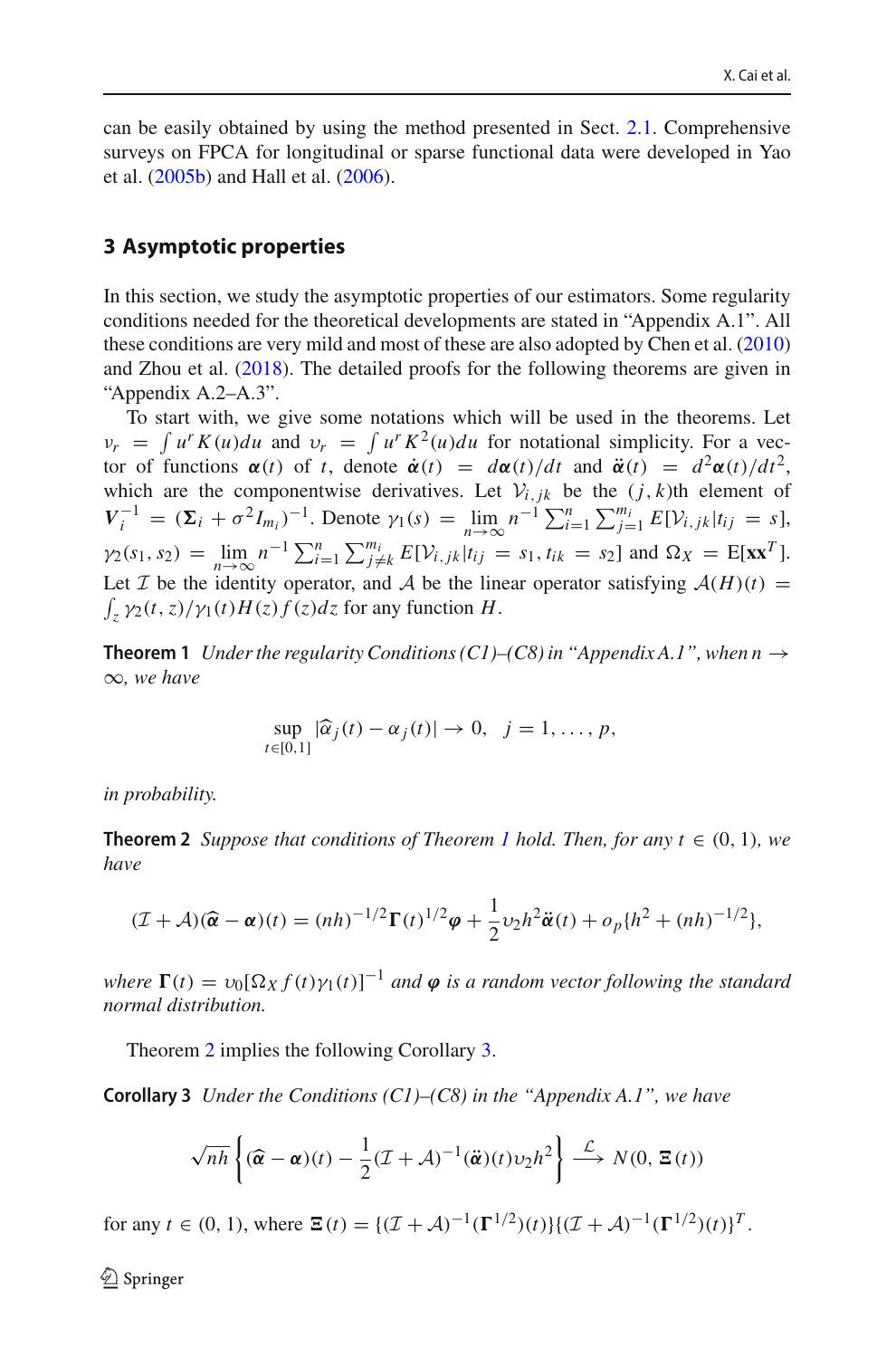**Remark 3** Theorem [1](#page-7-1) shows the proposed estimator  $\widehat{\alpha}_j(\cdot)$ ,  $j = 1, ..., p$ , is uniformly **Remark 3** Theorem 1 shows the proposed estimator  $\widehat{\alpha}_j(\cdot)$ ,  $j = 1, ..., p$ , is uniformly **Remark 3** Theorem 1 shows the proposed estimator  $\hat{\alpha}_j(\cdot)$ ,  $j = 1, ..., p$ , is uniformly convergent. Theorem [2](#page-7-2) shows the asymptotic bias of  $(\mathcal{I} + \mathcal{A})(\hat{\alpha} - \alpha)(t)$  is of order  $O(h^2)$ , and the asymptotic variance is of order  $O((nh)^{-1})$ . As a consequence, the theoretical optimal bandwidth is of order  $n^{-1/5}$ . These results are similar to that of Zhou et al[.](#page-27-21) [\(2018](#page-27-21)). The asymptotic properties presented above can be viewed as a generalization of the results in Zhou et al[.](#page-27-21) [\(2018](#page-27-21)) from mean function estimation to varying-coefficient function estimation. These results will be more widely used in solving various practical problems than that of Zhou et al[.](#page-27-21) [\(2018\)](#page-27-21). Especially, it can provide theoretical guidance for analyzing the dynamic relationship between a set of covariates and the functional response variable, rather than only exploring the feature of functional variables.

## <span id="page-8-0"></span>**4 Simulation studies**

In this section, we are going to perform some simulation studies to illustrate the finite sample properties of the proposed estimation method. In consideration of the estimation procedure we proposed is aimed at estimating the varying-coefficient functions, we will use the accuracy of the varying-coefficient function estimators to demonstrate how well the procedure works. The performances are evaluated via the bias, standard deviation (SD), and root mean squared error (RMSE), at given grid points, which also are used by Zhou et al[.](#page-27-21) [\(2018\)](#page-27-21). Specifically, the bias, SD and RMSE of an estimator  $\widehat{\alpha}(\cdot)$  are respectively defined as

$$
\text{Bias} = \left[\frac{1}{n_g} \sum_{j=1}^{n_g} \left\{ E\widehat{\alpha}(t_j) - \alpha(t_j) \right\}^2 \right]^{1/2}, \quad \text{SD} = \left[ \frac{1}{n_g} \sum_{j=1}^{n_g} E\left\{ \widehat{\alpha}(t_j) - E\widehat{\alpha}(t_j) \right\}^2 \right]^{1/2}
$$

 $\left[ n_g \sum_{j=1}^{n_g} \sum_{j=1}^{n_g} \sum_{j=1}^{n_g} \sum_{j=1}^{n_g} \sum_{j=1}^{n_g} \sum_{j=1}^{n_g} \sum_{j=1}^{n_g} \sum_{j=1}^{n_g} \sum_{j=1}^{n_g} \sum_{j=1}^{n_g} \sum_{j=1}^{n_g} \sum_{j=1}^{n_g} \sum_{j=1}^{n_g} \sum_{j=1}^{n_g} \sum_{j=1}^{n_g} \sum_{j=1}^{n_g} \sum_{j=1}^{n_g} \sum_{j=1}^{n_g} \sum_{j=1}^{n_g} \sum_{j=1$ by the sample mean based on the *N* simulated data sets, and  $t_i$  ( $j = 1, ..., n_g$ ) are the grid points at which the function  $\hat{\alpha}(\cdot)$  is evaluated. In addition, comparisons are also made between our method and the local linear method employed in Zhu et al[.](#page-27-18) [\(2012\)](#page-27-18) (Local hereinafter). In the following simulated examples, the Epanechnikov kernel is used for nonparametric regression. We set grid points  $n_g = 100$  and compute the results based on  $N = 500$  replications.

<span id="page-8-1"></span>**Example 4** Generate data from the following model

$$
Y_{ij} = \mathbf{x}_i^T \boldsymbol{\alpha}(t_{ij}) + \eta_i(t_{ij}) + \varepsilon_{ij},
$$

where  $t_{ij}$  ∼ *U*[0, 1],  $\varepsilon_{ij}$  ∼ *N*(0, $\sigma^2$ ) and  $\mathbf{x}_i = (1, x_{i1}, x_{i2})^T$  for  $i = 1, ..., n$ , *j* = 1, ..., *m<sub>i</sub>*. Moreover,  $(x_{i1}, x_{i2})^T$  ∼  $N((0, 0)^T$ , diag(0.9, 0.9)+0.1(1, 1)<sup>⊗2</sup>), and  $\eta_i(t_{ij}) = \xi_{i1}\psi_1(t_{ij}) + \xi_{i2}\psi_2(t_{ij}),$  where  $\xi_{ij} \sim N(0, \lambda_j^2)$  for  $j = 1, 2$ . Furthermore,  $(x_{i1}, x_{i2}), t_{i1}, \varepsilon_{i1}, \xi_{i1}$  and  $\xi_{i2}$  are independent random variables. We set  $(\sigma, \lambda_1, \lambda_2)$  = (0.3, 1, 0.5), and the varying-coefficient functions, and eigenfunctions as follows: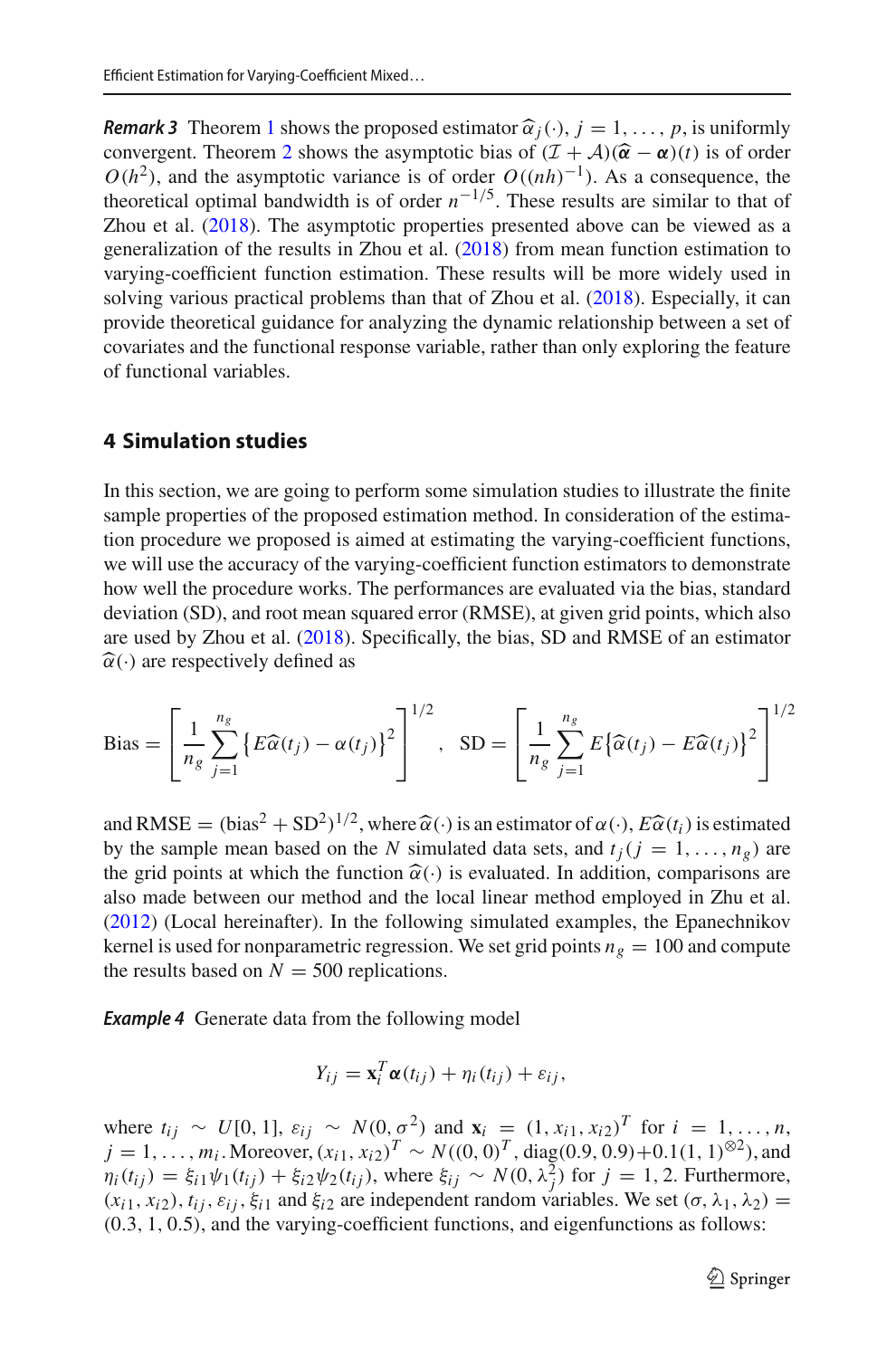$$
\alpha_1(t) = t^2
$$
,  $\alpha_2(t) = -3(t - 0.5)^2 + 1$ ,  $\alpha_3 = 4t(t - 1)$ ,  
\n $\psi_1(t) = \sqrt{2} \sin(2\pi t)$ ,  $\psi_2(t) = \sqrt{2} \cos(2\pi t)$ .

We first conducted simulation studies under the following two regular time points settings.

- Setting 1:  $m_i = 5$  with various sample size:  $n = 200$  and  $n = 400$ .
- Setting 2:  $n = 150$  with various time points:  $m_i = 7$  and  $m_i = 13$ .

Setting 1, two different sample size  $n = 200$ , 400, and a fixed time points  $m_i = 5$  are designed. Setting 2, sample size  $n = 150$  is fixed with various time points settings  $m<sub>i</sub> = 7$  and  $m<sub>i</sub> = 13$ , which guarantees the total number of observations is comparable to that in Setting 1, by decreasing the number of subjects and increasing the observation number from the same individual. Tables [1](#page-9-0) and [2](#page-9-1) report the numerical results for the proposed method and Local method under Setting 1 and Setting 2, respectively.

<span id="page-9-2"></span>

| <b>Table 1</b> The simulation results for Setting 1 in Example 4. Bias, SD and RMSE of $\hat{\alpha}_1(\cdot), \hat{\alpha}_2(\cdot)$ and $\hat{\alpha}_3(\cdot)$<br>using the proposed method and the Local method |  |  |
|---------------------------------------------------------------------------------------------------------------------------------------------------------------------------------------------------------------------|--|--|

<span id="page-9-0"></span>

|             | $m_i = 5, n = 200$          |                             |                             | $m_i = 5, n = 400$          |                               |                             |
|-------------|-----------------------------|-----------------------------|-----------------------------|-----------------------------|-------------------------------|-----------------------------|
|             | $\widehat{\alpha}_1(\cdot)$ | $\widehat{\alpha}_2(\cdot)$ | $\widehat{\alpha}_3(\cdot)$ | $\widehat{\alpha}_1(\cdot)$ | $\widehat{\alpha}_{2}(\cdot)$ | $\widehat{\alpha}_3(\cdot)$ |
| Prop.       |                             |                             |                             |                             |                               |                             |
| <b>Bias</b> | 0.0120                      | 0.0375                      | 0.0569                      | 0.0109                      | 0.0279                        | 0.0382                      |
| <b>SD</b>   | 0.0798                      | 0.0856                      | 0.0823                      | 0.0613                      | 0.0623                        | 0.0611                      |
| <b>RMSE</b> | 0.0807                      | 0.0935                      | 0.1001                      | 0.0623                      | 0.0683                        | 0.0721                      |
| Local       |                             |                             |                             |                             |                               |                             |
| <b>Bias</b> | 0.0135                      | 0.0394                      | 0.0575                      | 0.0112                      | 0.0296                        | 0.0396                      |
| <b>SD</b>   | 0.0840                      | 0.0899                      | 0.0881                      | 0.0636                      | 0.0646                        | 0.0635                      |
| <b>RMSE</b> | 0.0851                      | 0.0982                      | 0.1052                      | 0.0646                      | 0.0711                        | 0.0748                      |
|             |                             |                             |                             |                             |                               |                             |

**Table 2** The simulation results for Setting 2 in Example [4.](#page-8-1) Bias, SD and RMSE of  $\hat{\alpha}_1(\cdot), \hat{\alpha}_2(\cdot)$  and  $\hat{\alpha}_3(\cdot)$ using the proposed method and the Local method

<span id="page-9-1"></span>

|             | $m_i = 7, n = 150$          |                             |                             | $m_i = 13, n = 150$         |                               |                             |
|-------------|-----------------------------|-----------------------------|-----------------------------|-----------------------------|-------------------------------|-----------------------------|
|             | $\widehat{\alpha}_1(\cdot)$ | $\widehat{\alpha}_2(\cdot)$ | $\widehat{\alpha}_3(\cdot)$ | $\widehat{\alpha}_1(\cdot)$ | $\widehat{\alpha}_{2}(\cdot)$ | $\widehat{\alpha}_3(\cdot)$ |
| Prop.       |                             |                             |                             |                             |                               |                             |
| <b>Bias</b> | 0.0145                      | 0.0424                      | 0.0557                      | 0.0155                      | 0.0432                        | 0.0554                      |
| <b>SD</b>   | 0.0858                      | 0.0878                      | 0.0877                      | 0.0782                      | 0.0771                        | 0.0792                      |
| <b>RMSE</b> | 0.0870                      | 0.0975                      | 0.1039                      | 0.0797                      | 0.0884                        | 0.0967                      |
| Local       |                             |                             |                             |                             |                               |                             |
| <b>Bias</b> | 0.0152                      | 0.0440                      | 0.0561                      | 0.0168                      | 0.0442                        | 0.0572                      |
| <b>SD</b>   | 0.0911                      | 0.0930                      | 0.0931                      | 0.0833                      | 0.0820                        | 0.0845                      |
| <b>RMSE</b> | 0.0924                      | 0.1029                      | 0.1087                      | 0.0850                      | 0.0932                        | 0.1020                      |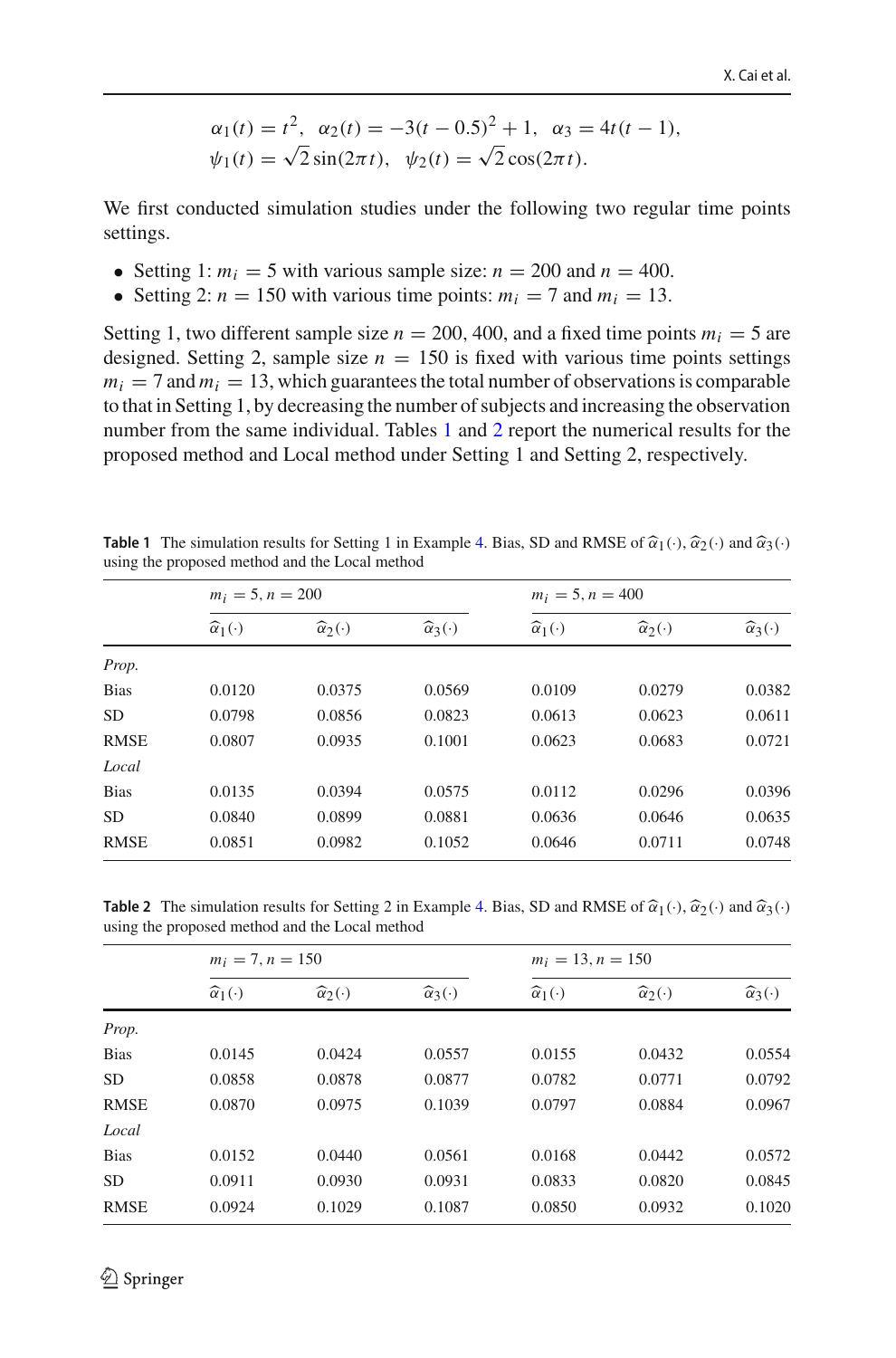**Example 5** To illustrate that the proposed procedure is applicable even to the case that the observation times for each trajectory are randomly missed, we replicated Example [4](#page-8-1) w[i](#page-27-27)th an irregular time points design used in Fan, Huang and Li [\(2007\)](#page-27-27). Specifically, we will generate the observation times randomly, assuming that each individual has a set of "scheduled" observation points,  $\{0, 1, 2, \ldots, 11\}$ , and each scheduled time, except time 0, has a 20% probability of being skipped, then a uniform [0, 1] random variable is added to a nonskipped scheduled time so that the actual observation time is in fact a random perturbation of a scheduled time. Table [3](#page-10-0) presents the numerical results for this case with sample size  $n = 200$  and 400.

Tables [1,](#page-9-0) [2](#page-9-1) and [3](#page-10-0) summarize the numerical performance of the proposed method and the Local method through the Bias, SD and RMSE. It is shown from Tables [1,](#page-9-0) [2](#page-9-1) and [3](#page-10-0) that the RMSE of the proposed method is consistently smaller than that of the Fraction 1, 2 and 3 summarize the numerical performance of the proposed me<br>and the Local method through the Bias, SD and RMSE. It is shown from Tables<br>and 3 that the RMSE of the proposed method is consistently smaller tha Local method for all varying-coefficient function estimators  $\hat{\alpha}_1(t)$ ,  $\hat{\alpha}_2(t)$  and  $\hat{\alpha}_3(t)$ , which indicates that the proposed method performs better than the Local method. Moreover, the proposed method has less bias and variance than the Local method, mainly because of the incorporation of the correlation information and the modified local linear technique. Tables [1,](#page-9-0) [2](#page-9-1) and [3](#page-10-0) also show that the Bias, SD and RMSE values decrease as the sample size increases, which corroborates with our consistency and asymptotic normality established in Sect. [3.](#page-7-0) From Tables [1](#page-9-0) and [2,](#page-9-1) we find that the resulting estimators obtained in Example [4](#page-8-1) with Setting 1 have smaller RMSE than those obtained in Example [4](#page-8-1) with Setting 2 when the total number of observations for these two settings is close. This finding implies that the sparsity is beneficial to the performance of the proposed method and the estimators of the varying-coefficient functions can be improved with increasing the number of subjects. For all simulation cases, we chose  $h_0 = 0.12$  as the bandwidth for the initial estimates of the varyingcoefficient functions and the estimates of the covariance functions. We discover that the proposed method is not sensitive to the initial values. Furthermore, the optimal bandwidth for the proposed method is slightly larger than that for the Local method. This is likely because the correlation matrix is incorporated into the estimation process

<span id="page-10-0"></span>

|             | $n = 200$                   |                             |                             | $n = 400$                   |                               |                             |  |
|-------------|-----------------------------|-----------------------------|-----------------------------|-----------------------------|-------------------------------|-----------------------------|--|
|             | $\widehat{\alpha}_1(\cdot)$ | $\widehat{\alpha}_2(\cdot)$ | $\widehat{\alpha}_3(\cdot)$ | $\widehat{\alpha}_1(\cdot)$ | $\widehat{\alpha}_{2}(\cdot)$ | $\widehat{\alpha}_3(\cdot)$ |  |
| Prop.       |                             |                             |                             |                             |                               |                             |  |
| <b>Bias</b> | 0.0112                      | 0.0337                      | 0.0447                      | 0.0096                      | 0.0243                        | 0.0325                      |  |
| <b>SD</b>   | 0.0724                      | 0.0723                      | 0.0773                      | 0.0562                      | 0.0597                        | 0.0568                      |  |
| <b>RMSE</b> | 0.0733                      | 0.0798                      | 0.0893                      | 0.0570                      | 0.0645                        | 0.0654                      |  |
| Local       |                             |                             |                             |                             |                               |                             |  |
| <b>Bias</b> | 0.0125                      | 0.0371                      | 0.0469                      | 0.0100                      | 0.0268                        | 0.0365                      |  |
| <b>SD</b>   | 0.0752                      | 0.0745                      | 0.0802                      | 0.0574                      | 0.0606                        | 0.0576                      |  |
| <b>RMSE</b> | 0.0762                      | 0.0832                      | 0.0929                      | 0.0583                      | 0.0663                        | 0.0682                      |  |
|             |                             |                             |                             |                             |                               |                             |  |

**Table 3** The simulation results for Example [5.](#page-9-2) Bias, SD and RMSE of  $\hat{\alpha}_1(\cdot)$ ,  $\hat{\alpha}_2(\cdot)$  and  $\hat{\alpha}_3(\cdot)$  using the proposed method and the Local method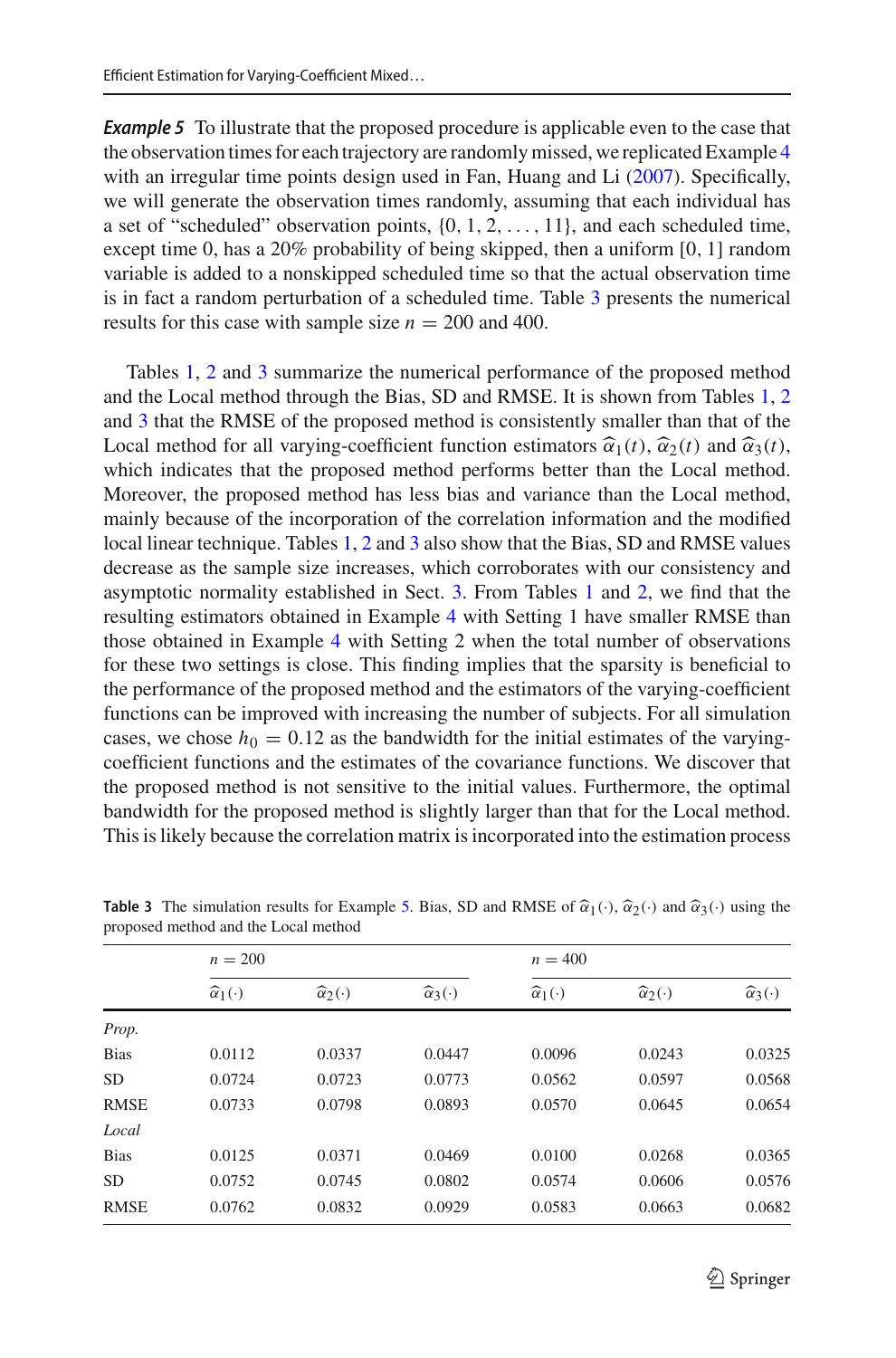<span id="page-11-0"></span>

| <b>Table 4</b> The mean and SD of<br>RASE for estimators $\hat{\eta}_i(\cdot)$ using<br>the PACE method and the local<br>linear method with data<br>generated from Example 5 | n   | <b>PACE</b> |        | Local linear |        |
|------------------------------------------------------------------------------------------------------------------------------------------------------------------------------|-----|-------------|--------|--------------|--------|
|                                                                                                                                                                              |     | Mean        | SD.    | Mean         | SD.    |
|                                                                                                                                                                              | 100 | 0.3009      | 0.0393 | 0.6692       | 0.0599 |
|                                                                                                                                                                              | 200 | 0.2461      | 0.0278 | 0.6599       | 0.0486 |
|                                                                                                                                                                              | 400 | 0.2073      | 0.0165 | 0.6521       | 0.0322 |

of the proposed method, which can be treated as the weight as well as the kernel matrix, and further lower data usage. Therefore, the larger bandwidth for the proposed method is needed to enlarge the included range of data.

We also apply the PACE method to Example [5](#page-9-2) to conduct the estimation of  $\eta_i(t)$ . A comparison is made between the PACE method and the local linear approach. The PACE method is implemented with the FPCA function available in the package fdapace(Dai et al[.](#page-27-28) [2019\)](#page-27-28).We choose the first four functional principal components to construct the estimators of  $\eta_i(t)$  ( $i = 1, \ldots, n$ ) for the PACE method. The bandwidth for the local linear method is selected by generalized cross-validation (GCV). We evaluate the performances through the root average square errors (RASE) given by erro

RASE = 
$$
\left[\frac{1}{n}\sum_{i=1}^{n}\frac{1}{n_g^*}\sum_{j=1}^{n_g^*}\left\{\widehat{\eta}_i(t_{ij}^*)-\eta_i(t_{ij}^*)\right\}^2\right]^{1/2},
$$

where  $t_{ij}^*(j = 1, ..., n_g^*)$  are the grid points at which the function  $\hat{\eta}_i(\cdot)$  is evaluated. Since the observation points for each subject are sparse, we set  $n_g^* = 50$  to calculate the RASE. Table [4](#page-11-0) presents the mean and standard deviation (SD) of RASE, both of which are computed based on 200 simulation replications. We can see from Table [4](#page-11-0) that all the mean and SD of RASE for the PACE method are significantly smaller than that of the local linear method. These results imply that the PACE method is superior to the local linear method for the estimation of  $\eta_i(t)$ . Moreover, we observe that the mean value of RASE for the PACE method decreases as the sample size increases, while the value for the local linear method has hardly changed. This is likely due to the fact that the focal finest method for the estimation of  $\eta_i(t)$ . Moreover, we observe that the fleath<br>value of RASE for the PACE method decreases as the sample size increases, while the<br>value for the local linear method has hardly on the estimated population covariance function of  $\eta_i(t)$ , which applies the whole sample information in estimation. Nevertheless, the local linear method for directly estimating each  $\eta_i(t)$  only utilizes the observations on the grid of its corresponding curve, therefore, the resulting estimators could not be improved by increasing the size of samples.

To have a more visual display about how well the proposed estimation procedure works, we choose Example [5](#page-9-2) with sample size  $n = 200$  as an example. Figure [1](#page-12-1) exhibits the averaged estimated varying-coefficient functions based on 50 replications and the boxplot of RASE of the varying-coefficient functions over 500 simulations. It can be seen from Fig. [1a](#page-12-1)–c that the estimated varying-coefficient curves (broken lines), obtained by the proposed method, closely resemble the corresponding true curves (solid lines), reflecting the good performance of the proposed procedure. Figure [1d](#page-12-1) shows the proposed method performs better than the Local method in terms of RASE.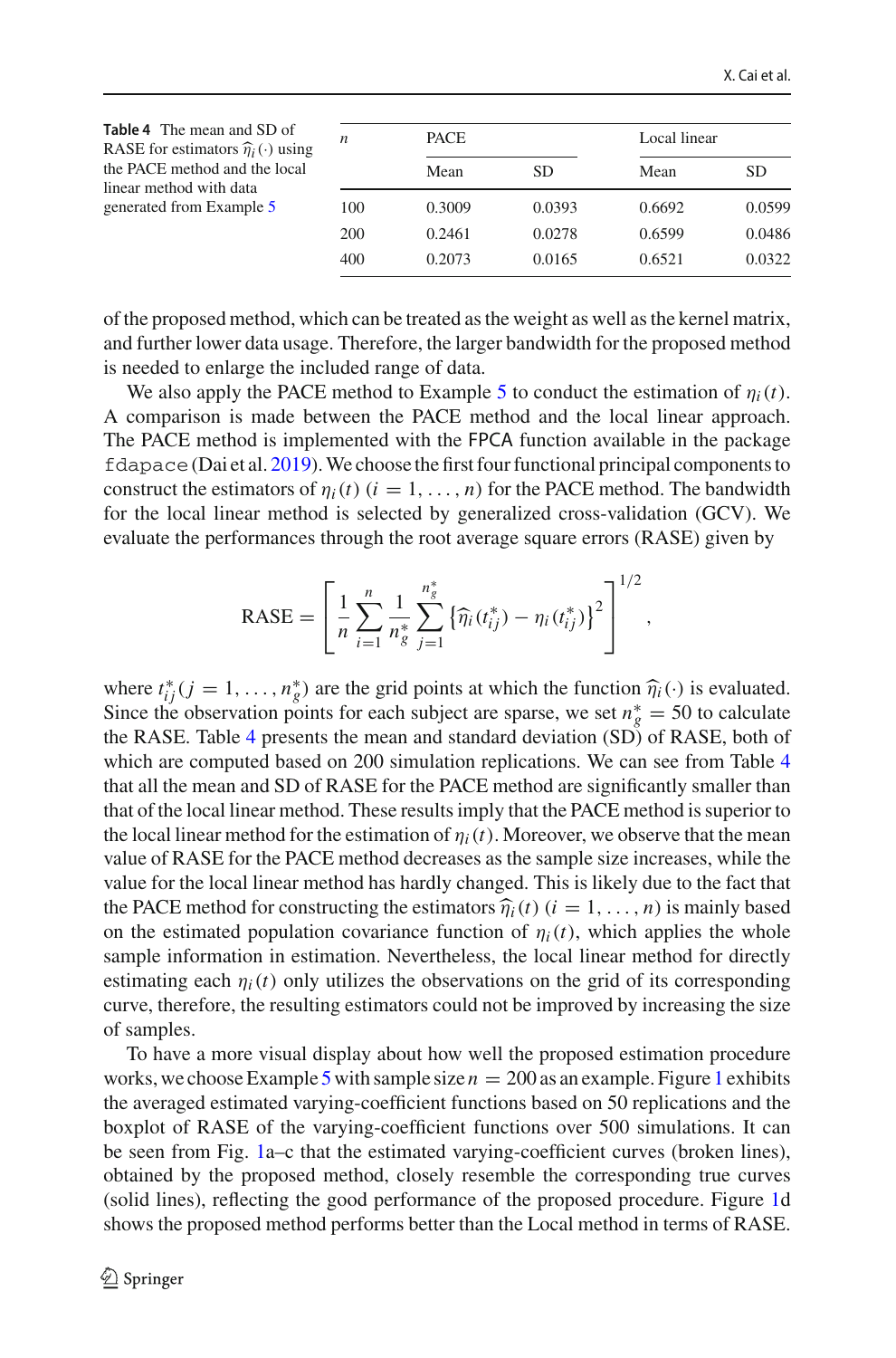

<span id="page-12-1"></span>**Fig. 1** The averaged estimated varying-coefficient functions in **a**)–(**c** over 50 simulations and the boxplot for the three varying-coefficient functions in **d** over 500 simulations under Example [5](#page-9-2) with sample size  $n = 200$ . The solid lines are the true functions and the broken lines are the estimated one in (**a**)–(**c**)

## <span id="page-12-0"></span>**5 Real data analysis**

We apply model [\(2\)](#page-3-3) and the newly proposed procedure to analyze a real diffusion tensor imaging (DTI) dataset with  $n = 213$  subjects that was collected from NIH Alzheimer's Disease Neuroimaging Initiative (ADNI) study. One goal of the NIH ADNI is to test whether genetic, structural and functional neuroimaging, and clinical data can be integrated to evaluate the progression of mild cognitive impairment (MCI) and early Alzheimer's disease (AD). For more details on this dataset, see the ADNI publicly available database [\(http://adni.loni.usc.edu/\)](http://adni.loni.usc.edu/). In diffusion data analysis, fractional anisotropy (FA), which quantifies the directional strength of white matter tract structure, at a particular location, is one of the most used measures, and has been widely applied to statistical analyses in many imaging studies. During the stage of data processing, we calculate the FA curve for each subject using a Tract-Based Spatial Statistics (TBSS) pipeline analysis (Smith et al. [2006](#page-27-29)) and the FMRIB software library tool. The more details for this process, one can refer to Li et al[.](#page-27-14) [\(2017\)](#page-27-14).

In this study, 213 subjects with age of 48.4–73.2 years old are sampled to assess the impact of some indicators which are commonly occurred in diffusion data, such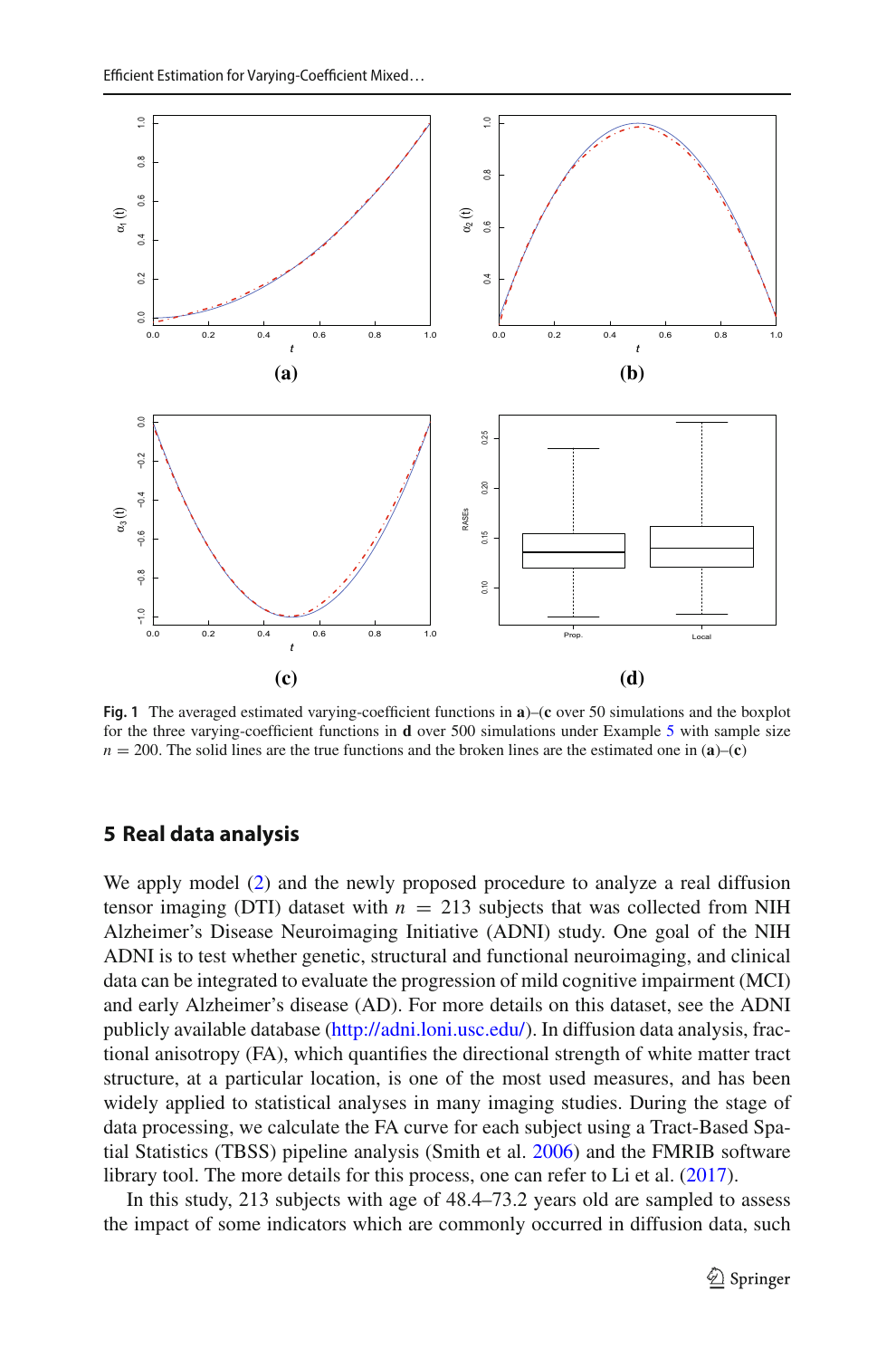as gender (123 male and 90 female), handiness (193 righthand and 20 left-hand), education level (years, ranges from 9 to 20 (years), mean 15.91), Alzheimer's disease (AD) status (19.6%), mild cognitive impairment (MCI) status (55.1%) and Mini-Mental State Exam (MMSE) of ADNI on the FA. We aim to evaluate the effects of these indicators on the FA using model  $(2)$ . Specifically, the response  $Y_i(t)$  represents the FA curve and the covariate vector  $\mathbf{x}_i$  includes an intercept term, the gender variable coded by a dummy variable indicating for male, the age of the subject, a handiness indicator coded by a dummy variable indicating for left-hand, the education level, an indicator for AD status, an indicator for MCI status and MMSE. We randomly selected 15 observations from the 83 grid points of each FA curve, so that we can compare the results obtained from the sparse data and the complete data and further validate the new approach. We standardize all variables to be mean zero and variance one, and apply the proposed procedure established in Sect. [2](#page-3-0) to estimate the corresponding coefficients.

Figure [2](#page-14-1) shows the estimated varying-coefficient functions corresponding to intercept, gender, age, education, AD status, MCI status and MMSE indicator and the associated 95% pointwise confidence intervals for both sparse and complete data. The pointwise confidence intervals were obtained with the standard error based on 200 bootstrap resampling. The dashed lines are the estimates fulfilled by the proposed method for sparse data and the solid lines are estimated by the local linear method for complete data. Figure [2](#page-14-1) indicates that the proposed estimation method works well even though data are sparse; it also reveals that age, handiness, education, AD and MCI have more effects on FA than that of gender and MMSE. The intercept function characterizes the nonlinear overall trend of FA. It can be seen from Fig. [2](#page-14-1) that the coefficient curve for gender is positive and that for MMSE is near to the zero line, while the coefficients for the other five covariates of interest are negative, at most of the grid points. These findings may indicate that males tend to have higher FA values than females, MMSE has no remarkable effects on FA, AD and MCI patients tend to have lower FA values and being older, left-hand, or more educated may lead to smaller FA values. These discoveries are also consistent with the previous analysis in Li et al[.](#page-27-14) [\(2017](#page-27-14)). Finally, we has no remarkable effects on FA, AD and MCI patients tend to have lower FA values<br>and being older, left-hand, or more educated may lead to smaller FA values. These<br>discoveries are also consistent with the previous analysi where  $Y_i^*$  is the predicted trajectory for the *i*th subject by using the data with the *i*th subject being pulled out.) both for the proposed method and the local linear method. The corresponding SPE values for these two approaches are respectively 18.34 and 18.42, which implies that the proposed method has a smaller prediction error than that of the local linear method for analyzing this data.

Figure [3](#page-15-0) presents the estimated eigenvalues and eigenfunctions for the covariance function  $\Sigma(s, t)$  with sparse data. The top four nonzero eigenvalues are 0.0028, 0.00047, 0.0003 and 0.00016 respectively. The first four eigenvalues explain about 94% of the total variability, while, it can be seen from Fig. [3](#page-15-0) that the remaining eigenvalues rapidly drop to zero. The first eigenfunction, with a dominant eigenvalue accounting for 70% of the total variation, varies simply in structure. While the other eigenfunctions also have quite simple structures and most of them are roughly sinusoidal.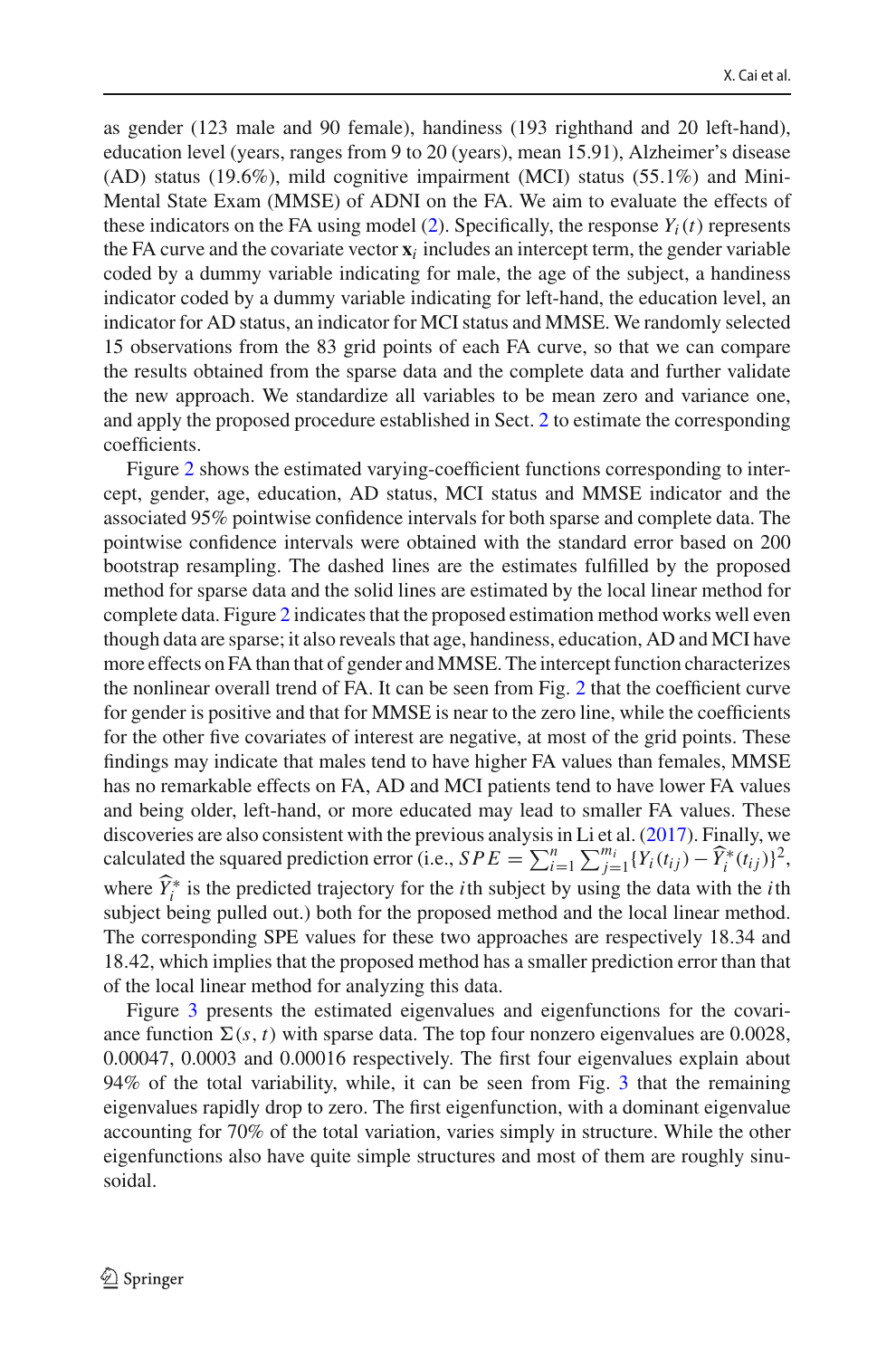

<span id="page-14-1"></span>**Fig. 2** The estimated varying coefficients for intercept, sex, age, handiness, education, AD, MCI and MMSE and their 95% pointwise confidence intervals for the ADNI data. The dashed lines are the estimates fulfilled by our proposed estimation procedure with sparse data and the solid lines are estimated by the local linear method with complete data

## <span id="page-14-0"></span>**6 Conclusions**

In this paper, we used a functional varying-coefficient mixed effects model to investigate the dynamic association between a set of covariates of interest and the functional response. An iterative estimation procedure was developed to estimate the varyingcoefficient functions in this model for longitudinal or sparse functional data. The proposed estimation procedure not only employs the idea that uses all observations instead of the local observations near the target point for estimation but also incorporates the estimated covariance structure into the estimation process to improve the resulting estimators. The asymptotic properties including uniform consistency and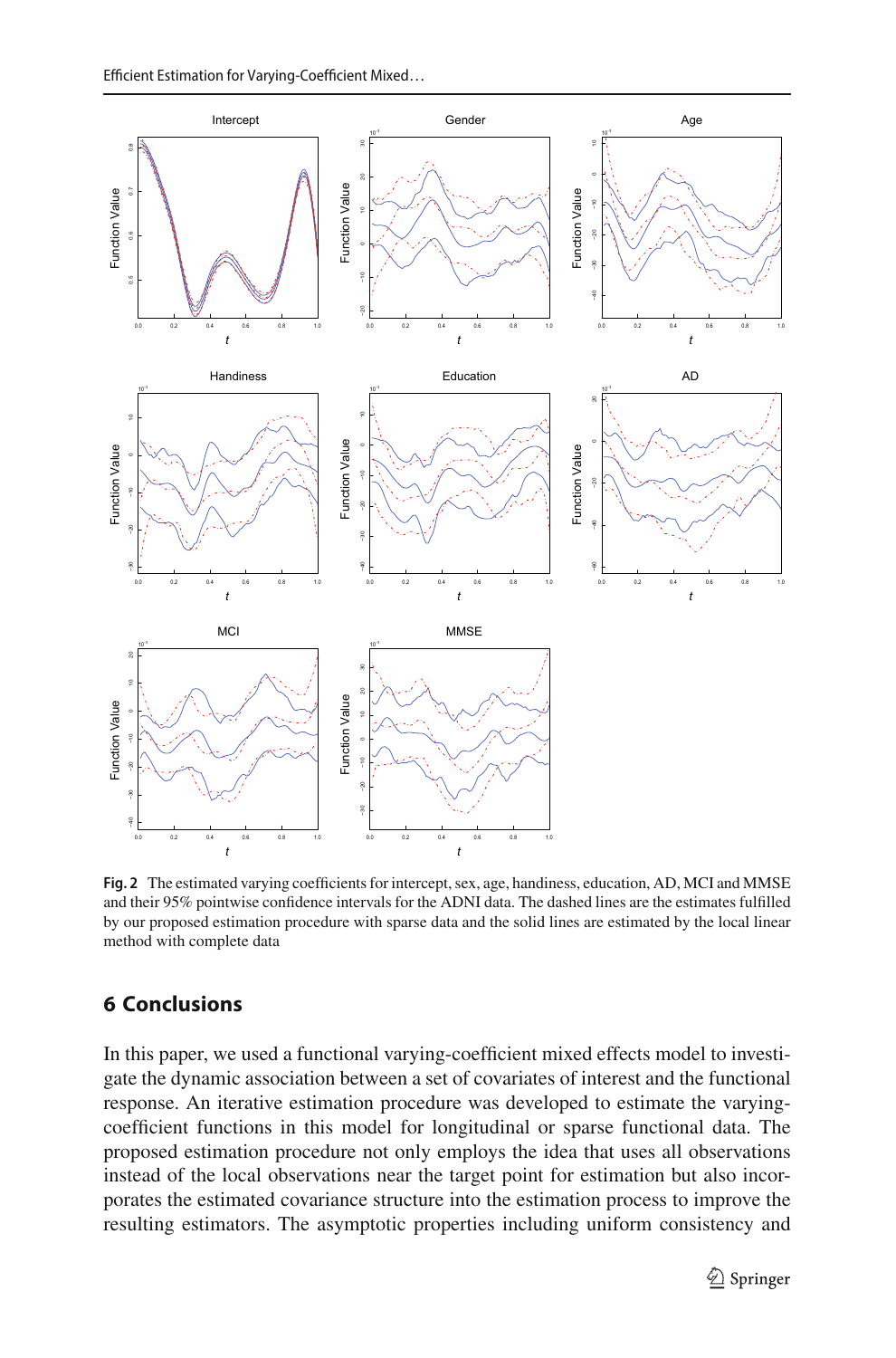

<span id="page-15-0"></span>**Fig. 3** The estimated eigenvalues in decreasing order (left), the estimated eigenfunctions (middle) and the corresponding cumulate FVE (right) for ADNI data analysis

asymptotic normality for the proposed estimators were also established. Finally, we compared the proposed procedure with the local linear method numerically through several simulation studies. The simulation results reveal that our method performed better than the local linear method in terms of the root mean squared error. A real data example is also provided to illustrate our approach.

Our future research will be focused on addressing several important issues. First, it would be interesting to gain a more efficient estimator for the covariance function by using the newly proposed estimation procedure. Second, applying the proposed estimation procedure to investigate other more complex regression models, such as functional index models (Jiang and Wan[g](#page-27-30) [2011](#page-27-30)), single-index varying coefficient (SIVC) models (Luo et al[.](#page-27-13) [2016\)](#page-27-13) and functional additive models (Zhang, Park and Wan[g](#page-27-31) [2013\)](#page-27-31), is also a meaningful issue. Third, it is also worthwhile to conduct statistical inferences such as hypothesis tests for longitudinal and functional data.

**Acknowledgements** This work was supported by the National Natural Science Foundation of China (11971001), the Beijing Natural Science Foundation (1182002), the grants from the National Natural Science Foundation of China (11771145, 11801210). Data used in this article were obtained from the Alzheimer's Disease Neuroimaging Initiative (ADNI) database [\(http://adni.loni.usc.edu\)](http://adni.loni.usc.edu).

**Open Access** This article is licensed under a Creative Commons Attribution 4.0 International License, which permits use, sharing, adaptation, distribution and reproduction in any medium or format, as long as you give appropriate credit to the original author(s) and the source, provide a link to the Creative Commons licence, and indicate if changes were made. The images or other third party material in this article are included in the article's Creative Commons licence, unless indicated otherwise in a credit line to the material. If material is not included in the article's Creative Commons licence and your intended use is not permitted by statutory regulation or exceeds the permitted use, you will need to obtain permission directly from the copyright holder. To view a copy of this licence, visit [http://creativecommons.org/licenses/by/4.0/.](http://creativecommons.org/licenses/by/4.0/)

# **Appendix**

#### **A.1 Regularity Conditions and Notations**

Our proofs use a strategy that is similar to that in Zhou et al[.](#page-27-21) [\(2018](#page-27-21)). The following regularity conditions, which will be used to establish the asymptotic properties of the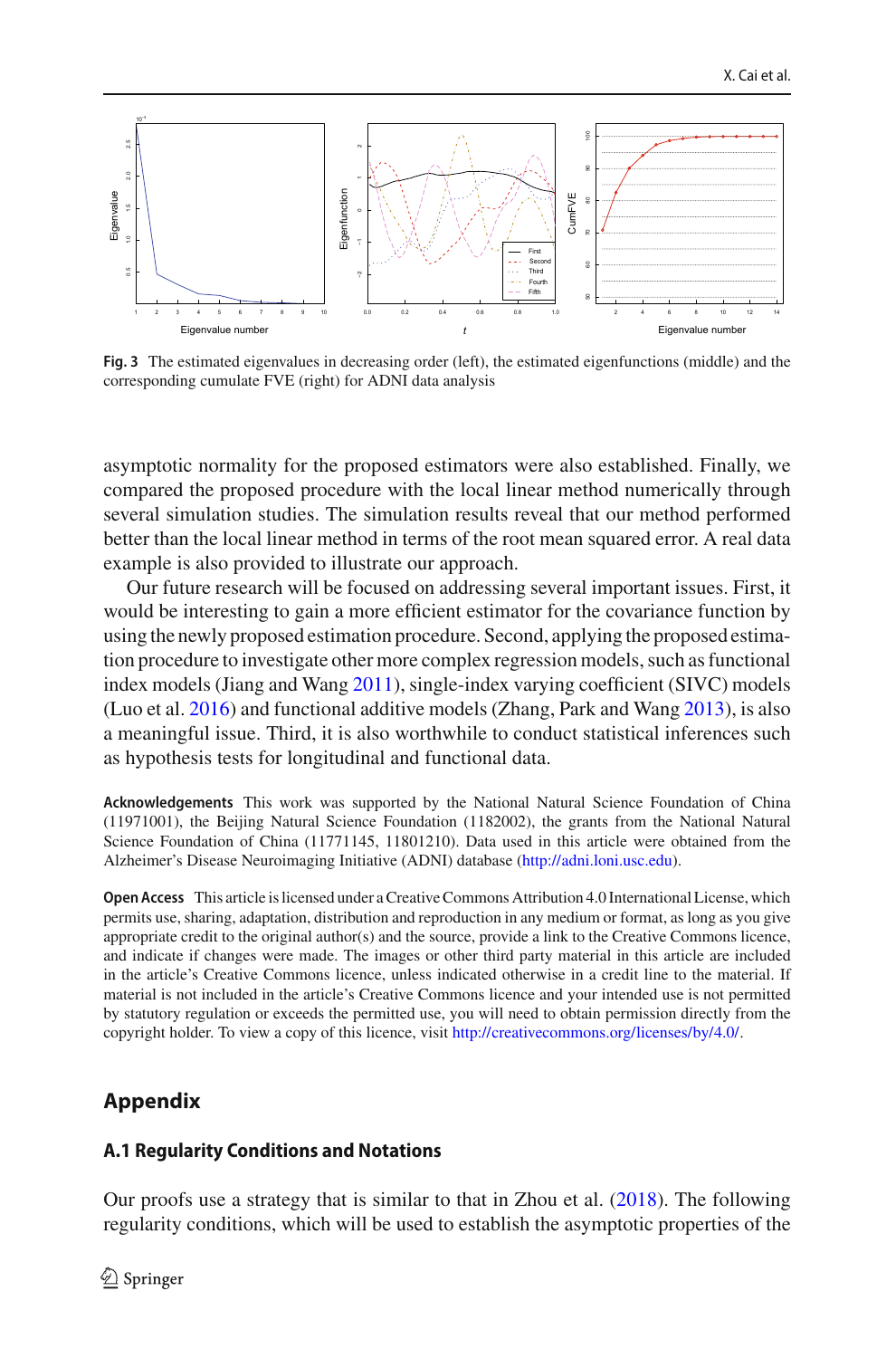proposed estimators, are imposed to facilitate the proof and are similar to Zhou et al[.](#page-27-21) [\(2018\)](#page-27-21). They are not the weakest possible conditions, but mainly for mathematical simplicity and may be modified if necessary.

- (C1) The kernel  $K(\cdot)$  is bounded symmetric probability density function with the compact support  $K(\cdot)$  is bounded symmetric probability density function with the compact support  $[-1, 1]$  and satisfy  $v_r = \int u^r K(u) du < \infty$ ,  $v_r = \int u^r K^2(u) du < \infty$ .
- (C2) max<sub>1<*i*<*n*  $m_i \leq M$ , where *M* is a constant, and the dimension of covariate</sub> vector is bounded.
- (C3)  $t_{ij}$ ,  $i = 1, \ldots, n$ ,  $j = 1, \ldots, m_i$  are independent and identically distributed copies of a random variable *T* defined on [0,1]. Its density function  $f(.)$  is positive and has continuous second derivatives.
- (C4) The covariate vectors **x***i*'*s* are independent and identically distributed with  $E(\mathbf{x}_i) = \mu_{\mathbf{x}}$  and  $||\mathbf{x}_i||_{\infty} < \infty$ . Assume that  $E[\mathbf{x}_i \mathbf{x}_i^T] = \Omega_X$  is positive definite.
- (C5)  $\{\alpha_l(t), l = 1, \ldots, p\}$  have continuous third derivatives on their compact support [0, 1].
- (C5)  $\{\alpha_l(t), l = 1, ..., p\}$  have continuous third derivatives on their compact support [0, 1].<br>
(C6) There exist estimators  $\tilde{\alpha}(t), \hat{\Sigma}(s, t)$  and  $\hat{\sigma}$  such that  $\sup_{t \in [0,1]} |\tilde{\alpha}_i(t) \alpha_i(t)| = o_p(1)$ ),  $\widehat{\Sigma}$ <br>| $\widehat{\Sigma}$ (

for 
$$
i = 1, ..., p
$$
,  $\sup_{s,t \in [0,1]} |\hat{\Sigma}(s,t) - \Sigma(s,t)| = o_p(1)$  and  $|\hat{\sigma}^2 - \sigma^2| = o_p(1)$ .  
\n(C7)  $nh^5 \to c$  and  $nh/(\log n)^2 \to \infty$  as  $n \to \infty$ , where  $c$  is a constant.  
\n(C8) If  $h(\cdot) \in \mathcal{F}_p$  satisfies  $E[\{\gamma_1(t) + \int_0^1 \gamma_2(t, z) f(z) dz\} \Omega_X h(t)] = 0$ , then  $h(t) \equiv$ 

- (C7)  $nh^5 \rightarrow c$  and  $nh/(\log n)^2 \rightarrow \infty$  as  $n \rightarrow \infty$ , where *c* is a constant.
- 0, where  $\mathcal{F}_p$ ,  $\gamma_1(t)$  and  $\gamma_2(t, z)$  are defined in the following.

Conditions (C1)-(C5) are mild assumptions for the kernel function, covariates and the function of interest, which are commonly used in many longitudinal literature. Condition (C6) guarantees the convergence of the initial estimators which can be easily achieved by the exiting kernel and spline estimation method. Condition (C7) is the regular condition for the bandwidth, which also has been used in Chen et al[.](#page-26-3)  $(2010)$  and Zhou et al[.](#page-27-21)  $(2018)$  $(2018)$ . Condition  $(C8)$  ensures identifiable.

For notational simplicity, denote that  $\mathcal{F}_p = \{\zeta(\cdot) : \zeta(\cdot) \text{ is continuous on } [0, 1]^p\}$ and  $\mathcal{F}_1 = \{\zeta(\cdot) : \zeta(\cdot) \text{ is continuous on } [0, 1]\}.$  Let  $\mathcal{V}_{i,j,k}$  be the  $(j, k)$ th element of  $V_i^{-1} = (\Sigma_i + \sigma^2 I_{m_i})^{-1}$  and  $\hat{V}_{i,jk}$  be the corresponding estimates. Denote

$$
\gamma_1(s) = \lim_{n \to \infty} \frac{1}{n} \sum_{i=1}^n \sum_{j=1}^{m_i} E[\mathcal{V}_{i,jk} | t_{ij} = s]
$$

and

$$
\gamma_2(s_1, s_2) = \lim_{n \to \infty} \frac{1}{n} \sum_{i=1}^n \sum_{j \neq k}^{m_i} E[\mathcal{V}_{i,jk}|t_{ij} = s_1, t_{ik} = s_2].
$$

 $\Delta B_n^p = {\zeta : \| \zeta \|_{\infty} \le C, \| \zeta(x) - \zeta(y) \| \le c[|x-y| + b_n], x, y \in [0, 1], \zeta \in \mathcal{F}_p}$ for some constants  $C > 0$  and  $c > 0$ , where  $b_n = h + (nh)^{-1/2}(\log n)^{1/2}$ . Before

<sup>2</sup> Springer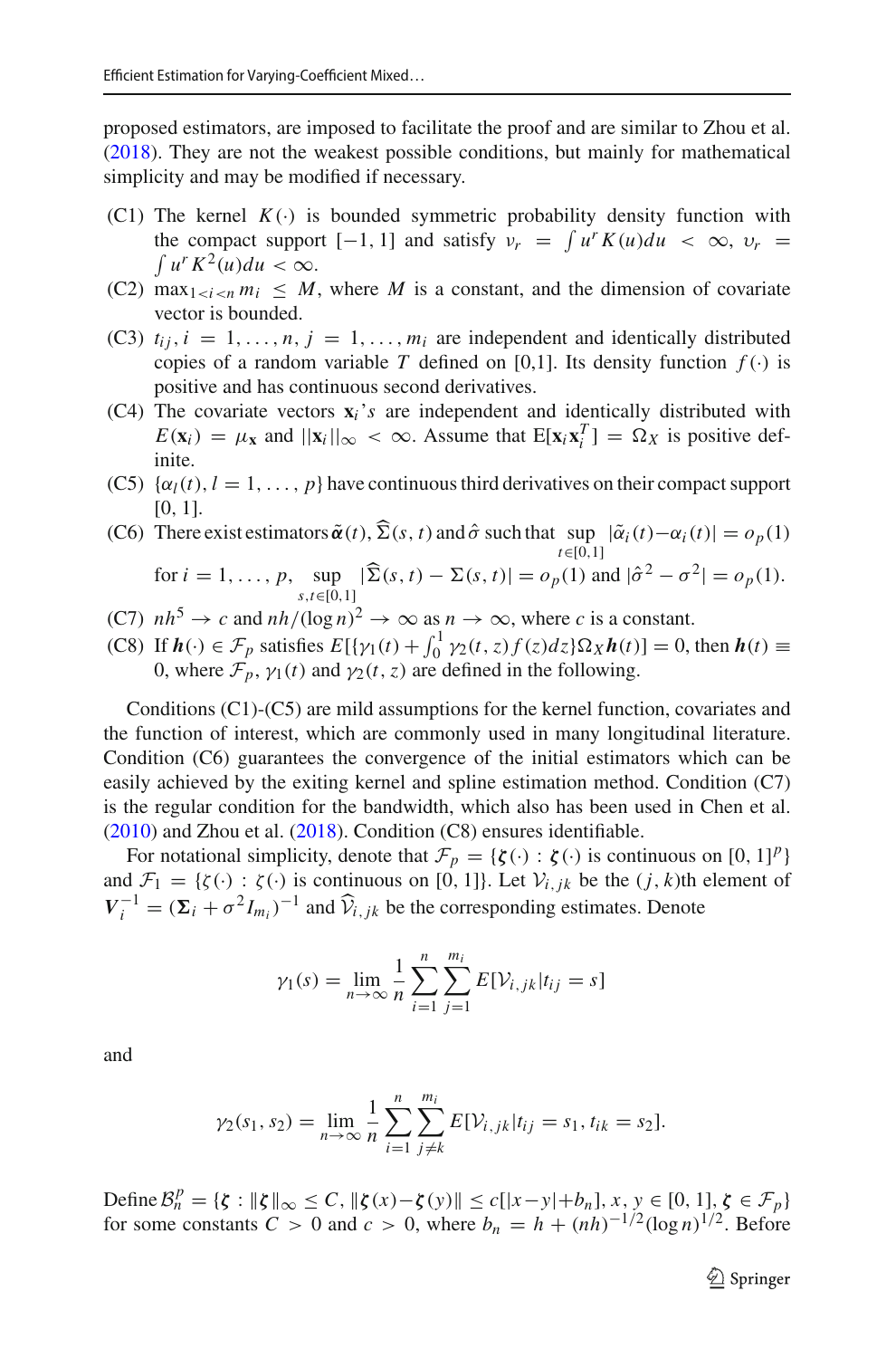<span id="page-17-1"></span>beginning to proof the main results, we firstly present a lemma, which will be needed to prove the theorems.

**Lemma 1** *Suppose that Conditions (C1)-(C7) hold,*  $\zeta_l(\cdot) \in \mathcal{F}_1$  *is any bounded function having continuous third derivatives on its compact support, where*  $l = 1, \ldots, p$ *. Then, for*  $j = 1, ..., p$ ,

$$
\sup_{t\in[0,1]}|a_{n_j}(t)-E a_{n_j}(t)|=O_p\{(nh)^{-1/2}(\log n)^{1/2}\},\,
$$

where  $a_{n,j}(t) = \frac{1}{n}$ *n i*=1 *mi j*=1 *mi k*=1 *p*  $\sum_{l=1}^{K} K_h(t_{ij} - t) V_{i,jk} {\alpha_l(t_{ik}) - \zeta_l(t_{ik})} x_{il} x_{ij}$ *, and* sup  $\sup_{t \in [0,1]} |c_{n_j}(t)| = O_p\{h^2 + (nh)^{-1/2}h(\log n)^{1/2}\},\$ 

where  $c_{n,j}(t) = \frac{1}{n}$ *n i*=1 *mi j*=1 *mi k*=1 *p*  $\sum_{l=1}^{\infty} h K_h(t_{ij} - t) V_{i,jk} K_h(t_{ik} - t) \{ \zeta_l(t) + \zeta_l(t) (t_{ik} - t)$ ζ*l*(*tik* )}*xil xi*<sup>j</sup> *.*

The proof of this lemma is similar to that of Theorem 1 in Zhou et al[.](#page-27-21) [\(2018\)](#page-27-21) and follows from Theorem 37 and Example 38 in Chapter 2 of Pollar[d](#page-27-32) [\(1984\)](#page-27-32).

## **A.2 Proof of Theorem [1](#page-7-1)**

Let  $\zeta(t) = (\zeta_1(t), ..., \zeta_p(t))^T$ ,  $\dot{\zeta}(t) = (\dot{\zeta}_1(t), ..., \dot{\zeta}_p(t))^T$  and  $\vartheta(t) = (\zeta^T(t), \dots, \zeta^T(t))^T$  $\dot{\zeta}^T(t)$ <sup>T</sup>. Denote the score function

<span id="page-17-2"></span>
$$
S_m(\boldsymbol{\vartheta};t) = \frac{1}{n} \sum_{i=1}^n \boldsymbol{\Theta}_i^T \boldsymbol{K}_{i,h}(t) \widehat{\boldsymbol{V}}_i^{-1}
$$
  
 
$$
\times [\boldsymbol{Y}_i - h \boldsymbol{K}_{i,h}(t) \boldsymbol{\Theta}_i \boldsymbol{\vartheta}(t) - \{I_{m_i} - h \boldsymbol{K}_{i,h}(t)\} \boldsymbol{\xi}^T(t_i) \mathbf{x}_i].
$$
 (A.1)

For the sake of convenience, we define for  $j = 1, \ldots, p$ ,

<span id="page-17-0"></span>
$$
S_{J}(\boldsymbol{\vartheta};t) = \frac{1}{n} \sum_{i=1}^{n} \sum_{j=1}^{m_{i}} \sum_{k=1}^{m_{i}} \sum_{l=1}^{p} K_{ij}(t) V_{i,jk} {\alpha_{l}(t_{ik}) - \zeta_{l}(t_{ik})} x_{il} x_{ij}
$$
  

$$
- \frac{1}{n} \sum_{i=1}^{n} \sum_{j=1}^{m_{i}} \sum_{k=1}^{m_{i}} \sum_{l=1}^{p_{i}} h K_{ij}(t) V_{i,jk} K_{ik}(t) {\zeta_{l}(t) + \dot{\zeta}_{l}(t)(t_{ik} - t) - \zeta_{l}(t_{ik})} x_{il} x_{ij},
$$
(A.2)

$$
S_j^*(\boldsymbol{\vartheta};t) = \frac{1}{n} \sum_{i=1}^n \sum_{j=1}^{m_i} \sum_{k=1}^{m_i} \sum_{l=1}^p K_{ij}(t) (t_{ij} - t) \mathcal{V}_{i,jk} {\alpha_l(t_{ik}) - \zeta_l(t_{ik})} x_{il} x_{ij}
$$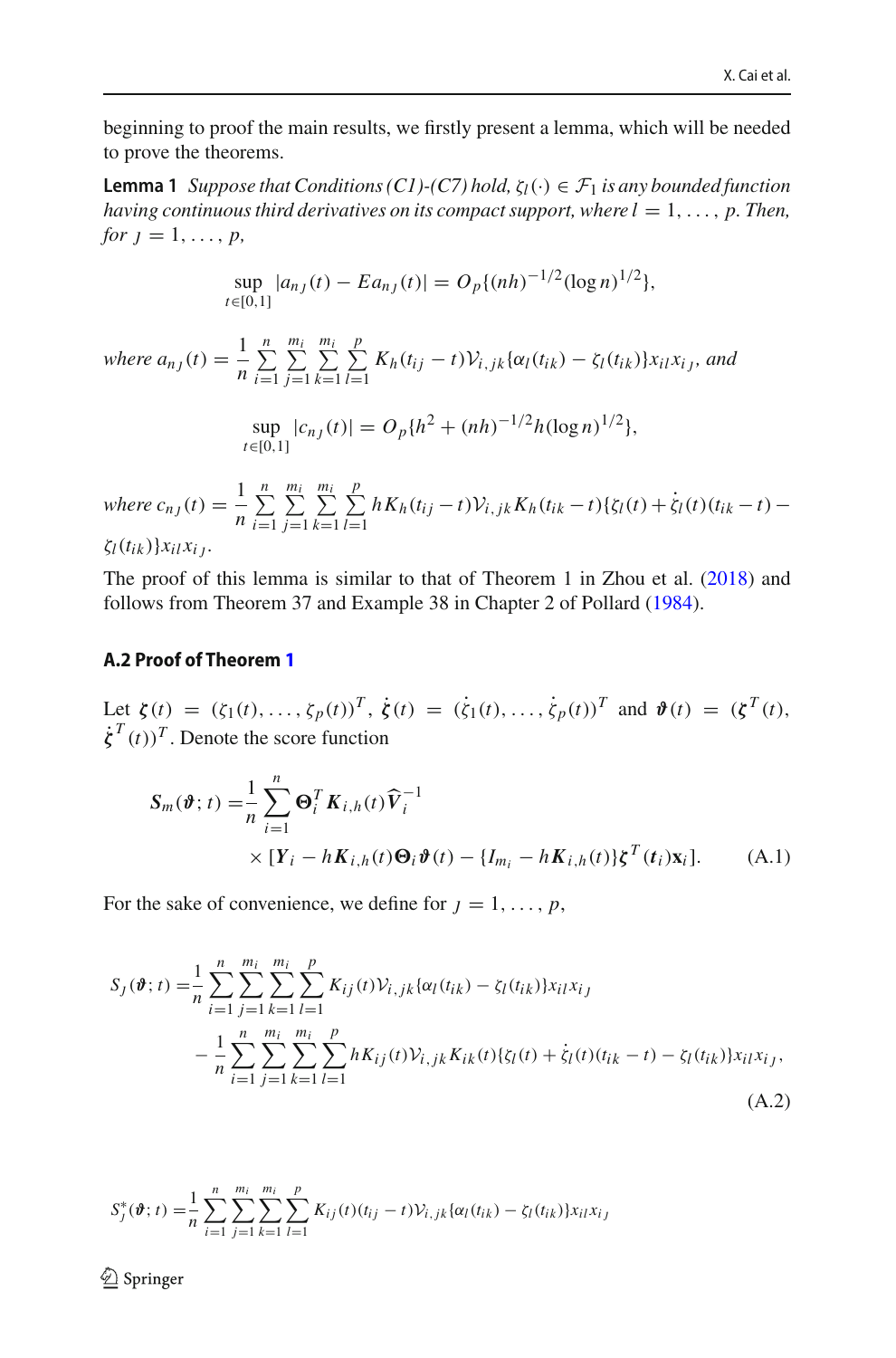$$
- \frac{1}{n} \sum_{i=1}^{n} \sum_{j=1}^{m_i} \sum_{k=1}^{m_i} \sum_{l=1}^{p} h K_{ij}(t) (t_{ij} - t) V_{i,jk} K_{ik}(t) \{ \zeta_l(t) + \dot{\zeta}_l(t) (t_{ik} - t) - \zeta_l(t_{ik}) \} x_{il} x_{ij}
$$

and

and  
\n
$$
s_j(\zeta; t) = \sum_{l=1}^p \tau_{jl} f(t) \left[ \gamma_1(t) \{ \alpha_l(t) - \zeta_l(t) \} + \int_0^1 \gamma_2(t, z) \{ \alpha_l(z) - \zeta_l(z) \} f(z) dz \right]
$$
\n(A.3)

where  $K_{ij}(t) = K_h(t_{ij} - t)$ ,  $\tau_{jl} = E(x_{ij}, x_{il})$ ,  $\gamma_1(s)$  and  $\gamma_2(s_1, s_2)$  are defined in "Appendix A.1". Let  $S_j^{(1)}(\boldsymbol{\vartheta}; t)$  be the first term in the right of [\(A.2\)](#page-17-0) and  $S_j^{(2)}(\boldsymbol{\vartheta}; t)$  be the second term. Under the Conditions (C1)-(C4), it is easy to get that<br> $S_j^{(1)}(\boldsymbol{\vartheta}; t) = E\{S_j^{(1)}(\boldsymbol{\vartheta}; t)\} + O_p\left[\sqrt{\text{$ the second term. Under the Conditions (C1)-(C4), it is easy to get that

<span id="page-18-0"></span>
$$
S_j^{(1)}(\boldsymbol{\vartheta};t) = E\{S_j^{(1)}(\boldsymbol{\vartheta};t)\} + O_p\left[\sqrt{\text{Var}\{S_j^{(1)}(\boldsymbol{\vartheta};t)\}}\right]
$$

$$
= E\{S_j^{(1)}(\boldsymbol{\vartheta};t)\} + O_p\{(nh)^{-1/2}\}
$$

$$
\rightarrow s_j(\boldsymbol{\xi};t).
$$

Similarly, we can check that  $S_j^{(2)}(\boldsymbol{\vartheta}; t) = O_p\{(nh)^{-1/2}\}\$  and  $S_j^*(\boldsymbol{\vartheta}; t) = O_p\{(nh)^{-1/2}\}\$ .

Let  $\mathbf{D}_1(\boldsymbol{\vartheta};t) = (S_1(\boldsymbol{\vartheta};t), \dots, S_p(\boldsymbol{\vartheta};t))^T$ ,  $\mathbf{D}_2(\boldsymbol{\vartheta};t) = (S_1^*(\boldsymbol{\vartheta};t), \dots, S_p^*(\boldsymbol{\vartheta};t))^T$ and  $\mathbf{D}(\boldsymbol{\vartheta};t) = (\mathbf{D}_1(\boldsymbol{\vartheta};t)^T, \mathbf{D}_2(\boldsymbol{\vartheta};t)^T)^T$ . Note that  $\mathbf{S}_m(\boldsymbol{\vartheta};t) = \mathbf{D}(\boldsymbol{\vartheta};t) + o_p(1)$ , then by Conditions  $(C1)-(C5)$ , we have

$$
S_m(\boldsymbol{\vartheta};t) = E[\boldsymbol{D}(\boldsymbol{\vartheta};t)] + O_p\{(nh)^{-1/2}\} + o_p(1)
$$
  
\n
$$
\rightarrow (s_1(\boldsymbol{\zeta};t),\ldots,s_p(\boldsymbol{\zeta};t))^T \otimes (1,0)^T \equiv s_m(\boldsymbol{\zeta};t) \otimes (1,0)^T,
$$

where ⊗ is the Kronecker product. The proposed estimation procedure shows that  $\Rightarrow$   $(s_1(\xi; t), \ldots, s_p(\xi; t))^T \otimes (1, 0)^T \equiv s_m(\xi; t) \otimes (1, 0)^T$ ,<br>where  $\otimes$  is the Kronecker product. The proposed estimation procedure shows that<br> $S_m(\hat{\alpha}, \hat{\alpha}; t) = 0$  uniformly over  $t \in [0, 1]$ , and it is easy to see  $s_j(\alpha; t) \equiv$  $j = 1, \ldots, p$ . Then, it follows from Condition (C8) that  $\alpha(\cdot)$  is the unique root of the equation  $s_m(\zeta; t) \equiv 0$  over  $\zeta \in \mathcal{F}_p$ . Therefore, to show the uniform consistency of  $\hat{\alpha}(t)$ , it suffices to prove the following three conclusions.

- (i) For any continuous function vector *ζ* and bounded function vector  $\dot{\zeta}$ , sup  $\|S_m(\hat{\theta}; t) - s_m(\zeta; t) \otimes (1, 0)^T\| = o_p(1).$ *t*∈[0,1]
- (ii)  $\sup_{t \in [0,1]} \|S_m(\boldsymbol{\vartheta}; t) s_m(\boldsymbol{\zeta}; t) \otimes (1, 0)^T \| = o_p(1)$  uniformly holds over  $\boldsymbol{\zeta} \in \mathcal{B}_n^p$ *t*∈[0,1] (ii)  $\sup_{t \in [0,1]} \|S_m(\boldsymbol{\theta}; t) - s\|_1$ <br>and bounded function<br>(iii)  $P(\hat{\boldsymbol{\alpha}}(t) \in \mathcal{B}_n^p) \to 1.$

and bounded function vector *ζ*˙.

Once (i)-(iii) are established, applying the Arzela-Ascoli theorem and (iii), it is easy to (iii)  $P(\hat{\alpha}(t) \in \mathcal{B}_n^p) \to 1$ .<br>Once (i)-(iii) are established, applying the Arzela-Ascoli theorem and (iii), it is easy to show that, for any subsequence of  $\hat{\alpha}(t)$ , there exist a convergent subsequence  $\hat{\alpha}_{n_k}(t)$ Once (i)-(iii) are established, applying the Arzela-Ascoli theorem and (iii), it is easy to<br>show that, for any subsequence of  $\hat{\alpha}(t)$ , there exist a convergent subsequence  $\hat{\alpha}_{n_k}(t)$ <br>such that, uniformly over  $t \in [0,$  $\alpha^*(t) \in \mathcal{F}_p$ . Observing that<br>  $s_m(\alpha^*; t) \otimes (1, 0)^T = S_m(\widehat{\alpha})$ 

$$
s_m(\boldsymbol{\alpha}^*; t) \otimes (1, 0)^T = S_m(\widehat{\boldsymbol{\alpha}}_{n_k}, \widehat{\boldsymbol{\alpha}}_{n_k}; t) - \{S_m(\widehat{\boldsymbol{\alpha}}_{n_k}, \widehat{\boldsymbol{\alpha}}_{n_k}; t) - s_m(\widehat{\boldsymbol{\alpha}}_{n_k}; t) \otimes (1, 0)^T\}
$$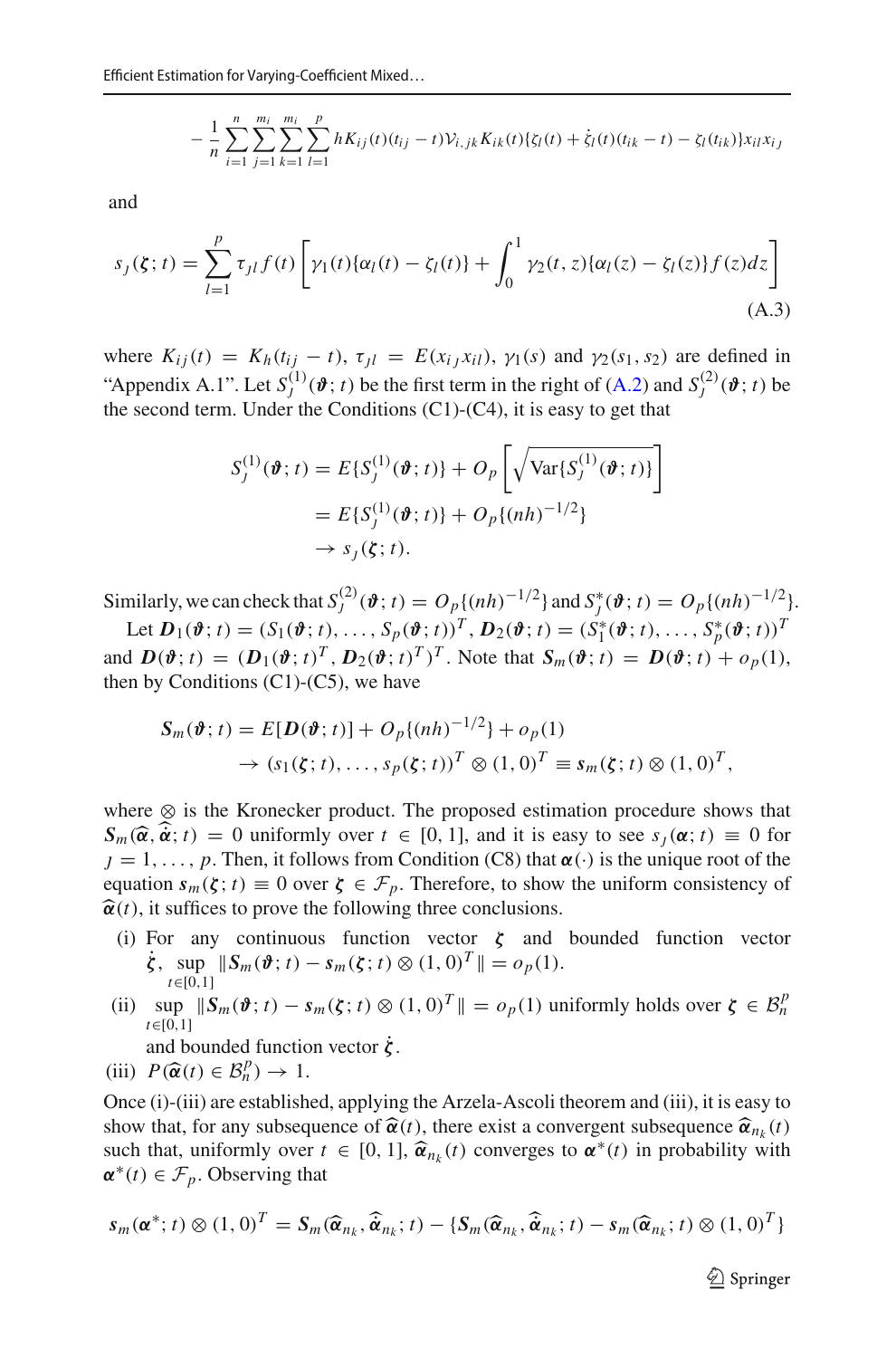$$
-\left\{s_m(\widehat{\boldsymbol{\alpha}}_{n_k}; t) \otimes (1, 0)^T - s_m(\boldsymbol{\alpha}^*; t) \otimes (1, 0)^T\right\}
$$

 $-\{s_m(\hat{\alpha}_{n_k}; t) \otimes (1, 0)^T - s_m(\alpha^*; t) \otimes (1, 0)^T\}$ <br>
Note that  $S_m(\hat{\alpha}_{n_k}, \hat{\alpha}_{n_k}; t) \equiv 0$ , the continuity of  $s_m(\zeta; t)$  and (ii) implies that  $s_m(\alpha^*; t)$ converges to 0 uniformly over  $t \in [0, 1]$ . As a result,  $s_m(\alpha^*; t) \equiv 0$ . Since  $s_m(\zeta; t) \equiv 0$  has a unique root  $\alpha$  by Condition (C8), we then have  $\alpha^*(t) = \alpha(t)$  for all  $t \in [0, 1]$ , which ensures the uniform consistency has a unique root  $\alpha$  by Condition (C8), we then have  $\alpha^*(t) = \alpha(t)$  for all  $t \in [0, 1]$ , which ensures the uniform consistency of  $\hat{\alpha}$ . *Proof of (i)*. Note that

 $\sup_{t \in [0,1]} \|S_m(\boldsymbol{\vartheta};t) - s_m(\boldsymbol{\zeta};t) \otimes (1,0)^T\| \le \sup_{t \in [0,1]} \|D(\boldsymbol{\vartheta};t) - s_m(\boldsymbol{\zeta};t) \otimes (1,0)^T\| + o_p(1).$ *t*∈[0,1]

For convenience, we only give the proof of  $\sup_{t \in [0,1]} \|S_j(\boldsymbol{\vartheta}; t) - s_j(\boldsymbol{\zeta}; t)\|$ . The similar *t*∈[0,1] arguments lead to the conclusion about  $\sup_{\epsilon \in [0,1]} \|D(\vartheta; t) - s_m(\zeta; t) \otimes (1,0)^T\|$ . It follows *t*∈[0,1] from  $(A.2)$  and  $(A.3)$  that

$$
\sup_{t\in[0,1]}\|S_J(\boldsymbol{\vartheta};t)-s_J(\boldsymbol{\zeta};t)\|\leq I+II,
$$

where

$$
I = \sup_{t \in [0,1]} \left| \frac{1}{n} \sum_{i=1}^{n} \sum_{j=1}^{m_i} \sum_{k=1}^{m_i} \sum_{l=1}^{p} K_{ij}(t) V_{i,jk} \{ \alpha_l(t_{ik}) - \zeta_l(t_{ik}) \} x_{il} x_{ij} - \sum_{l=1}^{p} \tau_{jl} f(t) \left[ \gamma_1(t) \{ \alpha_l(t) - \zeta_l(t) \} + \int_0^1 \gamma_2(t,z) \{ \alpha_l(z) - \zeta_l(z) \} f(z) dz \right] \right|
$$

and

$$
II = \sup_{t \in [0,1]} \left| \frac{1}{n} \sum_{i=1}^{n} \sum_{j=1}^{m_i} \sum_{k=1}^{m_i} \sum_{l=1}^{p} h K_{ij}(t) V_{i,jk} K_{ik}(t) \{ \zeta_l(t) + \dot{\zeta}_l(t) (t_{ik} - t) - \zeta_l(t_{ik}) \} x_{il} x_{ij} \right|.
$$

By Conditions (C1)-(C7) and Lemma [1,](#page-17-1) it is easily seen that  $I \n\leq O_p\{(nh)^{-1/2}(\log n)^{1/2}\}\$ and  $II \le O_p\{h^2 + (nh)^{-1/2}h(\log n)^{1/2}\}\,$ , which implies  $\sup_{t \in [0,1]} \|S_j(\hat{\boldsymbol{\theta}}; t) - S_j(\xi; t)\| =$  $o_p(1)$ , and hence statement (i) follows.

*Proof of (ii)*. By [\(A.1\)](#page-17-2), we obtain that, for any continuous function vectors  $\phi$  =  $(\phi_1, \ldots, \phi_p)^T$  and any bounded function vector  $\dot{\zeta} = (\dot{\zeta}_1, \ldots, \dot{\zeta}_p)^T$ ,

$$
S_m(\boldsymbol{\vartheta}; t) - S_m(\boldsymbol{\phi}, \dot{\boldsymbol{\xi}}; t) = D(\boldsymbol{\zeta}, \dot{\boldsymbol{\xi}}; t) - D(\boldsymbol{\phi}, \dot{\boldsymbol{\xi}}; t) + o_p(1)
$$
  
\n
$$
\rightarrow \{s_m(\boldsymbol{\zeta}; t) - s_m(\boldsymbol{\phi}; t)\} \otimes (1, 0)^T.
$$

According to  $(A.2)$ ,  $(A.3)$  and Lemma [1,](#page-17-1) it can be shown that, uniformly over  $t \in [0, 1]$ ,

$$
S_J(\zeta, \dot{\zeta}; t) - S_J(\pmb{\phi}, \dot{\zeta}; t)
$$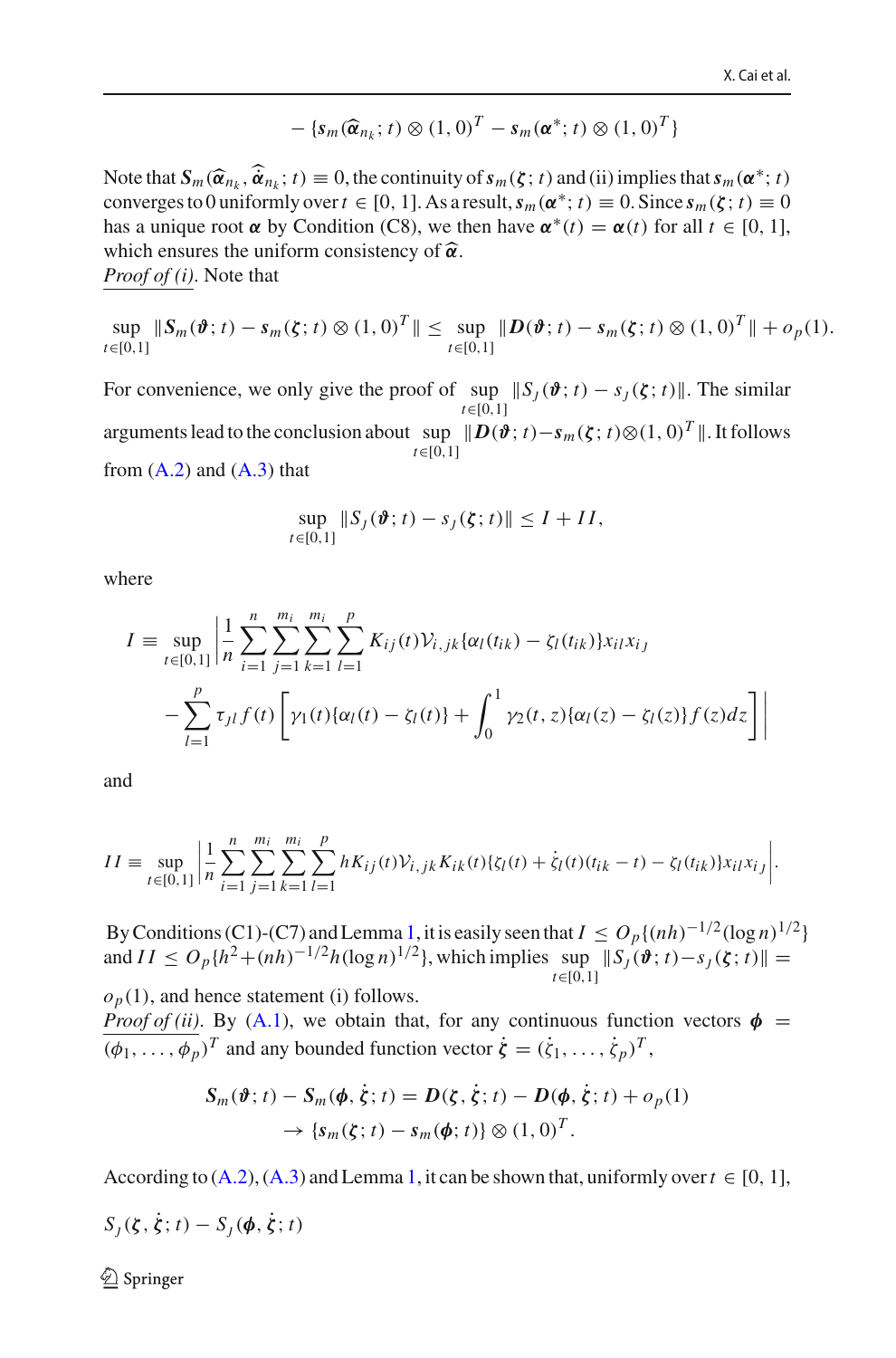$$
= \frac{1}{n} \sum_{i=1}^{n} \sum_{j=1}^{m_i} \sum_{k=1}^{m_i} \sum_{l=1}^{p} K_{ij}(t) V_{i,jk} {\phi_l(t_{ik}) - \zeta_l(t_{ik})} x_{il} x_{ij}
$$
  
\n
$$
- \frac{1}{n} \sum_{i=1}^{n} \sum_{j=1}^{m_i} \sum_{k=1}^{m_i} \sum_{l=1}^{p} h K_{ij}(t) V_{i,jk} K_{ik}(t) {\zeta_l(t) + \dot{\zeta_l}(t) (t_{ik} - t) - \zeta_l(t_{ik})} x_{il} x_{ij}
$$
  
\n
$$
+ \frac{1}{n} \sum_{i=1}^{n} \sum_{j=1}^{m_i} \sum_{k=1}^{m_i} \sum_{l=1}^{m_i} h K_{ij}(t) V_{i,jk} K_{ik}(t) {\phi_l(t) + \dot{\phi_l}(t) (t_{ik} - t) - \phi_l(t_{ik})} x_{il} x_{ij}
$$
  
\n
$$
= \sum_{l=1}^{p} \tau_{jl} f(t) \left[ \gamma_1(t) {\phi_l(t) - \zeta_l(t)} + \int_0^1 \gamma_2(t, z) {\phi_l(z) - \zeta_l(z)} f(z) dz \right]
$$
  
\n
$$
+ O_p \{h^2 + (nh)^{-1/2} (\log n)^{1/2} \}
$$
  
\n
$$
\equiv s_j(\zeta; t) - s_j(\phi; t) + O_p \{h^2 + (nh)^{-1/2} (\log n)^{1/2} \}.
$$

Then, for any 
$$
\zeta \in \mathcal{B}_n^p
$$
 and bounded function vector  $\dot{\zeta}$ , we have  
\n
$$
\sup_{t \in [0,1]} |S_j(\zeta, \dot{\zeta}; t) - S_j(\phi, \dot{\zeta}; t)| = \sum_{l=1}^p \sup_{t \in [0,1]} |\phi_l(t) - \zeta_l(t)| O_p(1) + o_p(1)
$$
 (A.4)

and

<span id="page-20-1"></span><span id="page-20-0"></span>
$$
\sup_{t \in [0,1]} |s_j(\boldsymbol{\zeta}; t) - s_j(\boldsymbol{\phi}; t)| = \sum_{l=1}^p \sup_{t \in [0,1]} |\phi_l(t) - \zeta_l(t)| O_p(1).
$$
 (A.5)

Using the similar arguments in Zhou et al[.](#page-27-21) [\(2018\)](#page-27-21), (ii) immediately holds by [\(A.4\)](#page-20-0) and  $(A.5)$ . *Proof of (iii)*. Note that -

-

$$
\begin{aligned}\n\left(\begin{matrix}\n\widehat{\alpha}(t) \\
\widehat{\alpha}(t)\n\end{matrix}\right) &= \left\{\frac{1}{n}\sum_{i=1}^{n} \mathbf{\Theta}_{i}^{T} K_{i,h} \widehat{\mathbf{V}}_{i}^{-1} h K_{i,h} \mathbf{\Theta}_{i}\right\}^{-1} \\
&\times \frac{1}{n}\sum_{i=1}^{n} \mathbf{\Theta}_{i}^{T} K_{i,h} \widehat{\mathbf{V}}_{i}^{-1} \{Y_{i} - \widehat{\alpha}^{T}(t_{i}) \mathbf{x}_{i} + h K_{i,h} \widehat{\alpha}^{T}(t_{i}) \mathbf{x}_{i}\} \\
&= \left(\begin{matrix}\n\mathbf{A} & \mathbf{B} \\
\mathbf{B} & \mathbf{C}\n\end{matrix}\right)^{-1} \left(\begin{matrix}\n\mathbf{U}_{0} \\
\mathbf{U}_{1}\n\end{matrix}\right) \equiv G_{n}^{-1}(t) H_{n}(\widehat{\alpha}; t),\n\end{aligned} \tag{A.6}
$$

where **A**, **B** and **C** are  $p \times p$  symmetric matrices with the  $(r, s)$ th elements are, respectively, given by

$$
A_{r,s} = \frac{1}{n} \sum_{i=1}^{n} \sum_{j=1}^{m_i} \sum_{k=1}^{m_i} h K_{ij}(t) \widehat{\mathcal{V}}_{i,jk} K_{ik}(t) x_{ir} x_{is},
$$

<span id="page-20-2"></span><sup>2</sup> Springer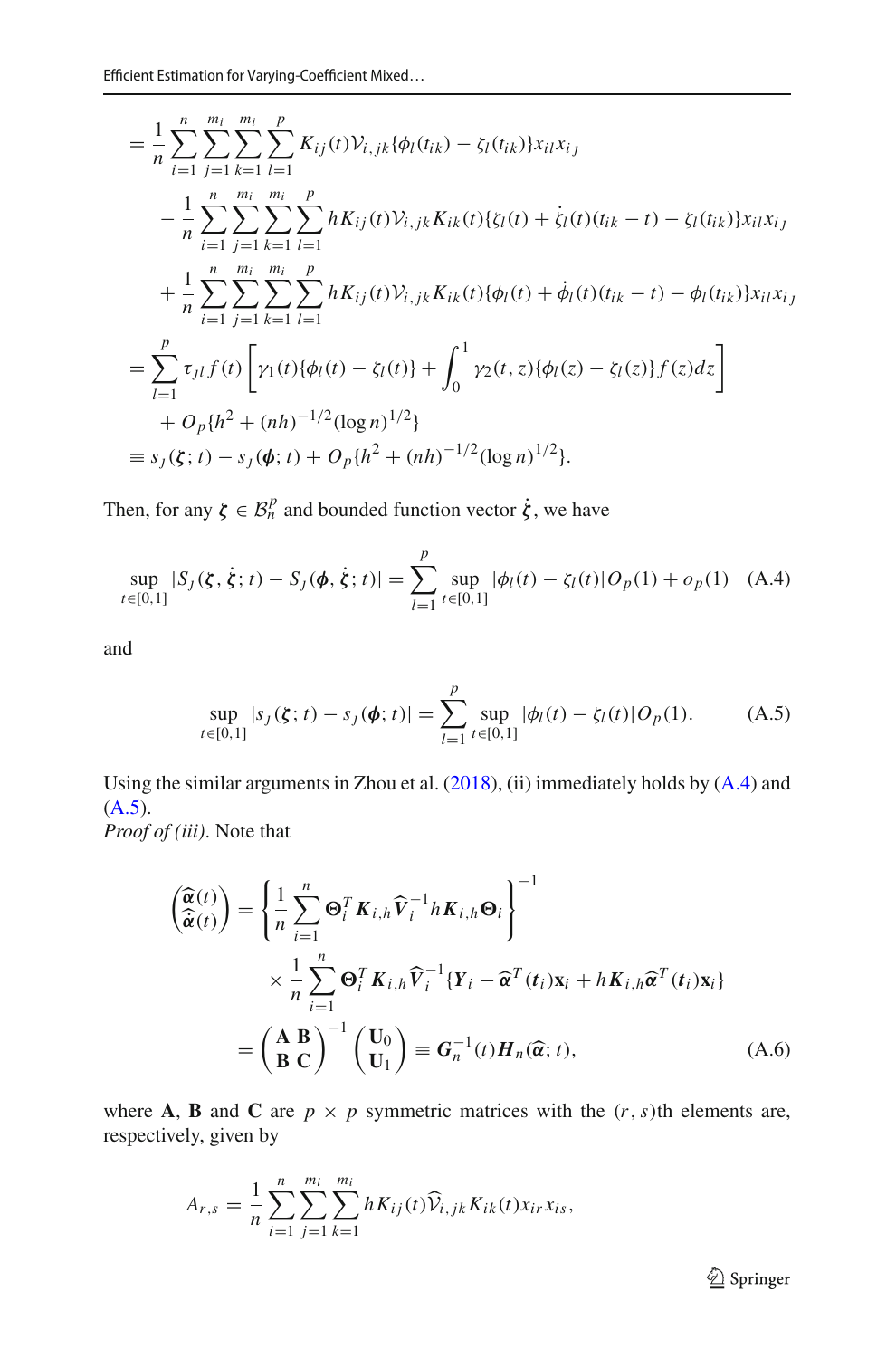$$
B_{r,s} = \frac{1}{n} \sum_{i=1}^{n} \sum_{j=1}^{m_i} \sum_{k=1}^{m_i} h K_{ij}(t) (t_{ij} - t) \widehat{V}_{i,jk} K_{ik}(t) x_{ir} x_{is},
$$
  

$$
C_{r,s} = \frac{1}{n} \sum_{i=1}^{n} \sum_{j=1}^{m_i} \sum_{k=1}^{m_i} h K_{ij}(t) (t_{ij} - t) \widehat{V}_{i,jk} K_{ik}(t) (t_{ik} - t) x_{ir} x_{is},
$$

and  $U_0$ ,  $U_1$  are two *p*-dimensional vectors with the *r*th elements respectively are  $\overline{u}$ 

$$
U_1 \text{ are two } p\text{-dimensional vectors with the } r\text{th elements respectively}
$$
\n
$$
U_{0r} = \frac{1}{n} \sum_{i=1}^n \sum_{j=1}^{m_i} \sum_{k=1}^{m_i} K_{ij}(t) \widehat{V}_{i,jk} \left\{ Y_{ik} - \sum_{l=1}^p \widehat{\alpha}_l(t_{ik}) x_{il} \right\} x_{ir}
$$
\n
$$
+ \frac{1}{n} \sum_{i=1}^n \sum_{j=1}^{m_i} \sum_{k=1}^{m_i} \sum_{l=1}^p h K_{ij}(t) \widehat{V}_{i,jk} K_{ik}(t) \widehat{\alpha}_l(t_{ik}) x_{il} x_{ir},
$$
\n
$$
U_{1r} = \frac{1}{n} \sum_{i=1}^n \sum_{j=1}^{m_i} \sum_{k=1}^{m_i} K_{ij}(t) (t_{ij} - t) \widehat{V}_{i,jk} \left\{ Y_{ik} - \sum_{l=1}^p \widehat{\alpha}_l(t_{ik}) x_{il} \right\} x_{ir}
$$
\n
$$
+ \frac{1}{n} \sum_{i=1}^n \sum_{j=1}^{m_i} \sum_{k=1}^{m_i} \sum_{l=1}^p h K_{ij}(t) (t_{ij} - t) \widehat{V}_{i,jk} K_{ik}(t) \widehat{\alpha}_l(t_{ik}) x_{il} x_{ir},
$$

r, s = 1, ..., p. Denote  

$$
A_{r,s}^{*} = n^{-1} \sum_{i=1}^{n} \sum_{j=1}^{m_i} \sum_{k=1}^{m_i} h K_{ij}(t) V_{i,jk} K_{ik}(t) x_{ir} x_{is},
$$

then by Condition (C6), it can be shown that

addition (C6), it can be shown that  
\n
$$
A_{r,s} = A_{r,s}^* + o_p(1) = EA_{r,s}^* + O_p \left\{ \sqrt{\text{Var}(A_{r,s}^*)} \right\} + o_p(1)
$$
\n
$$
= \tau_{rs} f(t) \{ \gamma_1(t) v_0 + hf(t) \gamma_2(t,t) \} + O_p \{(nh)^{-1/2} \}.
$$

Similarly, we can get that

$$
B_{r,s} = O_p\{h(nh)^{-1/2}\},
$$
  
\n
$$
C_{r,s} = \tau_{rs}h^2 f(t)\gamma_1(t)\nu_2 + O_p\{h^2(nh)^{-1/2}\},
$$
  
\n
$$
U_{0r} = \sum_{l=1}^p f(t)\tau_{rl} \Big[ \nu_0\gamma_1(t)\zeta_l(t) + hf(t)\gamma_2(t,t)\zeta_l(t) + \gamma_1(t)\{\alpha_l(t) - \zeta_l(t)\} + \int_0^1 \gamma_2(t,z)\{\alpha_l(z) - \zeta_l(z)\}f(z)dz \Big] + O_p\{(nh)^{-1/2}\},
$$
  
\n
$$
U_{1r} = O_p\{h(nh)^{-1/2}\}.
$$

 $\underline{\textcircled{\tiny 2}}$  Springer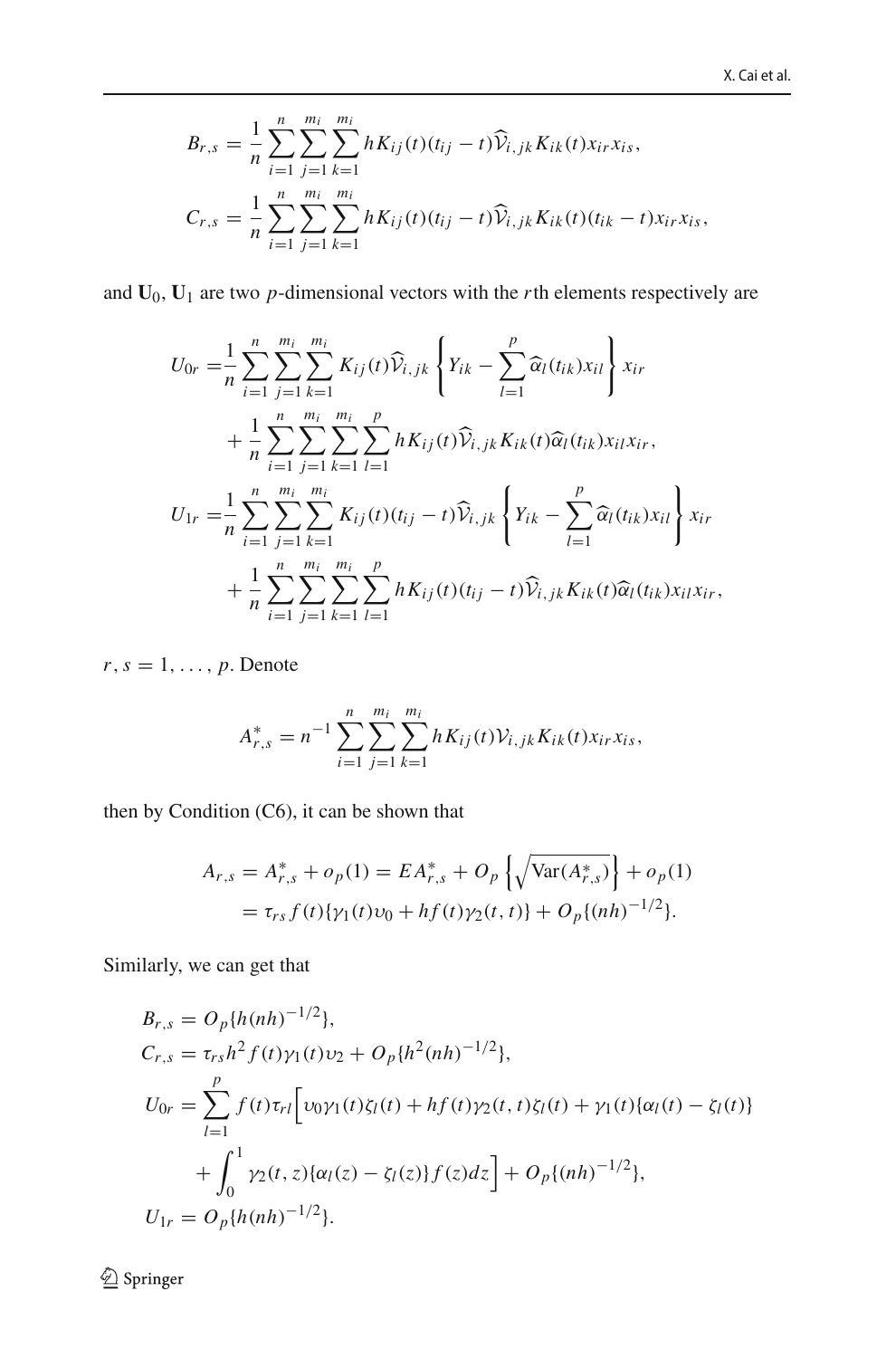Therefore, we have

<span id="page-22-0"></span>
$$
G_n(t) = f(t) \begin{pmatrix} \gamma_1(t)\nu_0 + hf(t)\gamma_2(t, t) & 0 \\ 0 & h^2\gamma_1(t)\nu_2 \end{pmatrix} \otimes \begin{pmatrix} \tau_{11} & \cdots & \tau_{1p} \\ \vdots & \ddots & \vdots \\ \tau_{p1} & \cdots & \tau_{pp} \end{pmatrix} + o_p(1)
$$
  
=  $f(t) \begin{pmatrix} {\gamma_1(t)\nu_0 + hf(t)\gamma_2(t, t)}\Omega_X & 0 \\ 0 & h^2\gamma_1(t)\nu_2\Omega_X \end{pmatrix} + o_p(1),$  (A.7)

and  $\mathbf{H}_n(\boldsymbol{\zeta}; t) = (H_1(\boldsymbol{\zeta}; t), \dots, H_p(\boldsymbol{\zeta}; t), \mathbf{0}_p)^T + o_p(1)$ , where  $\mathbf{0}_p$  is a *p*-dimensional

and 
$$
\boldsymbol{H}_n(\boldsymbol{\zeta}; t) = (H_1(\boldsymbol{\zeta}; t), \dots, H_p(\boldsymbol{\zeta}; t), \boldsymbol{\theta}_p)^2 + o_p(1)
$$
, where  $\boldsymbol{\theta}_p$  is a *p*-dimensional  
row vector with elements 0, and for  $r = 1, \dots, p$ ,  

$$
H_r(\boldsymbol{\zeta}; t) = \sum_{l=1}^p f(t) \tau_{rl} \bigg[ v_0 \gamma_1(t) \zeta_l(t) + h f(t) \gamma_2(t, t) \zeta_l(t) + \gamma_1(t) \{ \alpha_l(t) - \zeta_l(t) \} + \int_0^1 \gamma_2(t, z) \{ \alpha_l(z) - \zeta_l(z) \} f(z) dz \bigg]. \quad \text{(A.8)}
$$

Combine (A.7), (A.8) and the first equation of (A.6), we have  
\n
$$
\widehat{\alpha}(t) = \Omega_X^{-1} (H_1^*(\widehat{\alpha}; t), \dots, H_p^*(\widehat{\alpha}; t))^T + o_p(1),
$$

where

<span id="page-22-1"></span>
$$
H_r^*(\widehat{\alpha}; t) = {\gamma_1(t)\nu_0 + hf(t)\gamma_2(t, t)}^{-1} \sum_{l=1}^p \tau_{rl}[\nu_0\gamma_1(t)\widehat{\alpha}_l(t) + hf(t)\gamma_2(t, t)\widehat{\alpha}_l(t) + \gamma_1(t)\{\alpha_l(t) - \widehat{\alpha}_l(t)\} + \kappa(\alpha_l, \widehat{\alpha}_l; t)]
$$

and

$$
\kappa(\alpha_l, \widehat{\alpha}_l; t) = \int_0^1 \gamma_2(t, z) \{\alpha_l(z) - \widehat{\alpha}_l(z)\} f(z) dz
$$

for  $r = 1, \ldots, p$ . Following some straightforward derivations, we can obtain that -

..., *p*. Following some straightforward derivations, we can obt  
\n
$$
\sum_{l=1}^{p} \hat{\alpha}_l(t)\tau_{rl} = \sum_{l=1}^{p} \alpha_l(t)\tau_{rl} + \sum_{l=1}^{p} \kappa(\alpha_l, \hat{\alpha}_l; t)\tau_{rl}/\gamma_1(t) + o_p(1),
$$

where  $r = 1, ..., p$ . Let  $\tau_r = (\tau_{r1}, ..., \tau_{rp})^T$  and  $\kappa(\hat{\alpha}; t) = (\kappa(\alpha_1, \hat{\alpha}_1; t), ...,$ where  $r = 1, ..., p$ . Let  $\tau_r = (\tau_{r1}, ..., \tau_{rp})^T$  and  $\kappa(\hat{\alpha}; t) = (\kappa(\alpha_1, \hat{\alpha}_1; t), ..., \kappa(\alpha_p, \hat{\alpha}_p; t))^T$ . It can be seen that  $\tau_r^T {\hat{\alpha}(t) - \alpha(t)} = \tau_r^T \kappa(\hat{\alpha}; t) / \gamma_1(t) + o_p(1)$ . By Conditions (C3)-(C5), (iii) is held immediately.  $\square$ 

<sup>2</sup> Springer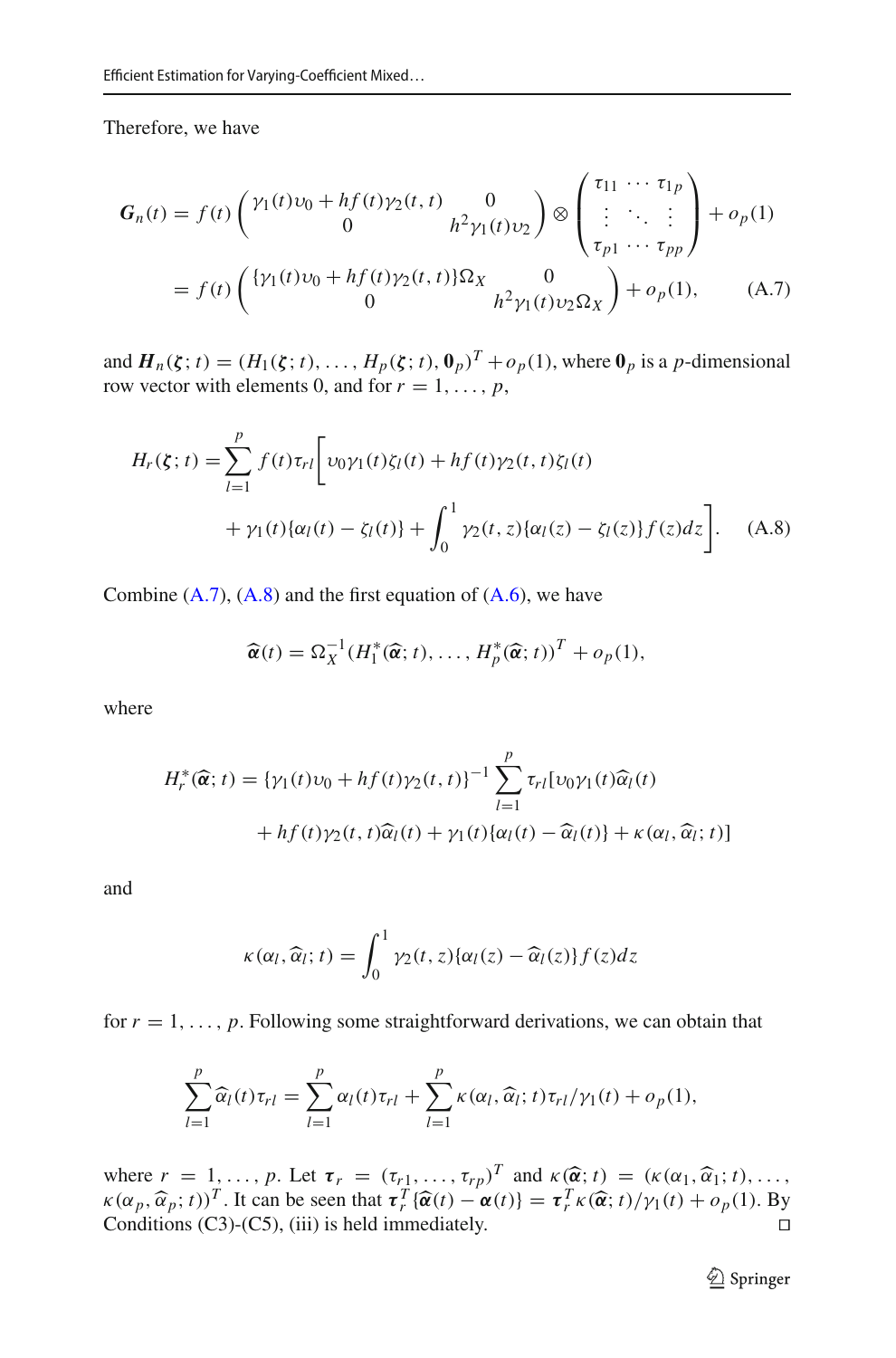## **A.3 Proof of Theorem [2](#page-7-2)**

For convenience of notation, denote  
\n
$$
\boldsymbol{\beta}(t) = (\widehat{\alpha}_1(t) - \alpha_1(t), \dots, \widehat{\alpha}_p(t) - \alpha_p(t), h\{\widehat{\alpha}_1(t) - \dot{\alpha}_1(t)\}, \dots, h\{\widehat{\alpha}_p(t) - \dot{\alpha}_p(t)\}\}^T,
$$
\n
$$
e_{n,1} = \sup_{t \in [0,1]} \|\widehat{\boldsymbol{\alpha}}(t) - \boldsymbol{\alpha}(t)\|, e_{n,2} = \sup_{t \in [0,1]} \|h\widehat{\boldsymbol{\alpha}}(t) - h\dot{\boldsymbol{\alpha}}(t)\|, e_n = e_{n,1} + e_{n,2}.
$$
\nNote that  $S_j(\widehat{\boldsymbol{\alpha}}, \widehat{\boldsymbol{\alpha}}; t)$  can be rewritten as

$$
S_j(\widehat{\boldsymbol{\alpha}}, \widehat{\boldsymbol{\alpha}}; t) = \frac{1}{n} \sum_{i=1}^n \sum_{j=1}^{m_i} \sum_{k=1}^{m_i} K_{ij}(t) \mathcal{V}_{i,jk} x_{i,j} {\{\boldsymbol{\alpha}^T(t_{ik}) - \widehat{\boldsymbol{\alpha}}^T(t_{ik})\} \mathbf{x}_i
$$
  

$$
- \frac{1}{n} \sum_{i=1}^n \sum_{j=1}^{m_i} \sum_{k=1}^{m_i} h K_{ij}(t) \mathcal{V}_{i,jk} K_{ik}(t) x_{i,j} {\{\widehat{\boldsymbol{\alpha}}^T(t) + \widehat{\boldsymbol{\alpha}}^T(t)(t_{ik} - t) - \widehat{\boldsymbol{\alpha}}^T(t_{ik})\} \mathbf{x}_i.
$$

Then, it follows that  
\n
$$
\frac{\partial S_j(\widehat{\alpha}, \widehat{\alpha}; t)}{\partial \widehat{\alpha}^T(t)} = -\frac{1}{n} \sum_{i=1}^n \sum_{j=1}^{m_i} \sum_{k=1}^{m_i} h K_{ij}(t) V_{i,jk} K_{ik}(t) x_{i,j} \mathbf{x}_i^T,
$$
\n
$$
\frac{\partial S_j(\widehat{\alpha}, \widehat{\alpha}; t)}{\partial \widehat{\alpha}^T(t_{ik})} = -\frac{1}{n} \sum_{i=1}^n \sum_{j=1}^{m_i} \sum_{k=1}^{m_i} K_{ij}(t) V_{i,jk} x_{i,j} \{1 - h K_{ik}(t) \} \mathbf{x}_i^T,
$$
\n
$$
\frac{\partial S_j(\widehat{\alpha}, \widehat{\alpha}; t)}{\partial \{h \widehat{\alpha}^T(t)\}} = -\frac{1}{n} \sum_{i=1}^n \sum_{j=1}^{m_i} \sum_{k=1}^{m_i} h K_{ij}(t) V_{i,jk} K_{ik}(t) x_{i,j} \{(t_{ik} - t)/h\} \mathbf{x}_i^T.
$$
\nIt is easy to check that  $E\{ \partial S_j(\widehat{\alpha}, \widehat{\alpha}; t) / \partial \widehat{\alpha}^T(t) \} = O(1), E\{ \partial S_j(\widehat{\alpha}, \widehat{\alpha}; t) / \partial \widehat{\alpha}^T(t_{ik}) \} =$ 

*O*(1) and *E*  $\begin{aligned} \n\text{cck that } & E\left\{\partial S_j(\widehat{\boldsymbol{\alpha}}, \widehat{\boldsymbol{\alpha}}; t)/\partial \widehat{\boldsymbol{\alpha}}^T(t)\right\} = O(1), E\left\{\partial S_j(\widehat{\boldsymbol{\alpha}}, \widehat{\boldsymbol{\alpha}}; t)/\partial \widehat{\boldsymbol{\alpha}}^T(t_{ik})\right\} \\ \n\partial S_j(\widehat{\boldsymbol{\alpha}}, \widehat{\boldsymbol{\alpha}}; t)/\partial \{h \widehat{\boldsymbol{\alpha}}^T(t)\}\n\end{aligned} = O(h).$  Using a Taylor expansion and the It is easy to check that  $O(1)$  and  $E\left\{\partial S_j(\hat{\boldsymbol{\alpha}}, h\hat{\boldsymbol{\alpha}})\right\}$ <br>consistency of  $(\hat{\boldsymbol{\alpha}}, h\hat{\boldsymbol{\alpha}})$ sistency of  $(\hat{\alpha}, h\hat{\alpha})$ , we have, for  $j = 1, ..., p$ ,<br>  $S_j(\hat{\alpha}, \hat{\alpha}; t) - S_j(\alpha, \dot{\alpha}; t)$ 

$$
S_j(\widehat{\alpha}, \widehat{\alpha}; t) - S_j(\alpha, \dot{\alpha}; t)
$$
  
= 
$$
-\frac{1}{n} \sum_{i=1}^n \sum_{j=1}^{m_i} \sum_{k=1}^{m_i} hK_{ij}(t) V_{i,jk} K_{ik}(t) x_{i,j} \mathbf{x}_i^T \{\widehat{\alpha}(t) - \alpha(t)\}\
$$
  

$$
- \frac{1}{n} \sum_{i=1}^n \sum_{j=1}^{m_i} \sum_{k=1}^{m_i} K_{ij}(t) V_{i,jk} x_{i,j} \{1 - hK_{ik}(t)\} \mathbf{x}_i^T \{\widehat{\alpha}(t_{ik}) - \alpha(t_{ik})\}\
$$
  

$$
- \frac{1}{n} \sum_{i=1}^n \sum_{j=1}^{m_i} \sum_{k=1}^{m_i} hK_{ij}(t) V_{i,jk} K_{ik}(t) x_{i,j} \{(t_{ik} - t)/h\} \mathbf{x}_i^T \{h\widehat{\alpha}(t) - h\dot{\alpha}(t)\}\
$$
  
+ 
$$
O_p\{\|\widehat{\alpha}(t) - \alpha(t)\|\} + O_p\{\|\widehat{\alpha}(t_{ik}) - \alpha(t_{ik})\|\} + O_p\{h\|\widehat{h\alpha}(t) - h\dot{\alpha}(t)\|\}
$$

 $\underline{\textcircled{\tiny 2}}$  Springer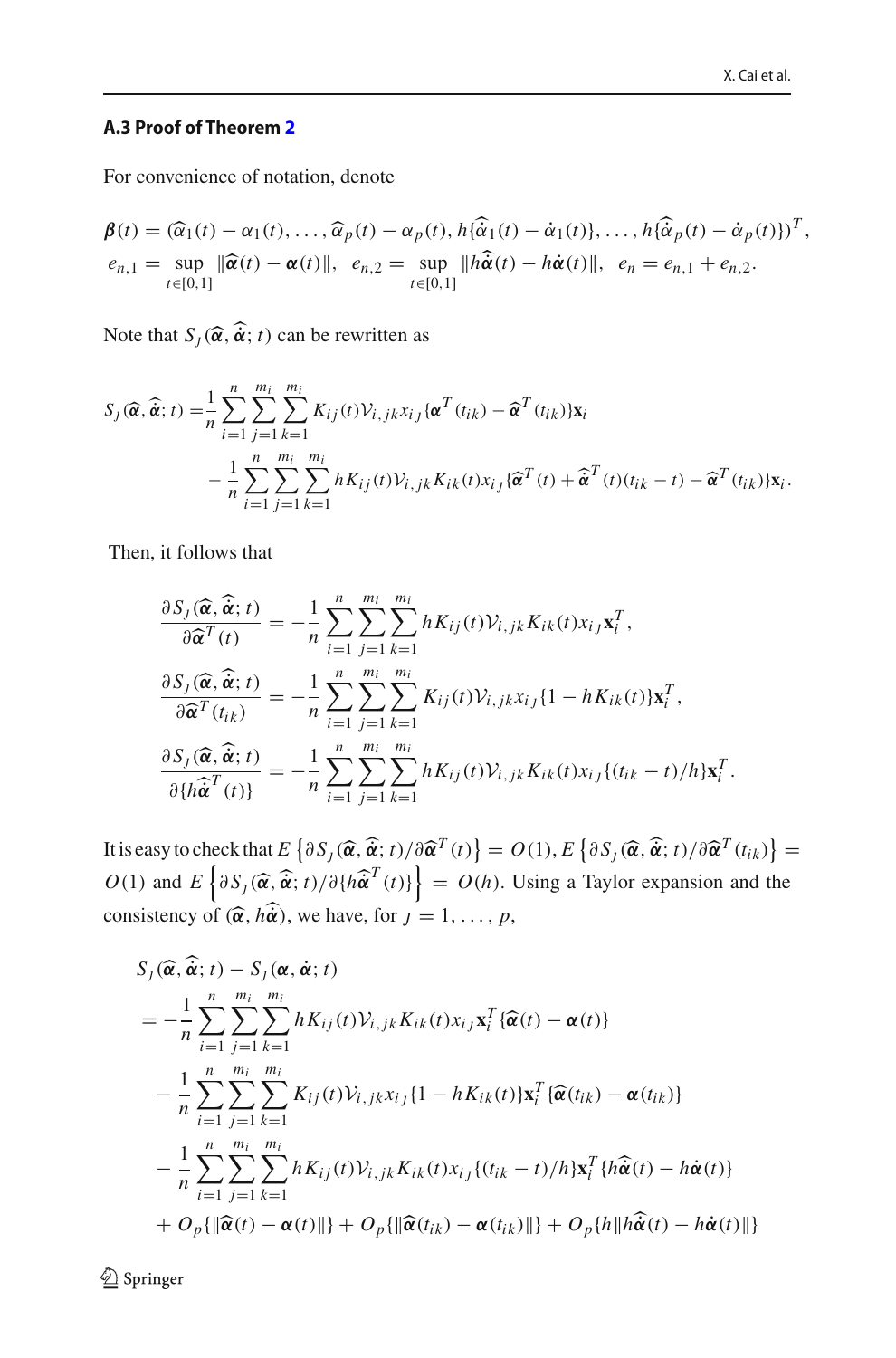$$
\begin{split}\n&\text{Efficient Estimation for Varying-Coefficient Mixed...} \\
&= -\frac{1}{n} \sum_{i=1}^{n} \sum_{j=1}^{m_i} \sum_{k=1}^{m_i} h K_{ij}(t) V_{i,jk} K_{ik}(t) x_{ij} \times \left( \mathbf{x}_i^T \left\{ (t_{ik} - t) / h \right\} \mathbf{x}_i^T \right) \boldsymbol{\beta}(t) \\
&- \frac{1}{n} \sum_{i=1}^{n} \sum_{j=1}^{m_i} \sum_{k=1}^{m_i} K_{ij}(t) V_{i,jk} x_{ij} \{1 - h K_{ik}(t) \} \mathbf{x}_i^T \{ \widehat{\boldsymbol{\alpha}}(t_{ik}) - \boldsymbol{\alpha}(t_{ik}) \} \\
&+ O_p(e_{n,1} + he_{n,2}) \\
&= W_1 + W_2 + O_p(e_{n,1} + he_{n,2}),\n\end{split}
$$

where

re  
\n
$$
W_1 = -\frac{1}{n} \sum_{i=1}^n \sum_{j=1}^{m_i} \sum_{k=1}^{m_i} h K_{ij}(t) V_{i,jk} K_{ik}(t) x_{ij} \times (\mathbf{x}_i^T \{ (t_{ik} - t)/h \} \mathbf{x}_i^T) \boldsymbol{\beta}(t),
$$
\n
$$
W_2 = -\frac{1}{n} \sum_{i=1}^n \sum_{j=1}^{m_i} \sum_{k=1}^{m_i} K_{ij}(t) V_{i,jk} x_{ij} \{1 - h K_{ik}(t) \} \mathbf{x}_i^T \{ \widehat{\boldsymbol{\alpha}}(t_{ik}) - \boldsymbol{\alpha}(t_{ik}) \}.
$$

Using the similar technique in the proof of Theorem 1, it can be shown that  
\n
$$
W_1 = EW_1 + O_p\{\sqrt{\text{Var}(W_1)}\}
$$
\n
$$
= -\left(\upsilon_0 \tau_j^T \{\dot{f}(t)/f(t) + \dot{\gamma}_1(t)/\gamma_1(t)\} \upsilon_2 h \tau_j^T\right) \times \gamma_1(t) f(t) \beta(t)
$$
\n
$$
-hf^2(t)\gamma_2(t, t) \tau_j^T \{\widehat{\alpha}(t) - \alpha(t)\} + o_p(h^2) + O_p\{(nh)^{-1/2}e_n\}
$$

and

$$
W_2 = (\nu_0 - \nu_0) f(t) \gamma_1(t) \tau_J^T \{\widehat{\boldsymbol{\alpha}}(t) - \boldsymbol{\alpha}(t)\} + \nu_0 f(t) \tau_J^T \kappa(\widehat{\boldsymbol{\alpha}}; t) + hf^2(t) \gamma_2(t, t) \tau_J^T \{\widehat{\boldsymbol{\alpha}}(t) - \boldsymbol{\alpha}(t)\} + O_p\{(nh)^{-1/2}e_{n,1}\},
$$

 $+hf^{2}(t)\gamma_{2}(t, t)\tau_{j}^{T}\{\widehat{\alpha}(t) - \alpha(t)\} + O_{p}\{(nh)^{-1/2}e_{n,1}\},$ <br>where  $\tau_{j} = (\tau_{1j}, \ldots, \tau_{pj})^{T}$  and  $\kappa(\widehat{\alpha}; t) = (\kappa(\alpha_{1}, \widehat{\alpha}_{1}; t), \ldots, \kappa(\alpha_{p}, \widehat{\alpha}_{p}; t))^{T}$ . Therefore, we can obtain that, for  $j = 1, ..., p$ ,<br> *S<sub>j</sub>* ( $\hat{\alpha}$ ,  $\hat{\alpha}$ ; *t*) – *S<sub>j</sub>* ( $\alpha$ ,  $\dot{\alpha}$ ; *t*)

$$
\begin{aligned} \n\text{For } \mathbf{a} \text{ is } \mathbf{a} \text{ is } \mathbf{a} \text{ is } \mathbf{a} \text{ is } \mathbf{a} \text{ is } \mathbf{a} \text{ is } \mathbf{a} \text{ is } \mathbf{a} \text{ is } \mathbf{a} \text{ is } \mathbf{a} \text{ is } \mathbf{a} \text{ is } \mathbf{a} \text{ is } \mathbf{a} \text{ is } \mathbf{a} \text{ is } \mathbf{a} \text{ is } \mathbf{a} \text{ is } \mathbf{a} \text{ is } \mathbf{a} \text{ is } \mathbf{a} \text{ is } \mathbf{a} \text{ is } \mathbf{a} \text{ is } \mathbf{a} \text{ is } \mathbf{a} \text{ is } \mathbf{a} \text{ is } \mathbf{a} \text{ is } \mathbf{a} \text{ is } \mathbf{a} \text{ is } \mathbf{a} \text{ is } \mathbf{a} \text{ is } \mathbf{a} \text{ is } \mathbf{a} \text{ is } \mathbf{a} \text{ is } \mathbf{a} \text{ is } \mathbf{a} \text{ is } \mathbf{a} \text{ is } \mathbf{a} \text{ is } \mathbf{a} \text{ is } \mathbf{a} \text{ is } \mathbf{a} \text{ is } \mathbf{a} \text{ is } \mathbf{a} \text{ is } \mathbf{a} \text{ is } \mathbf{a} \text{ is } \mathbf{a} \text{ is } \mathbf{a} \text{ is } \mathbf{a} \text{ is } \mathbf{a} \text{ is } \mathbf{a} \text{ is } \mathbf{a} \text{ is } \mathbf{a} \text{ is } \mathbf{a} \text{ is } \mathbf{a} \text{ is } \mathbf{a} \text{ is } \mathbf{a} \text{ is } \mathbf{a} \text{ is } \mathbf{a} \text{ is } \mathbf{a} \text{ is } \mathbf{a} \text{ is } \mathbf{a} \text{ is } \mathbf{a} \text{ is } \mathbf{a} \text{ is } \mathbf{a} \text{ is } \mathbf{a} \text{ is } \mathbf{a} \text{ is } \mathbf{a} \text{ is } \mathbf{a} \text{ is } \mathbf{a} \text{ is } \mathbf{a} \text{ is }
$$

Similarly,<br> $S_j^*(\widehat{\boldsymbol{\alpha}})$ 

$$
\begin{aligned} \n\text{rly,} \\ S_j^*(\widehat{\alpha}, \widehat{\dot{\alpha}}; t) - S_j^*(\alpha, \dot{\alpha}; t) \\ \n&= -\frac{1}{n} \sum_{i=1}^n \sum_{j=1}^{m_i} \sum_{k=1}^{m_i} h^2 K_{ij}(t) \{ (t_{ij} - t)/h \} \mathcal{V}_{i,jk} K_{ik}(t) x_{ij} \n\end{aligned}
$$

<sup>2</sup> Springer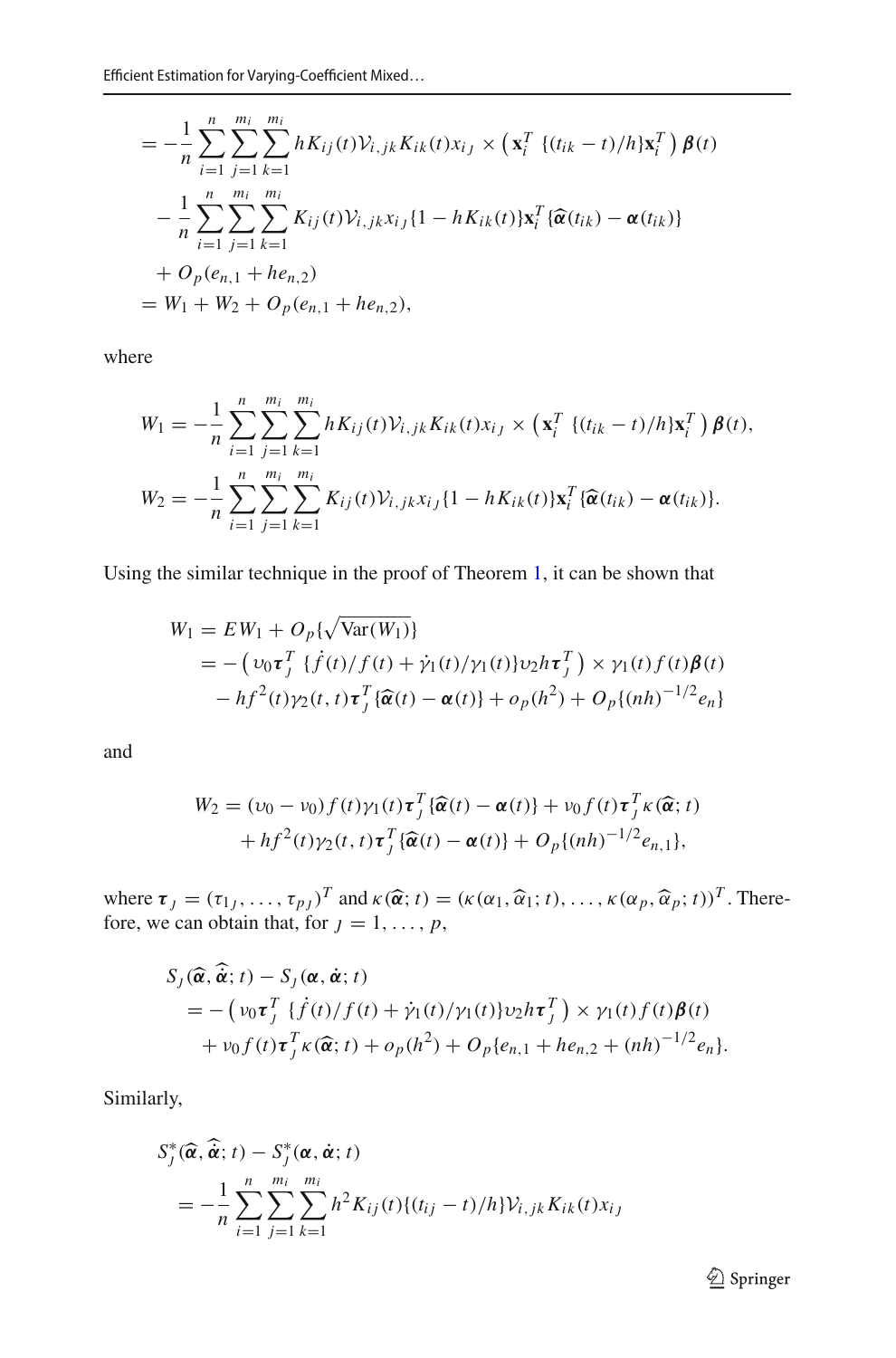x.  
\n
$$
\times (\mathbf{x}_i^T \{(t_{ik} - t)/h\} \mathbf{x}_i^T) \boldsymbol{\beta}(t) - \frac{1}{n} \sum_{i=1}^n \sum_{j=1}^{m_i} \sum_{k=1}^{m_i} h K_{ij}(t) \{(t_{ij} - t)/h\} \times V_{i,jk} x_{ij} \{1 - h K_{ik}(t)\} \mathbf{x}_i^T \{\hat{\boldsymbol{\alpha}}(t_{ik}) - \boldsymbol{\alpha}(t_{ik})\} + O_p(h^2 e_{n,1} + h e_{n,2})
$$
\n
$$
= -(\{\dot{f}(t)/f(t) + \dot{\gamma}_1(t)/\gamma_1(t)\} \nu_2 h^2 \boldsymbol{\tau}_j^T \nu_2 h \boldsymbol{\tau}_j^T) \gamma_1(t) f(t) \boldsymbol{\beta}(t)
$$
\n
$$
+ \nu_2 h^2 \boldsymbol{\tau}_j^T \{k_1(\hat{\boldsymbol{\alpha}}; t) f(t) + \kappa(\hat{\boldsymbol{\alpha}}; t) \dot{f}(t)\}
$$
\n
$$
+ o_p(h^2) + O_p\{h^2 e_{n,1} + h e_{n,2} + (nh)^{-1/2} h e_n\},
$$

 $+ o_p(h^2) + O_p\{h^2 e_{n,1} + h e_{n,2} + (nh)^{-1/2} h e_n\},$ <br>where  $\kappa_1(\hat{\alpha}; t)$  =  $(\kappa_1(\alpha_1, \hat{\alpha}_1; t), \dots, \kappa_1(\alpha_p, \hat{\alpha}_p; t))^T$  and  $\kappa_1(\alpha_l, \hat{\alpha}_l; t)$  $+ o_p(h^2) + O_p\{h^2e_{n,1} + he_{n,2} + (nh)^{-1/2}he_n\},$ <br>
where  $\kappa_1(\hat{\alpha}; t) = (\kappa_1(\alpha_1, \hat{\alpha}_1; t), \dots, \kappa_1(\alpha_p, \hat{\alpha}_p; t))^T$  and  $\kappa_1(\alpha_l, \hat{\alpha}_l; t)$ <br>  $= \int_0^1 \partial \gamma_2(t, z)/\partial t \{\alpha_l(z) - \hat{\alpha}_l(z)\} f(z) dz$  for  $l = 1, \dots, p$ . Thus, we can conclude<br>
that that

at  
\n
$$
S_m(\widehat{\alpha}, \widehat{\alpha}; t) - S_m(\alpha, \dot{\alpha}; t)
$$
\n
$$
= -\begin{pmatrix} v_0 \Omega_X & \{f(t)/f(t) + \dot{\gamma}_1(t)/\gamma_1(t)\}v_2h\Omega_X \\ \{f(t)/f(t) + \dot{\gamma}_1(t)/\gamma_1(t)\}v_2h^2\Omega_X & v_2h\Omega_X \end{pmatrix}
$$
\n
$$
\times \gamma_1(t) f(t) \beta(t) + \begin{pmatrix} v_0 f(t) \Omega_X \kappa(\widehat{\alpha}; t) \\ v_2 h^2 \Omega_X \{k_1(\widehat{\alpha}; t) f(t) + \kappa(\widehat{\alpha}; t) f(t)\} \end{pmatrix} + o_p(h^2)
$$
\n
$$
+ O_p \left\{ \begin{pmatrix} (e_{n,1} + h e_{n,2}) \mathbf{1}_p \\ (h^2 e_{n,1} + h e_{n,2}) \mathbf{1}_p \end{pmatrix} + (nh)^{-1/2} e_n \begin{pmatrix} \mathbf{1}_p \\ h \mathbf{1}_p \end{pmatrix} \right\}, \tag{A.9}
$$

where  $\mathbf{1}_p$  is a *p*-dimensional column vector with elements 1. Furthermore, by Conditions  $(C5)$  and  $(C6)$ , we have

<span id="page-25-1"></span><span id="page-25-0"></span>
$$
S_m(\boldsymbol{\alpha}, \dot{\boldsymbol{\alpha}}; t) = \frac{1}{n} \sum_{i=1}^n \sum_{j=1}^{m_i} \sum_{k=1}^{m_i} K_{ij}(t) V_{i,jk}(\eta_{ik} + \varepsilon_{ik}) \xi_{ij}
$$
  
+ 
$$
\frac{1}{2n} \sum_{i=1}^n \sum_{j=1}^{m_i} \sum_{k=1}^{m_i} h K_{ij}(t) V_{i,jk} K_{ik}(t) (t_{ik} - t)^2 \mathbf{x}_i^T \ddot{\boldsymbol{\alpha}}(t) \xi_{ij}
$$
  
+ 
$$
\begin{pmatrix} o_p(h^2) \mathbf{1}_p + O_p\{(nh)^{-1/2}\} \mathbf{1}_p \\ o_p(h^4) \mathbf{1}_p + O_p\{h(nh)^{-1/2}\} \mathbf{1}_p \end{pmatrix},
$$
(A.10)

where  $\xi_{ij} = (\mathbf{x}_i^T, (t_{ij} - t)\mathbf{x}_i^T)^T$ . Note that  $S_m(\hat{\boldsymbol{\alpha}}, \hat{\boldsymbol{\alpha}}; t) = 0$ , then substitute [\(A.10\)](#page-25-0)<br>into (A.9), we get<br> $\theta(t) = 1/\pi(t)$  (c)  $\begin{pmatrix} \kappa(\hat{\boldsymbol{\alpha}}; t) & \lambda \end{pmatrix}$  + 1 into  $(A.9)$ , we get

$$
\beta(t) = 1/\gamma_1(t) \begin{pmatrix} \kappa(\widehat{\alpha}; t) \\ \{\kappa_1(\widehat{\alpha}; t) - \dot{\gamma}_1(t)/\gamma_1(t)\kappa(\widehat{\alpha}; t)\}h \end{pmatrix} + \frac{1}{nf(t)\gamma_1(t)} \n\sum_{i=1}^n \sum_{j=1}^{m_i} \begin{cases} K_{ij}(t) V_{i,jk}(\eta_{ik} + \varepsilon_{ik}) + h K_{ij}(t) V_{i,jk} K_{ik}(t) (t_{ik} - t)^2 \mathbf{x}_i^T \frac{\ddot{\alpha}(t)}{2} \end{cases} \n\times \begin{pmatrix} \Omega_X^{-1} \mathbf{x}_i [1 - \{\dot{f}(t)/f(t) + \dot{\gamma}_1(t)/\gamma_1(t)\} (t_{ij} - t) v_2/v_2] \\ \Omega_X^{-1} \mathbf{x}_i [-h\{\dot{f}(t)/f(t) + \dot{\gamma}_1(t)/\gamma_1(t)\} + (t_{ij} - t)/(\nu_2 h)] \end{pmatrix}
$$

 $\hat{2}$  Springer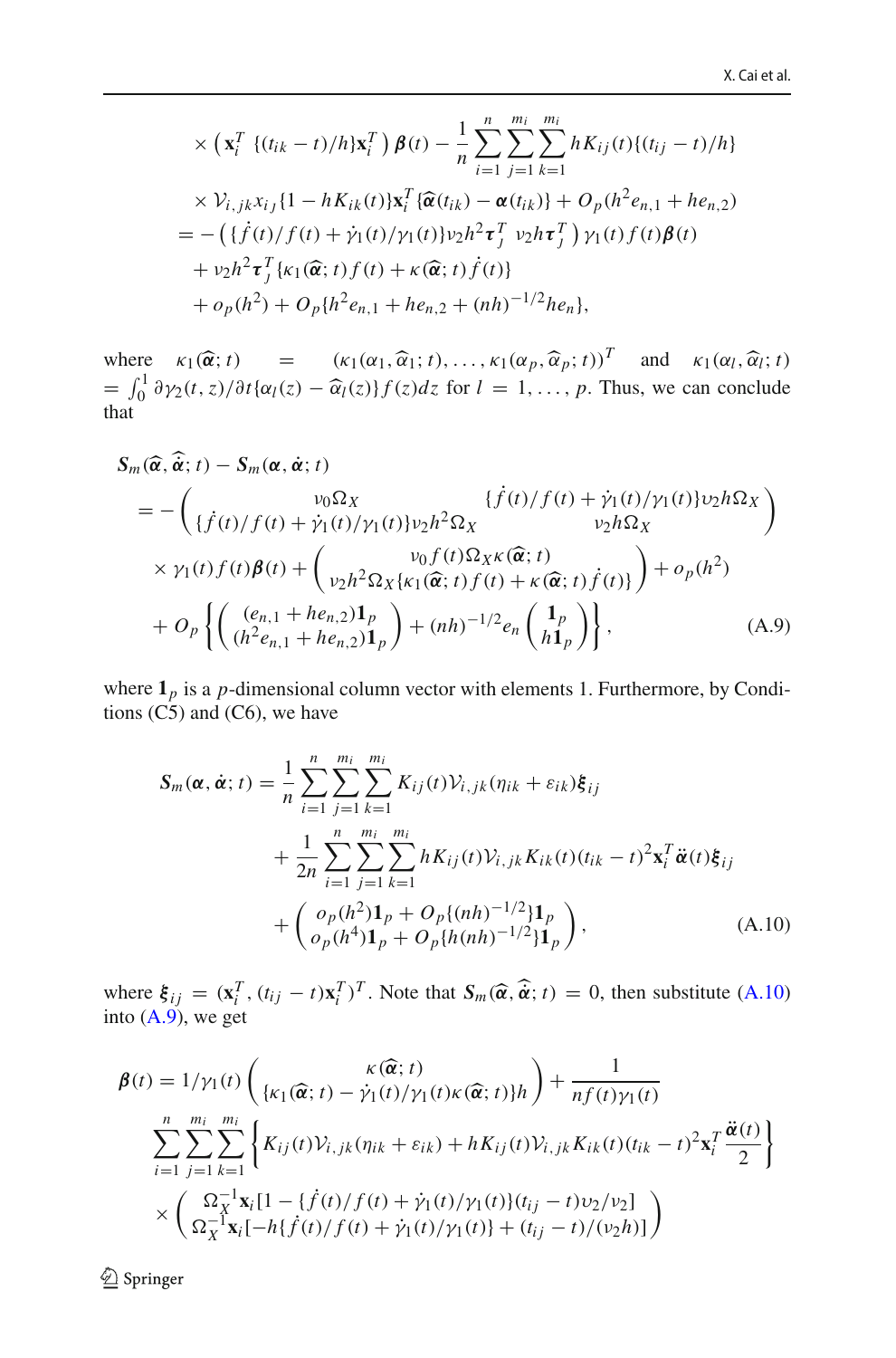$$
+ O_p\left\{ \left( \frac{(e_{n,1} + he_{n,2})\mathbf{1}_p}{(he_{n,1} + e_{n,2})\mathbf{1}_p} \right) + (nh)^{-1/2} e_n \right\} + o_p\left\{ \left( \frac{h^2 \mathbf{1}_p}{h \mathbf{1}_p} \right) \right\}.
$$
 (A.11)

Denote

$$
\Delta_1(t) = \frac{1}{nf(t)\gamma_1(t)} \sum_{i=1}^n \sum_{j=1}^{m_i} \sum_{k=1}^{m_i} K_{ij}(t) \mathcal{V}_{i,jk}(\eta_{ik} + \varepsilon_{ik}) \Omega_X^{-1} \mathbf{x}_i,
$$
  

$$
\Delta_2(t) = \frac{1}{nf(t)\gamma_1(t)} \sum_{i=1}^n \sum_{j=1}^{m_i} \sum_{k=1}^{m_i} h K_{ij}(t) \mathcal{V}_{i,jk} K_{ik}(t) (t_{ik} - t)^2 \mathbf{x}_i^T \frac{\ddot{\alpha}(t)}{2} \Omega_X^{-1} \mathbf{x}_i.
$$

Following some straightforward calculations, we can easily obtain that  $E\{\Delta_1(t)\} = 0$ , Var $\{\Delta_1(t)\} = \frac{v_0 \Omega_X^{-1}}{f(t)\gamma_1(t)nh}(1 + o(1))$  and  $E\{\Delta_2(t)\} = \frac{1}{2}v_2 h^2 \ddot{\alpha}(t) + o(h^2)$ . Hence, it<br>follows that<br> $\hat{\alpha}(t) - \alpha(t) = -\int_z \frac{\gamma_2(t, z)}{\gamma_1(t)} {\{\hat{\alpha}(z) - \alpha(z)\} f(z) dz} + \frac{1}{2}v_2 h^2 \ddot{\alpha}(t) + (nh)^{-1/2} \xi_n(t)$ follows that

$$
\widehat{\alpha}(t) - \alpha(t) = -\int_{z} \frac{\gamma_2(t, z)}{\gamma_1(t)} \{ \widehat{\alpha}(z) - \alpha(z) \} f(z) dz + \frac{1}{2} \nu_2 h^2 \ddot{\alpha}(t) + (nh)^{-1/2} \xi_n(t) + O_p\{(e_{n,1} + he_{n,2}) + (nh)^{-1/2} e_n\} + o_p(h^2)
$$
\n(A.12)

and

<span id="page-26-5"></span><span id="page-26-4"></span>
$$
h\{\hat{\vec{\alpha}}(t) - \dot{\alpha}(t)\} = O_p\{e_{n,2} + (nh)^{-1/2}\} + o_p(h),
$$
 (A.13)

where  $\xi_n(t)$  converges to the multivariate normal distribution with mean 0 and covariance matrix  $\Gamma(t) = v_0 [\Omega_X f(t) \gamma_1(t)]^{-1}$  $\Gamma(t) = v_0 [\Omega_X f(t) \gamma_1(t)]^{-1}$  $\Gamma(t) = v_0 [\Omega_X f(t) \gamma_1(t)]^{-1}$ . Using Lemma 1 and taking the supremum norm on both sides of [\(A.12\)](#page-26-4) and [\(A.13\)](#page-26-5), we have  $e_{n,1} = O_p\{h^2 + (nh)^{-1/2}(\log n)^{1/2}\}$ and  $e_{n,2} = O_p\{(nh)^{-1/2}(\log n)^{1/2}\} + o_p(h)$ . Therefore, it is seen from [\(A.12\)](#page-26-4) that ।<br>। ६

$$
D_p\{(nh)^{-1/2}(\log n)^{1/2}\} + o_p(h).
$$
 Therefore, it is seen from  
\n
$$
\widehat{\alpha}(t) - \alpha(t) + \int_z \frac{\gamma_2(t, z)}{\gamma_1(t)} \{\widehat{\alpha}(z) - \alpha(z)\} f(z) dz
$$
\n
$$
= \frac{1}{2} v_2 h^2 \ddot{\alpha}(t) + (nh)^{-1/2} \Gamma(t)^{1/2} \varphi + o_p \{h^2 + (nh)^{-1/2}\},
$$

where  $\varphi$  is a random vector following the standard normal distribution. Then the proof of Theorem [2](#page-7-2) is completed.

## **References**

<span id="page-26-0"></span>Cai TT, Hall P (2006) Prediction in functional linear regression. Ann Stat 34(5):2159–2179

- <span id="page-26-1"></span>Chen D, Hall P, Müller HG (2011) Single and multiple index functional regression models with nonparametric link. Ann Stat 39(3):1720–1747
- <span id="page-26-2"></span>Chen H, Wang Y (2011) A penalized spline approach to functional mixed effects model analysis. Biometrics 67(3):861–870
- <span id="page-26-3"></span>Chen K, Guo S, Sun L, Wang JL (2010) Global partial likelihood for nonparametric proportional hazards models. J Am Stat Assoc 105(490):750–760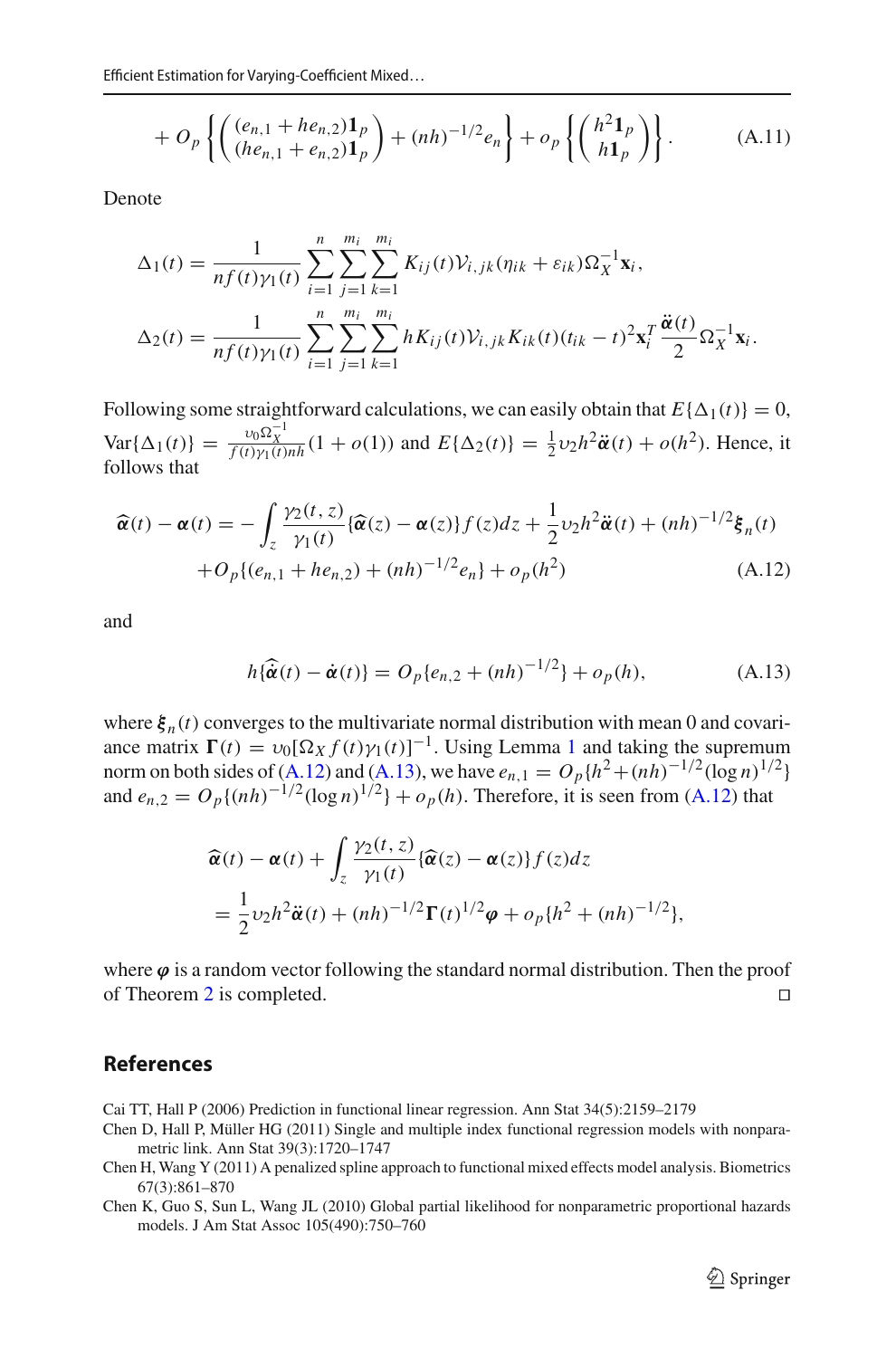- <span id="page-27-16"></span>Chiang CT, Rice JA, Wu CO (2001) Smoothing spline estimation for varying coefficient models with repeatedly measured dependent variables. J Am Stat Assoc 96(454):605–619
- <span id="page-27-28"></span>Dai X, Hadjipantelis PZ, Han K, Ji H (2019) fdapace: functional data analysis and empirical dynamics. R package version (4):1 <https://CRAN.R-project.org/package=fdapace>
- <span id="page-27-22"></span>Fan J, Gijbels I (1996) Local polynomial modelling and its applications. Chapman & Hall, London
- <span id="page-27-27"></span>Fan J, Huang T, Li R (2007) Analysis of longitudinal data with semiparametric estimation of covariance function. J Am Stat Assoc 102(478):632–641
- <span id="page-27-20"></span>Fan J, Zhang W (2008) Statistical methods with varying coefficient models. Stat Interface 1(1):179–195
- <span id="page-27-2"></span>Ferraty F (2011) Recent advances in functional data analysis and related topics. Springer, New York
- <span id="page-27-12"></span>Friston KJ (2009) Modalities, modes, and models in functional neuroimaging. Science 326(5951):399–403
- <span id="page-27-26"></span>Hall P, Müller HG, Wang JL (2006) Properties of principal component methods for functional and longitudinal data analysis. Ann Stat 34(3):1493–1517
- <span id="page-27-0"></span>Hand D, Crowder M (1996) Practical longitudinal data analysis. Chapman & Hall, London
- <span id="page-27-5"></span>He G, Müller HG, Wang JL, Yang W (2010) Functional linear regression via canonical analysis. Bernoulli 16(3):705–729
- <span id="page-27-30"></span>Jiang CR, Wang JL (2011) Functional single index models for longitudinal data. Ann Stat 39(1):362–388
- <span id="page-27-14"></span>Li J, Huang C, Zhu H (2017) A functional varying-coefficient single-index model for functional response data. J Am Stat Assoc 112(519):1169–1181
- <span id="page-27-24"></span>Li Y, Hsing T (2010) Uniform convergence rates for nonparametric regression and principal component analysis in functional/longitudinal data. Ann Stat 38(6):3321–3351
- <span id="page-27-13"></span>Luo X, Zhu L, Zhu H (2016) Singlervarying coefficient model for functional responses. Biometrics 72(4):1275–1284
- <span id="page-27-9"></span>Morris JS (2015) Functional regression. Ann Rev Stat Appl 2:321–359
- <span id="page-27-32"></span>Pollard D (1984) Convergence of stochastic processes. Springer, New York
- <span id="page-27-1"></span>Ramsay JO, Silverman BW (2005) Functional data analysis, 2nd edn. Springer, New York
- <span id="page-27-11"></span>Reiss PT, Goldsmith J, Shang HL, Ogden RT (2017) Methods for scalar-on-function regression. Int Stat Rev 85(2):228–249
- <span id="page-27-25"></span>Rice JA, Silverman BW (1991) Estimating the mean and covariance structure nonparametrically when the data are curves. J R Stat Soc B 53(1):233–243
- <span id="page-27-3"></span>Sang P, Lockhart RA, Cao J (2018) Sparse estimation for functional semiparametric additive models. J Multivar Anal 168:105–118
- <span id="page-27-29"></span>Smith SM, Jenkinson M, Johansen-Berg H, Rueckert D, Nichols TE, Mackay CE, Watkins KE, Ciccarelli O, Cader MZ, Matthews PM, Behrens TEJ (2006) Tract-based spatial statistics: voxelwise analysis of multi-subject diffusion data. NeuroImage 31(4):1487–1505
- <span id="page-27-6"></span>Wang H, Zhong PS, Cui Y, Li Y (2018) Unified empirical likelihood ratio tests for functional concurrent linear models and the phase transition from sparse to dense functional data. J R Stat Soc B 80(2):343– 364
- <span id="page-27-10"></span>Wang JL, Chiou JM, Müller HG (2016) Functional data analysis. Ann Rev Stat Appl 3:257–295
- <span id="page-27-15"></span>Wu CO, Chiang CT (2000) Kernel smoothing on varying coefficient models with longitudinal dependent variable. Stat Sin 10(2):433–456
- <span id="page-27-7"></span>Wu S, Müller HG, Zhang Z (2013) Functional data analysis for point processes with rare events. Stat Sin 23(1):1–23
- <span id="page-27-4"></span>Yao F, Müller HG, Wang JL (2005a) Functional linear regression analysis for longitudinal data. Ann Stat 33(6):2873–2903
- <span id="page-27-23"></span>Yao F, Müller HG, Wang JL (2005b) Functional data analysis for sparse longitudinal data. J Am Stat Assoc 100(470):577–590
- <span id="page-27-17"></span>Zhang JT, Chen J (2007) Statistical inferences for functional data. Ann Stat 35(3):1052–1079
- <span id="page-27-31"></span>Zhang X, Park BU, Wang JL (2013) Time-varying additive models for longitudinal data. J Am Stat Assoc 108(503):983–998
- <span id="page-27-8"></span>Zhang X, Wang JL (2015) Varying-coefficient additive models for functional data. Biometrika 102(1):15–32
- <span id="page-27-21"></span>Zhou L, Lin H, Liang H (2018) Efficient estimation of the nonparametric mean and covariance functions for longitudinal and sparse functional data. J Am Stat Assoc 113(524):1550–1564
- <span id="page-27-19"></span>Zhu H, Fan J, Kong L (2014) Spatially varying coefficient model for neuroimaging data with jump discontinuities. J Am Stat Assoc 109(507):1084–1098
- <span id="page-27-18"></span>Zhu H, Li R, Kong L (2012) Multivariate varying coefficient model for functional responses. Ann Stat 40(5):2634